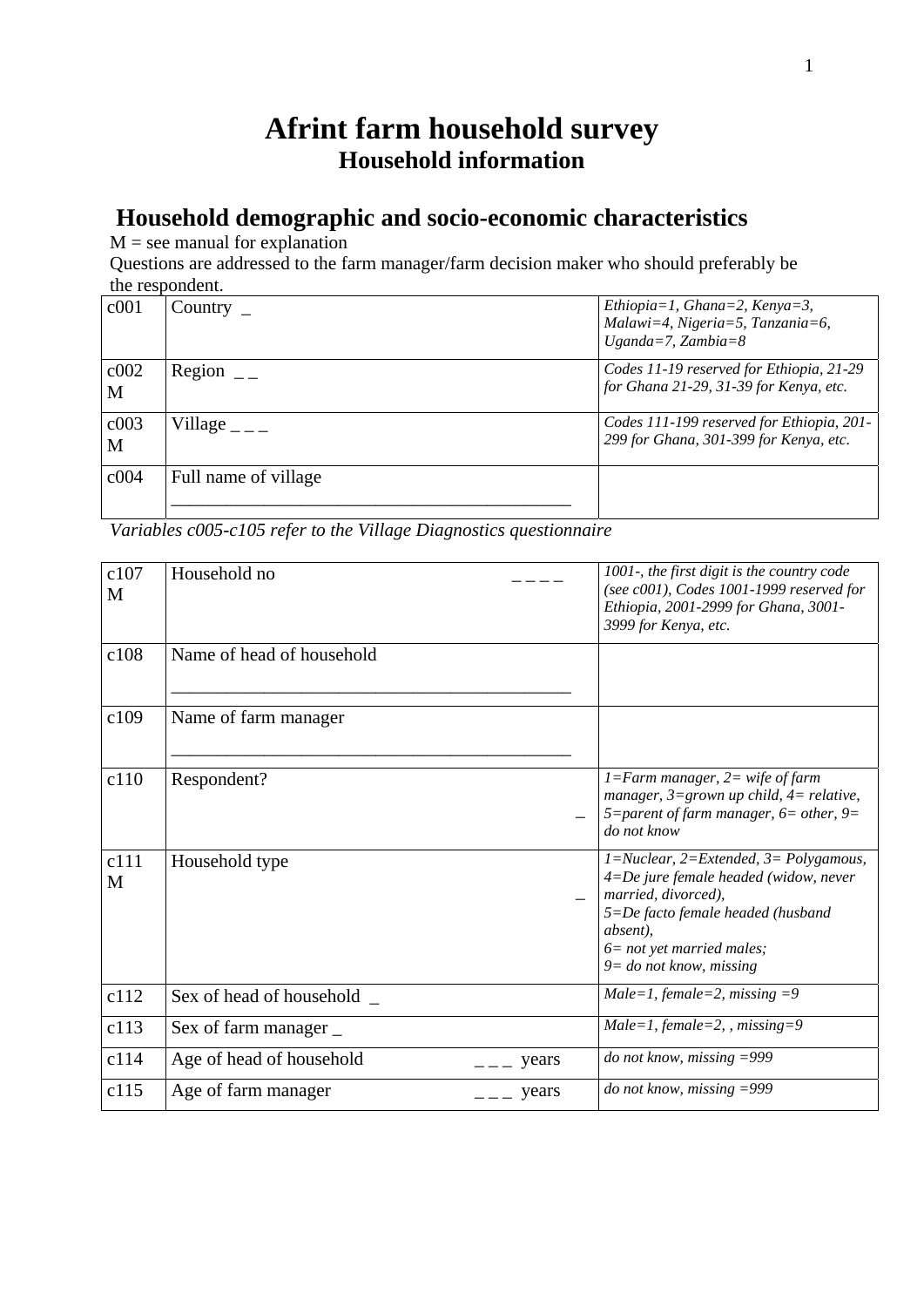| c116<br>M | Reference year: year when farm household was formed,<br>farm unit established etc. | Interviewer is to select reference year, for<br>example year of marriage of household<br>head, when respondent became the farm<br>manager etc<br><i>do not know, missing</i> $=$ 9999 |
|-----------|------------------------------------------------------------------------------------|---------------------------------------------------------------------------------------------------------------------------------------------------------------------------------------|
| c117      | Educational level of farm manager?<br>$\mu$ years                                  | total years in school                                                                                                                                                                 |

# **3. Farm and crop management**

Which crops did you grow last season (consider all your plots)?

| c118<br>M | . .<br>$\lambda$<br>Maize       | $yes=1, no=0$ |
|-----------|---------------------------------|---------------|
| c119<br>M | Cassava                         | $yes=1, no=0$ |
| c120<br>M | Sorghum                         | $yes=1, no=0$ |
| c121<br>M | Rice                            | $yes=1, no=0$ |
| c122<br>M | Other food crops and vegetables | $yes=1, no=0$ |
| c123<br>M | Cash crops, non-food crops      | $yes=1, no=0$ |

Which crops did you grow at the time when this household was formed (reference year) (consider all your plots)?

|      | $J - T - T - T$                 |               |
|------|---------------------------------|---------------|
| c124 | Maize                           | $yes=1, no=0$ |
| M    |                                 |               |
| c125 | Cassava                         | $yes=1, no=0$ |
| M    |                                 |               |
| c126 | Sorghum                         | $yes=1, no=0$ |
| M    |                                 |               |
| c127 | Rice                            | $yes=1, no=0$ |
| M    |                                 |               |
| c128 | Other food crops and vegetables | $yes=1, no=0$ |
| M    |                                 |               |
| c129 | Cash crops, non-food crops      | $yes=1, no=0$ |
| M    |                                 |               |

*For each of the crops PRESENTLY grown (c118-c123), fill in the following relevant information. Skip the sections for non-applicable crops. When completed, continue to section 4.*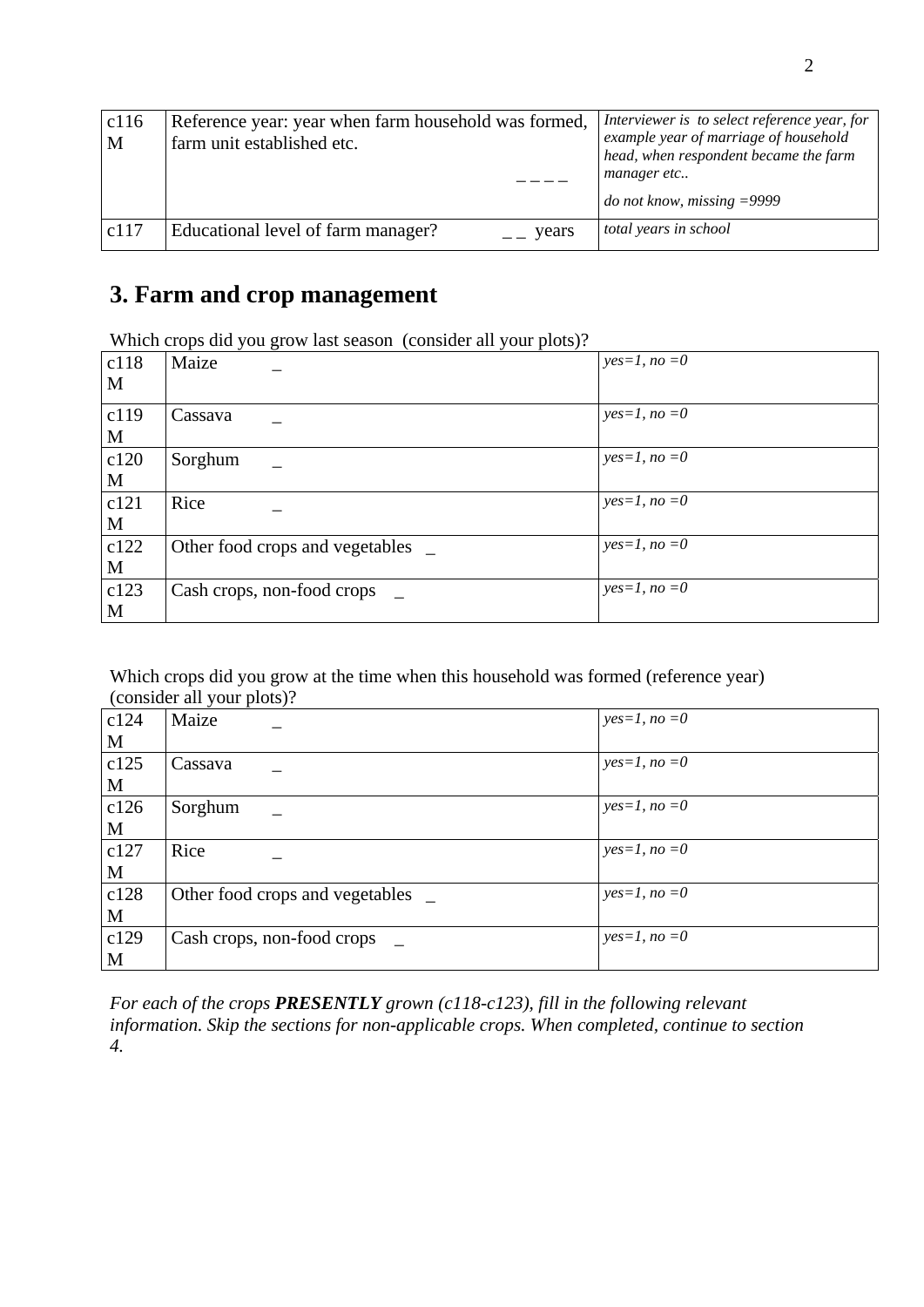## **3.1 Maize**

### **Maize, area**

| c130 | During the most recent season, did you grow maize in<br>pure stand only or was your maize mixed with other<br>crops?                      | pure stand only=1,<br>$interropped=2,$<br>do not know, missing=9                                 |
|------|-------------------------------------------------------------------------------------------------------------------------------------------|--------------------------------------------------------------------------------------------------|
| c131 | How would you describe the quality of the land on<br>which you grow maize compared to the average quality<br>of the land in this village? | $average=1,$<br>$my$ land is better=2,<br>$my$ land is worse=3,<br>do not know, missing=9        |
| c132 | Was any portion of the land under maize irrigated?                                                                                        | $yes=1$ , no=0; do not know, missing=9<br>If no, skip to c134                                    |
| c133 | If irrigated, did you take more than one maize crop per<br>season/year?                                                                   | $yes=1, no=0; do not know, missing=9$                                                            |
| c134 | In addition to maize, what was the land used for?                                                                                         | $0=no$ specific use<br>$1 =$ for other crops,<br>$2 = for$ grazing<br>$9 =$ do not know, missing |

*If maize is mixed with other crops (c130), ask respondent to estimate the size of the land under which maize would occur as pure stand.* 

| M            | What was the area under maize (pure stand equivalent)<br>leading up to your most recent harvest?                                                                                                                                                                                                                    | Express in local unit, recalculate into<br>hectares after the interview/survey;                                               |
|--------------|---------------------------------------------------------------------------------------------------------------------------------------------------------------------------------------------------------------------------------------------------------------------------------------------------------------------|-------------------------------------------------------------------------------------------------------------------------------|
|              | $\frac{1}{1-z}$ acres (or other local unit)                                                                                                                                                                                                                                                                         | do not know, missing=999,9                                                                                                    |
| c135         | $\frac{1}{2}$ = $\frac{1}{2}$ = ha                                                                                                                                                                                                                                                                                  |                                                                                                                               |
| $\mathbf{M}$ | What was the area under maize (pure stand equivalent)<br>during the season before the most recent one?                                                                                                                                                                                                              | Express in local unit, recalculate into<br>hectares after the interview/survey;                                               |
|              | $\frac{1}{1}$ = $\frac{1}{1}$ acres (or other local unit)                                                                                                                                                                                                                                                           | do not know, missing=999,9                                                                                                    |
| c136         | $\frac{1}{2}$ $\frac{1}{2}$ $\frac{1}{2}$ ha                                                                                                                                                                                                                                                                        |                                                                                                                               |
| M            | What was the area under maize (pure stand equivalent)<br>two seasons before the most recent one?                                                                                                                                                                                                                    | Express in local unit, recalculate into<br>hectares after the interview/survey;                                               |
|              | $\frac{1}{1}$ = $\frac{1}{2}$ acres (or other local unit)                                                                                                                                                                                                                                                           | do not know, missing=999,9                                                                                                    |
| c137         | $\frac{1}{2}$ $\frac{1}{2}$ $\frac{1}{2}$ $\frac{1}{2}$ $\frac{1}{2}$ $\frac{1}{2}$ $\frac{1}{2}$ $\frac{1}{2}$ $\frac{1}{2}$ $\frac{1}{2}$ $\frac{1}{2}$ $\frac{1}{2}$ $\frac{1}{2}$ $\frac{1}{2}$ $\frac{1}{2}$ $\frac{1}{2}$ $\frac{1}{2}$ $\frac{1}{2}$ $\frac{1}{2}$ $\frac{1}{2}$ $\frac{1}{2}$ $\frac{1}{2}$ |                                                                                                                               |
| c138         | When the household was formed (reference year c116),<br>what was the size of the land under maize compared to<br>the most recent season?                                                                                                                                                                            | $same = 1$ ,<br>$larger then = 2,$<br>smaller then= $3$ ,<br>did not farm maize at that time $=0$ ;<br>do not know, missing=9 |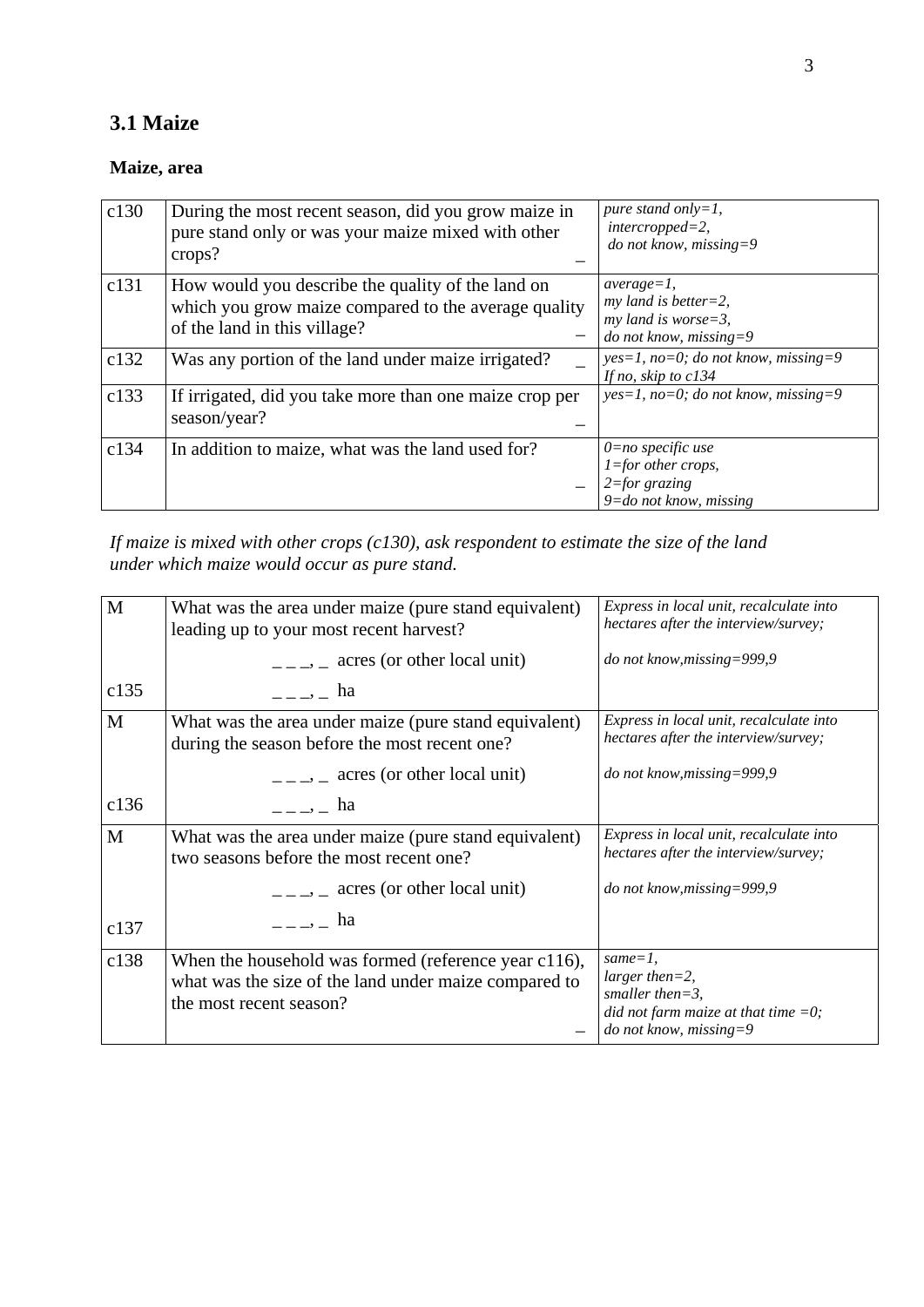## **Maize, production (grain)**

| M           | What was the total production of maize (grain) after<br>your most recent harvest?                                                           | Express in bags or other local unit, then<br>recalculate into kg after the<br>interview/survey.                                                                                                       |
|-------------|---------------------------------------------------------------------------------------------------------------------------------------------|-------------------------------------------------------------------------------------------------------------------------------------------------------------------------------------------------------|
|             | $\frac{1}{2}$ = $\frac{1}{2}$ bags (or other local unit)                                                                                    |                                                                                                                                                                                                       |
| c139        | $-$ - - - - $-$ kg                                                                                                                          | Include the amount of green or premature<br>maize harvested; grain equivalent;<br>if double cropping due to irrigation<br>include total production over the last year;<br>do not know, missing=999999 |
| M           | What was the total production of maize during the<br>harvest before the most recent one?                                                    | Express in bags or other local unit, then<br>recalculate into kg.                                                                                                                                     |
|             | $\frac{1}{2}$ bags (or other local unit)                                                                                                    | do not know, missing=999999                                                                                                                                                                           |
| c140        | $--- $ kg                                                                                                                                   |                                                                                                                                                                                                       |
| $\mathbf M$ | What was the total production of maize two seasons<br>ago?                                                                                  | Express in bags or other local unit, then<br>recalculate into kg.                                                                                                                                     |
|             | $\frac{1}{2}$ = $\frac{1}{2}$ bags (or other local unit)                                                                                    | do not know, missing=999999                                                                                                                                                                           |
| c141        | $--- $                                                                                                                                      |                                                                                                                                                                                                       |
| c142        | At the time when your household was formed, did you<br>get more or less maize from a given size of land (e.g.<br>one acre) compared to now? | $1 = No$ difference, $2 = more$ then,<br>$3 = less$ then, $9 = do$ not know, missing                                                                                                                  |
| M           | How much of the total output of maize (c139) following<br>the most recent season was used for:                                              | Express in local units (bags etc.), calculate<br>into kg after the survey; include the<br>amount of green or premature maize                                                                          |
| c143        | 1. Home consumption<br>$ -$ bags<br>$=-\frac{1}{2}$                                                                                         | harvested; grain equivalent;<br>do not know, missing=999999                                                                                                                                           |
| c144        | 2. Payment for hired labour<br>$=-$ bags<br>$=-\frac{1}{2}$                                                                                 |                                                                                                                                                                                                       |
| c145        | 3.Sale<br>$=$ $-$ bags<br>$=-\frac{1}{2}$                                                                                                   |                                                                                                                                                                                                       |
| c146        | 4. Other uses (seed, animal feed,<br>$ -$ bags<br>brewing, gifts, storage losses etc.)<br>$=-\frac{1}{2}$                                   |                                                                                                                                                                                                       |
|             | Total $(c139)$<br>$=-\frac{1}{2}$ bags<br>$---$ kg                                                                                          |                                                                                                                                                                                                       |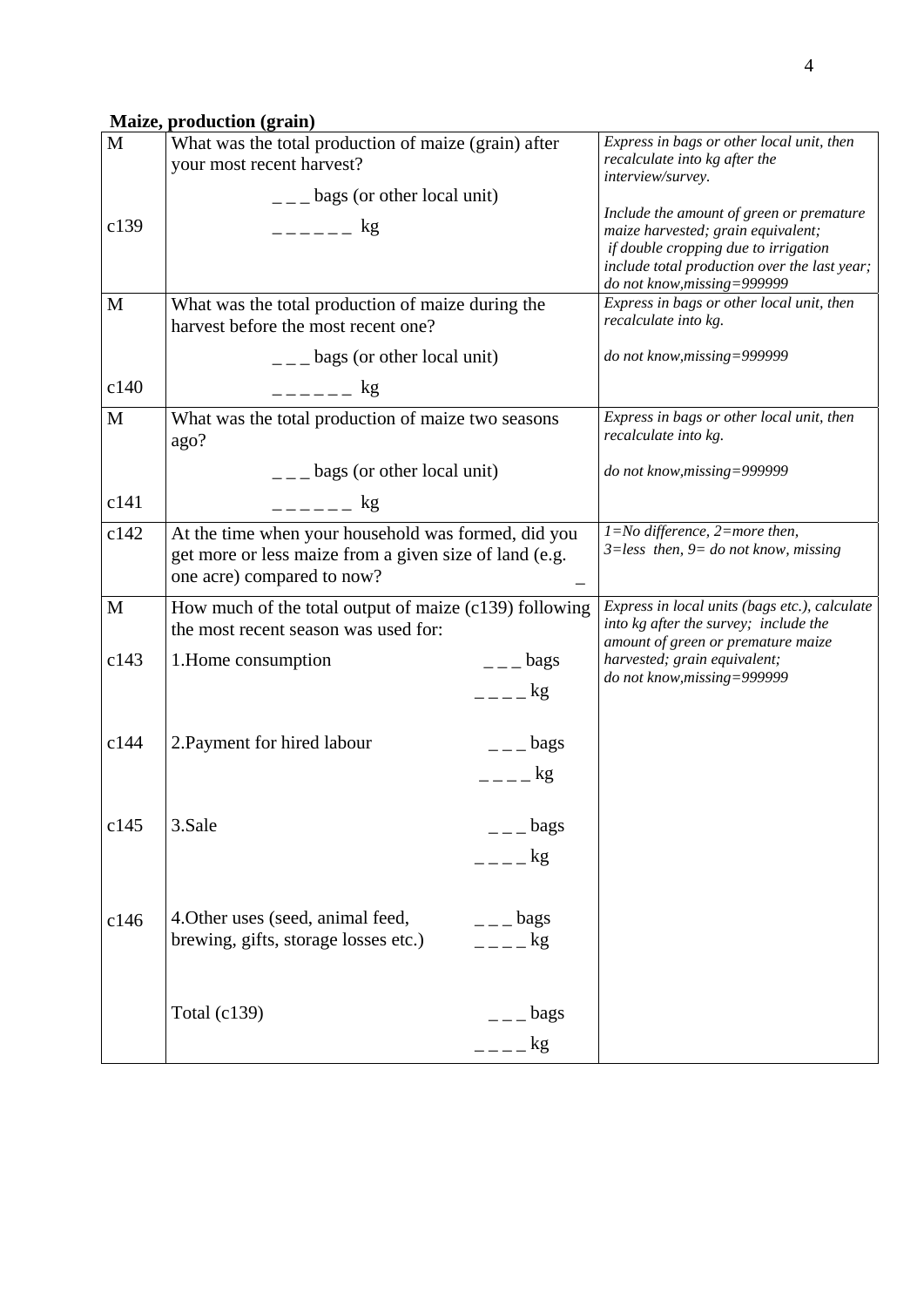|  | Maize, technology & inputs - most recent season |  |
|--|-------------------------------------------------|--|
|  |                                                 |  |

| c147<br>c148 | During the most recent season, what portion of the total<br>land planted with maize was irrigated?<br>During the most recent season, what was the main<br>variety of maize planted? | $0 = none,$<br>$l = l/4$ ,<br>$2 = 1/2$ ,<br>$3 = 3/4$ ,<br>4=all or nearly all, 9=do not know<br>$1 =$ traditional,<br>2= improved variety (OPV, composites),<br>$3 = hybrid$ |
|--------------|-------------------------------------------------------------------------------------------------------------------------------------------------------------------------------------|--------------------------------------------------------------------------------------------------------------------------------------------------------------------------------|
|              |                                                                                                                                                                                     | $4 = QPM$ hybrids; $9 =$ do not know, missing                                                                                                                                  |
| c149         | During the most recent season, what was the total<br>amount of artificial fertiliser you used on fields planted<br>by maize?<br>kg                                                  | do not know, missing=999                                                                                                                                                       |
| c150         | Were pesticides applied on growing crops?                                                                                                                                           | $yes=1, no=0; do not know, missing=9$                                                                                                                                          |
| c151         | During the most recent season, what was your main<br>method of land preparation?                                                                                                    | $l = hoe$ cultivation,<br>$2 = \alpha$ <i>sen ploughing</i> ,<br>$3$ = tractor ploughing,<br>$4 = other$ ; $9 = do not know, missing$                                          |
| M            | Maize fields: During the most recent season, did you<br>use                                                                                                                         | $yes=1$ , no=0; do not know, missing=9                                                                                                                                         |
| c152         | Crop rotation                                                                                                                                                                       |                                                                                                                                                                                |
| c153         | Intercropping with nitrogen fixing crops (beans,<br>legumes etc.)                                                                                                                   |                                                                                                                                                                                |
| c154         | Fallowing                                                                                                                                                                           |                                                                                                                                                                                |
| c155         | Animal manure                                                                                                                                                                       |                                                                                                                                                                                |
| c156         | Conservation tillage/breaking the hard pan                                                                                                                                          |                                                                                                                                                                                |
| c157         | Green manure/compost/residue incorporation                                                                                                                                          |                                                                                                                                                                                |
| c158         | Soil and water conservation (level bunds,<br>grass strips, terracing etc.)                                                                                                          |                                                                                                                                                                                |

| Maize, technology & inputs – when the household was formed (reference year) |  |
|-----------------------------------------------------------------------------|--|
|-----------------------------------------------------------------------------|--|

| c159 | When your household was formed, did you grow<br>maize?                                                       | $yes=1, no=0; do not know, missing=9$<br>If no, skip to $c175$                                                                |
|------|--------------------------------------------------------------------------------------------------------------|-------------------------------------------------------------------------------------------------------------------------------|
| c160 | At the time when this household was formed, what<br>proportion of the land planted with maize was irrigated? | 0=none, $1=1/4$ , $2=1/2$ , $3=3/4$ ,<br>$4 = all$ or nearly all, $9 = do$ not know                                           |
| c161 | At the time when this household was formed, what was<br>the main variety of maize planted?                   | $l = traditional$ ,<br>$2 = improved\ variety(OPV, composites),$<br>$3 = hybrid$<br>$4 = QPM$ hybrids; 9=do not know, missing |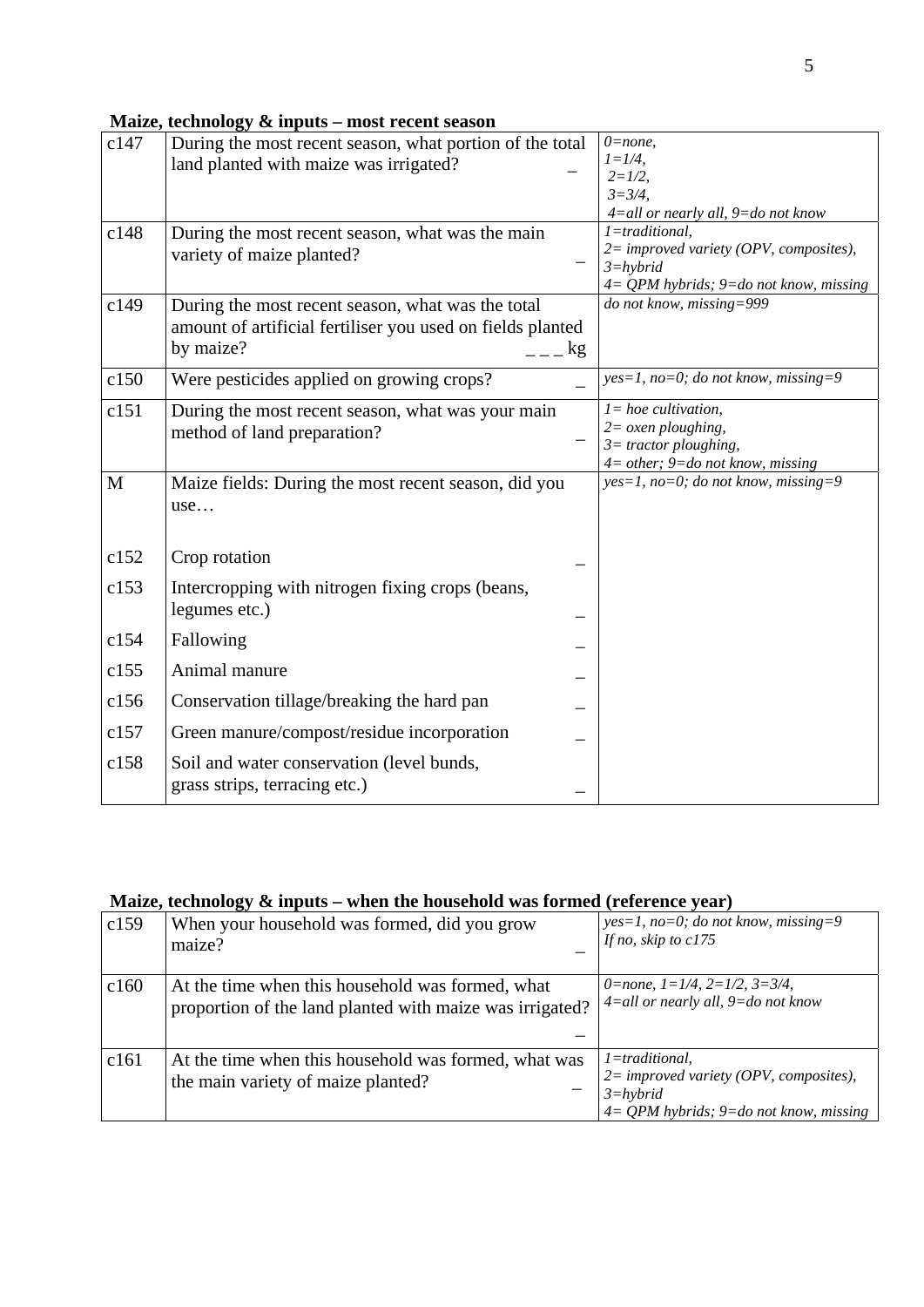| c162 | When this household was formed, what was the amount<br>of chemical fertiliser used on maize compared to now?                   | $l = no$ difference,<br>$2= more then,$<br>$3 = less then$ ,<br>$4=$ no fertiliser applied at that time;<br>$9 =$ do not know, missing                                                                                                                     |
|------|--------------------------------------------------------------------------------------------------------------------------------|------------------------------------------------------------------------------------------------------------------------------------------------------------------------------------------------------------------------------------------------------------|
| c163 | Were pesticides applied at that time?                                                                                          | $yes=1, no=0; do not know, missing=9$                                                                                                                                                                                                                      |
| c164 | At the time when your household was formed, what was<br>your main method of land preparation?                                  | $l = hoe$ cultivation,<br>$2 = \alpha$ <i>sen ploughing</i> ,<br>$3$ = tractor ploughing,<br>$4 = other$ ; $9 = do not know, missing$                                                                                                                      |
|      | Did you at that time use?                                                                                                      | $yes=1$ , no=0; do not know, missing=9                                                                                                                                                                                                                     |
| c165 | Crop rotation                                                                                                                  |                                                                                                                                                                                                                                                            |
| c166 | Intercropping with nitrogen fixing crops (beans,<br>legumes etc.)                                                              |                                                                                                                                                                                                                                                            |
| c167 | Fallowing                                                                                                                      |                                                                                                                                                                                                                                                            |
| c168 | Animal manure                                                                                                                  |                                                                                                                                                                                                                                                            |
| c169 | Conservation tillage/breaking the hard pan                                                                                     |                                                                                                                                                                                                                                                            |
| c170 | Green manure/compost/residue incorporation                                                                                     |                                                                                                                                                                                                                                                            |
| c171 | Soil and water conservation (level bunds,<br>grass strips, terracing etc.)                                                     |                                                                                                                                                                                                                                                            |
| c172 | Since the time your household was formed, has maize<br>yields increased or decreased?                                          | $yes=1, no=0; do not know, missing=9$                                                                                                                                                                                                                      |
| c173 | If increased, what has been the <i>single</i> most important<br>technological change improving maize yields in your<br>case?   | 1=Access to new seed varieties,<br>$2$ = chemical fertiliser,<br>$3$ = mechanised land preparation,<br>$4 = irrigation,$<br>5= conservation farming, improved<br>tillage,<br>$6 = other$ ; $9 = do not know, missing$                                      |
| c174 | If decreased, what has been the <i>single</i> most important<br>agro-technical change decreasing maize yields in your<br>case? | $1 = Poor$ seeds,<br>$2 = \text{declining soil fertility},$<br>$3 = increasing$ pests, weeds etc.<br>$4$ = inadequate or untimely land<br>preparation,<br>$5 =$ untimely planting,<br>6=bad weather conditions<br>$7 = other$ , $9 = do not know, missing$ |

#### **Maize, marketing conditions,**

**most recent harvest:**  c175 Did you sell or do you intend to sell any maize following your most recent harvest? \_ *yes=1, no=0; do not know, missing=9 If no, skip to c182*  M c176 What was the total amount of maize sold (or is planned to be sold) after the most recent harvest?  $=-$  bags  $---$  kg *calculate local units (bags etc.) into kg; do not know,missing=999999*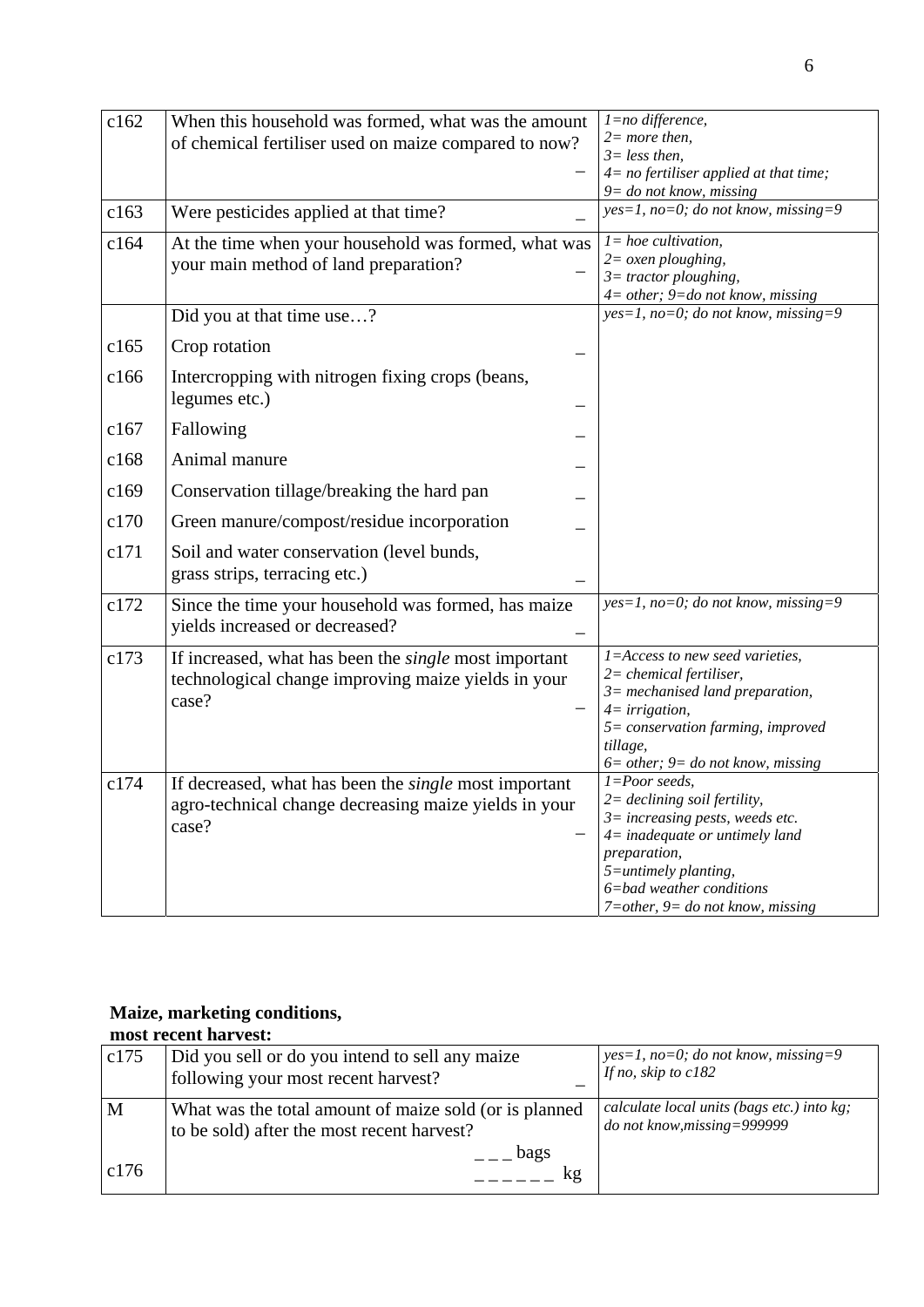| M    | What was (is) the lowest price for maize you received<br>following the most recent harvest? $\angle$ $\angle$ $\angle$ $\angle$ $\angle$ 100 kg | indicate in local currency per 100 kg but<br>recalculate into fixed USD after survey                                                                                  |
|------|-------------------------------------------------------------------------------------------------------------------------------------------------|-----------------------------------------------------------------------------------------------------------------------------------------------------------------------|
| c177 | $\_$ USD/100 kg                                                                                                                                 |                                                                                                                                                                       |
| M    | What was (is) the highest price you received following<br>the most recent harvest?<br>$100 \text{ kg}$                                          | indicate in local currency per 100 kg but<br>recalculate into fixed USD after survey                                                                                  |
| c178 | $L_{\rm{m}}$ USD/100 kg                                                                                                                         |                                                                                                                                                                       |
| c179 | At present, what is the approximate distance to nearest<br>market outlet/crop depot?<br>km                                                      |                                                                                                                                                                       |
| c180 | What is your main market outlet/crop depot for maize?                                                                                           | 1=farmer cooperative/organisation,<br>$2 = private\,$<br>$3 = state company & marketing board,$<br>$4 = own$ piecemeal local marketing,<br>$9 =$ do not know, missing |
| c181 | Do you grow maize on the basis of a pre-arranged<br>contract with a private trader?                                                             | $yes=1$ , no=0; do not know, missing=9                                                                                                                                |

#### **Maize, marketing, the harvest before the most recent one:**

| c182 | Did you sell any maize after the harvest before the most<br>recent one? | $\vert$ yes=1, no=0; do not know, missing=9<br>If no, skip to $c184$      |
|------|-------------------------------------------------------------------------|---------------------------------------------------------------------------|
|      | What was the total amount of maize sold?<br>bags                        | calculate local units (bags etc.) into kg;<br>do not know, missing=999999 |
| c183 | kg                                                                      |                                                                           |

#### **Maize, marketing, two harvests before the most recent one:**

| c184 | Did you sell any maize after the harvest two seasons<br>before the most recent one? | $yes=1, no=0; do not know, missing=9$<br>If no, skip to $c186$            |
|------|-------------------------------------------------------------------------------------|---------------------------------------------------------------------------|
|      | What was the total amount of maize sold two seasons<br>ago?                         | calculate local units (bags etc.) into kg;<br>do not know, missing=999999 |
|      | bags                                                                                |                                                                           |
| c185 | kg                                                                                  |                                                                           |

## **Maize, marketing at the time when the household was formed:**

| c186 | Did you sell any maize at the time when this household<br>was formed?                  | $\vert$ yes=1, no=0; do not know, missing=9<br>If no, skip to $c192$                                                  |
|------|----------------------------------------------------------------------------------------|-----------------------------------------------------------------------------------------------------------------------|
| c187 | Since you formed your farm/household, how has the<br>amount of maize you sell changed? | $\vert$ 1=no significant change,<br>$2 = more maize sold now,$<br>$\beta$ = less maize sold now,<br>$9 = do not know$ |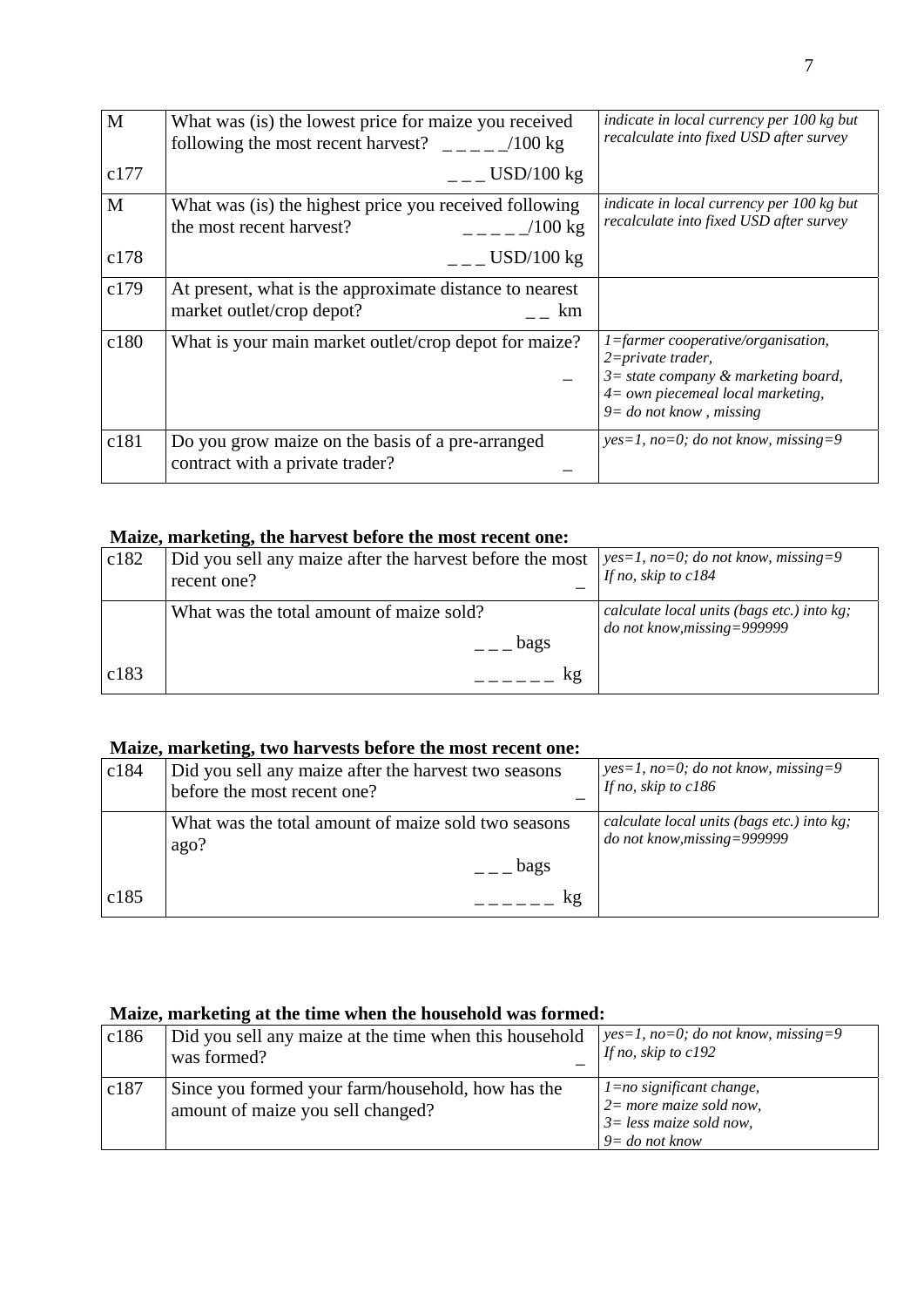| c188      | When the household was formed, was the price you<br>received better or worse compared to now?                                                             | $l = no$ significant change,<br>$2=$ worse then,<br>$3=$ better then,<br>$9 = do not know$                  |
|-----------|-----------------------------------------------------------------------------------------------------------------------------------------------------------|-------------------------------------------------------------------------------------------------------------|
| c189      | In your view, how has access to market outlets for<br>maize changed since you formed your household?                                                      | $l = same$ ,<br>$2=$ better now,<br>$3 = worse now$ ,<br>$9 =$ do not know, missing                         |
| c190      | In your view, how has the price for modern inputs<br>(fertilisers and seeds) as measured in maize equivalents<br>changed since you formed your household? | 1=no significant change,<br>$2 = prices$ have gone up,<br>$3 = prices$ have gone down,<br>$9 = do not know$ |
| c191      | In your view, how has the overall profitability for maize<br>changed since you formed your household?                                                     | $1 = same$ , $2 = better now$ , $3 = worse now$ ,<br>$9 =$ do not know, missing                             |
| c192<br>M | According to your opinion, which factors constrain at<br>present production of maize for the market in your case?                                         |                                                                                                             |
|           | Market factors:                                                                                                                                           |                                                                                                             |
|           | 1. Low or fluctuating producer price                                                                                                                      |                                                                                                             |
|           | 2. Untimely payment for crops                                                                                                                             |                                                                                                             |
|           | 3. High transportation costs                                                                                                                              |                                                                                                             |
|           | 4. Unreliable market outlet                                                                                                                               |                                                                                                             |
|           | 5. High price for modern inputs (seeds, fertilisers,<br>pesticides)                                                                                       |                                                                                                             |
|           | 6. Modern inputs not available                                                                                                                            |                                                                                                             |
|           | 7. Lack of credit facilities                                                                                                                              |                                                                                                             |
|           | Indicate the most important of the mentioned market<br>related factors:                                                                                   | Use codes $(1-7)$ supplied.                                                                                 |
|           | Most important constraining factor                                                                                                                        | If no constraints experienced, write '0'                                                                    |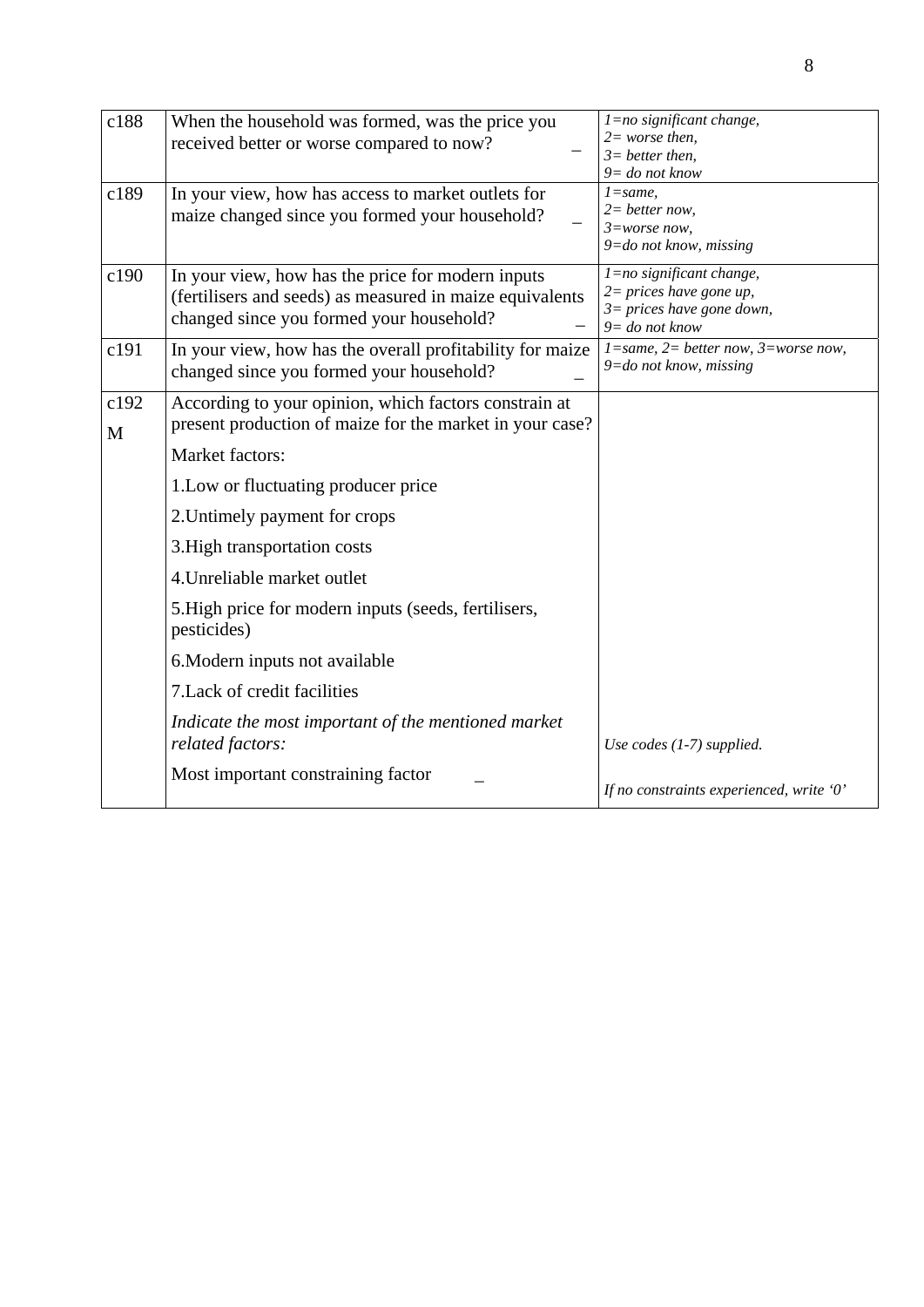| c193<br>M | Which of the following household factors constrain at<br>present production of maize for the market in your case?    |                                                                                   |
|-----------|----------------------------------------------------------------------------------------------------------------------|-----------------------------------------------------------------------------------|
|           | 1. Household labour shortage                                                                                         |                                                                                   |
|           | 2. Farm labour too expensive to hire                                                                                 |                                                                                   |
|           | 3. Chronic illness in the family                                                                                     |                                                                                   |
|           | 4. Lack of land to grow crops or insecure land tenure                                                                |                                                                                   |
|           | 5. Lack of knowledge about yield improving farming<br>techniques                                                     |                                                                                   |
|           | 6. Lack of capital to buy inputs etc.                                                                                |                                                                                   |
|           | 7. Lack of capital for land preparation (draught animals,<br>tractor ploughing etc.)                                 |                                                                                   |
|           | Indicate the two most important of the mentioned<br>household related factors:                                       |                                                                                   |
|           | Most important constraining factor                                                                                   | If no constraints experienced, write '0'                                          |
| c194      | Which of the two groups of factors, market or<br>household conditions, is the most constraining one in<br>your case? | $l = market$ related factors<br>2=household factors<br>$9 =$ do not know, missing |

## **3.2 Cassava**

#### **Cassava, area**

| c195<br>M | Do you grow cassava in pure stand or mixed with other<br>crops?                                                                                  | pure stand only=1, intercropped=2 do not<br>$know, missing = 9$               |  |  |
|-----------|--------------------------------------------------------------------------------------------------------------------------------------------------|-------------------------------------------------------------------------------|--|--|
| c196      | How would you describe the quality of the land on<br>which you grow cassava compared to the average<br>quality of the land in this village?<br>– | Average=1, my land is better=2, my land<br>is worse=3, do not know, missing=9 |  |  |

*If cassava is mixed with other crops, ask respondent to estimate the size of the land under which cassava would occur as pure stand.* 

| $\mathbf{M}$ | What has been your average area under cassava (pure<br>stand equivalent) during the past year? | Recalculate into hectares after the<br><i>interview/survey:</i><br>do not know, missing=999,9 |
|--------------|------------------------------------------------------------------------------------------------|-----------------------------------------------------------------------------------------------|
|              | $\frac{1}{1}$ , acres (or other local unit)                                                    | Sep 01 - Sep 02                                                                               |
| c197         | $\overline{\phantom{a}}$ $\overline{\phantom{a}}$ $\overline{\phantom{a}}$ ha                  |                                                                                               |
| M            | What was the average area under cassava (pure stand<br>equivalent) the year before last?       | <i>Recalculate into hectares after the survey;</i><br>do not know, missing=999,9              |
|              |                                                                                                | $Sep\ 00 - Sep\ 01$                                                                           |
|              | $\frac{1}{2}$ = $\frac{1}{2}$ acres (or other local unit)                                      |                                                                                               |
| c198         | ha                                                                                             |                                                                                               |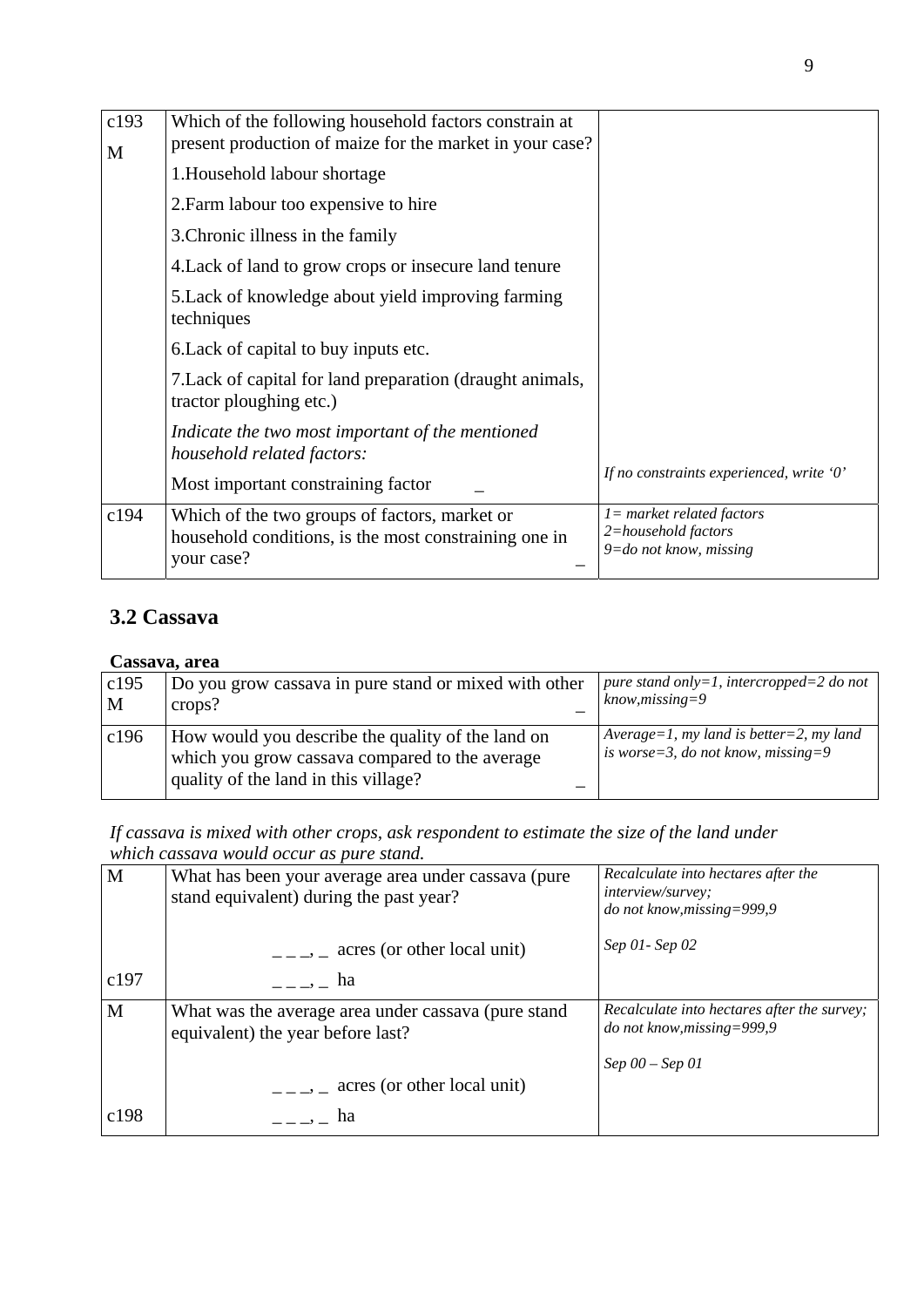| M    | What was the area under cassava (pure stand equivalent)<br>two years ago?                                                    | Recalculate into hectares after the survey;<br>do not know, missing=999,9                                                      |
|------|------------------------------------------------------------------------------------------------------------------------------|--------------------------------------------------------------------------------------------------------------------------------|
| c199 | $\frac{1}{2}$ , acres (or other local unit)<br>$\overline{\phantom{a}}$ $\overline{\phantom{a}}$ $\overline{\phantom{a}}$ ha | Sep 99 – Sep 00                                                                                                                |
| c200 | When the household was formed, what was the average<br>size of the land under cassava compared to the last<br>season?        | $1 = Same$ as now, $2 = larger$ then,<br>$3=$ smaller then, 0=did not grow cassava<br>at that time, $9 = do$ not know, missing |

### **Cassava, production**

| M    | What has been the total amount of unprocessed cassava<br>(tubers) harvested during the past year counting from<br>today?                                                                                                                                                                                                                     | calculate local units (bags etc.) into kg;<br>do not know, missing=999999<br>$Sep\;01-Sep\;02$ |
|------|----------------------------------------------------------------------------------------------------------------------------------------------------------------------------------------------------------------------------------------------------------------------------------------------------------------------------------------------|------------------------------------------------------------------------------------------------|
|      | $\qquad$ $\qquad$ $\qquad$ $\qquad$ $\qquad$ $\qquad$ $\qquad$ $\qquad$ $\qquad$ $\qquad$ $\qquad$ $\qquad$ $\qquad$ $\qquad$ $\qquad$ $\qquad$ $\qquad$ $\qquad$ $\qquad$ $\qquad$ $\qquad$ $\qquad$ $\qquad$ $\qquad$ $\qquad$ $\qquad$ $\qquad$ $\qquad$ $\qquad$ $\qquad$ $\qquad$ $\qquad$ $\qquad$ $\qquad$ $\qquad$ $\qquad$ $\qquad$ |                                                                                                |
| c201 | kg                                                                                                                                                                                                                                                                                                                                           |                                                                                                |
| M    | What was the total amount of unprocessed cassava<br>(tubers) harvested during the year before the past year?                                                                                                                                                                                                                                 | calculate local units (bags etc.) into kg;<br>do not know, missing=999999                      |
|      | $\overline{-}$ bags                                                                                                                                                                                                                                                                                                                          | $Sep\ 00 - Sep\ 01$                                                                            |
| c202 | kg                                                                                                                                                                                                                                                                                                                                           |                                                                                                |
| M    | What was the total amount of unprocessed cassava<br>(tubers) harvested two years ago?                                                                                                                                                                                                                                                        | calculate local units (bags etc.) into kg;<br>do not know, missing=999999                      |
|      | $\epsilon$ $\epsilon$ $\epsilon$ $\epsilon$ $\epsilon$                                                                                                                                                                                                                                                                                       | Sep 99 – Sep 00                                                                                |
| c203 | kg                                                                                                                                                                                                                                                                                                                                           |                                                                                                |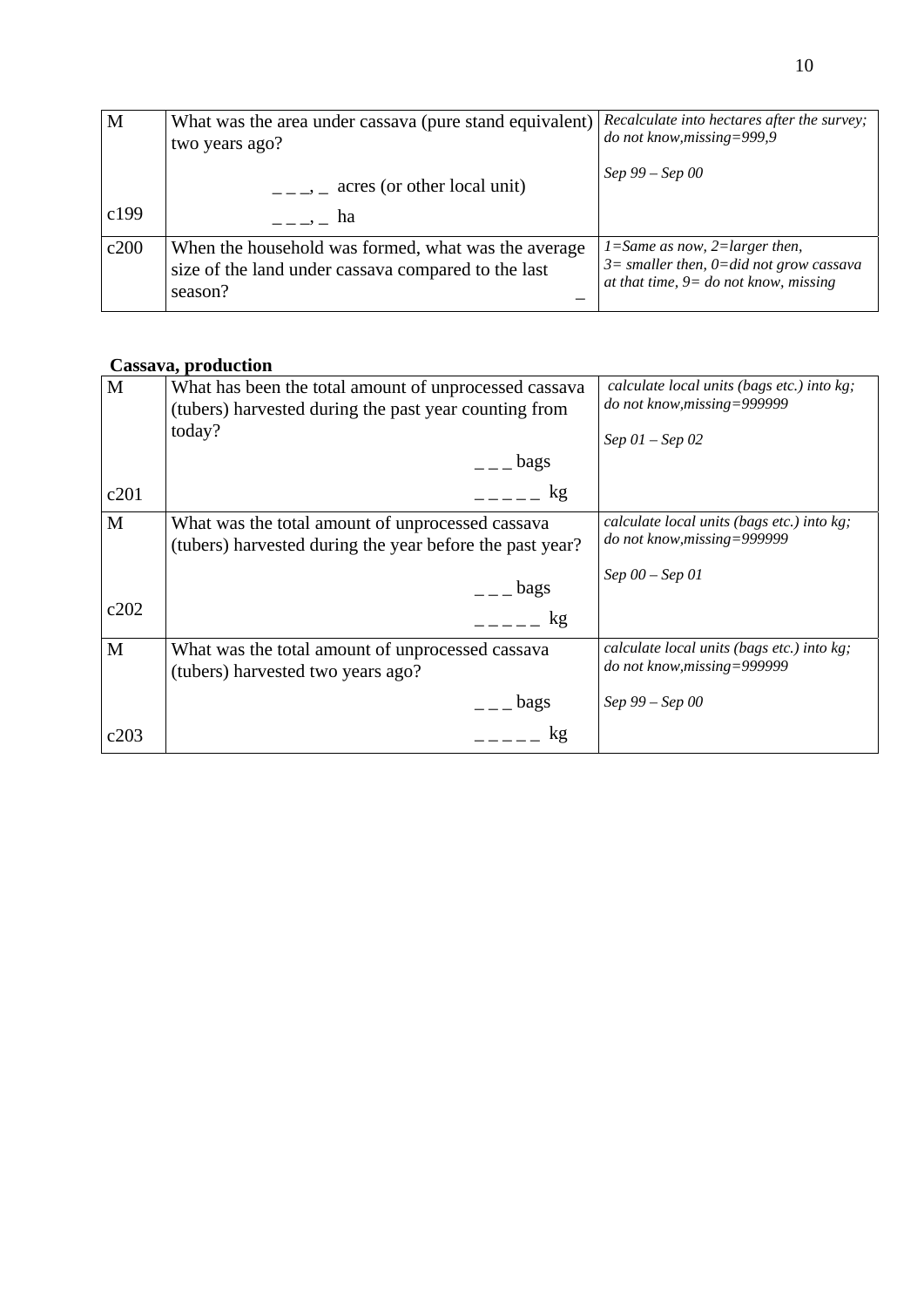| How much of the total output of cassava (c201) during<br>last was used for:                                                   |                    | Express in local units (bags etc.), calculate<br>into kg after the survey<br>do not know, missing=999999                                         |
|-------------------------------------------------------------------------------------------------------------------------------|--------------------|--------------------------------------------------------------------------------------------------------------------------------------------------|
| 1. Home consumption                                                                                                           | $ -$ bags          |                                                                                                                                                  |
|                                                                                                                               | $=-   \frac{1}{2}$ |                                                                                                                                                  |
| 2. Payment for hired labour                                                                                                   | $ -$ bags          |                                                                                                                                                  |
|                                                                                                                               | $    \frac{1}{2}$  |                                                                                                                                                  |
| 3.Sale                                                                                                                        | $  \log$ s         |                                                                                                                                                  |
|                                                                                                                               | $=-   \frac{1}{2}$ |                                                                                                                                                  |
| 4. Other uses (seed, animal feed,                                                                                             |                    |                                                                                                                                                  |
| brewing, gifts, storage losses etc.)                                                                                          | $  -$ bags         |                                                                                                                                                  |
|                                                                                                                               | $=- - - \log$      |                                                                                                                                                  |
| Total $(c201)$                                                                                                                | $  -$ bags         |                                                                                                                                                  |
|                                                                                                                               | $\mathbf{g}$       |                                                                                                                                                  |
| At the time when your household was formed, did you<br>get more or less cassava from a given size of land<br>compared to now? |                    | $0 = did not grow$ cassava at that time,<br>$1 = No$ difference, $2 = larger$ crop then,<br>$3 = larger$ crop now, $9 = do$ not know,<br>missing |
|                                                                                                                               |                    |                                                                                                                                                  |

#### **Cassava, technology & inputs – most recent season**

| c209 | During the most recent season, what was the main<br>variety of cassava planted?                                                        | 1=traditional, 2= improved variety; $9 = do$<br>not know, missing |
|------|----------------------------------------------------------------------------------------------------------------------------------------|-------------------------------------------------------------------|
| c210 | During the most recent season, what was the total<br>amount of artificial fertiliser you used on fields planted<br>with cassava?<br>kg | <i>do not know, missing=999</i>                                   |
| c211 | Were pesticides applied on the crop?                                                                                                   | $yes=1, no=0; do not know, missing=9$                             |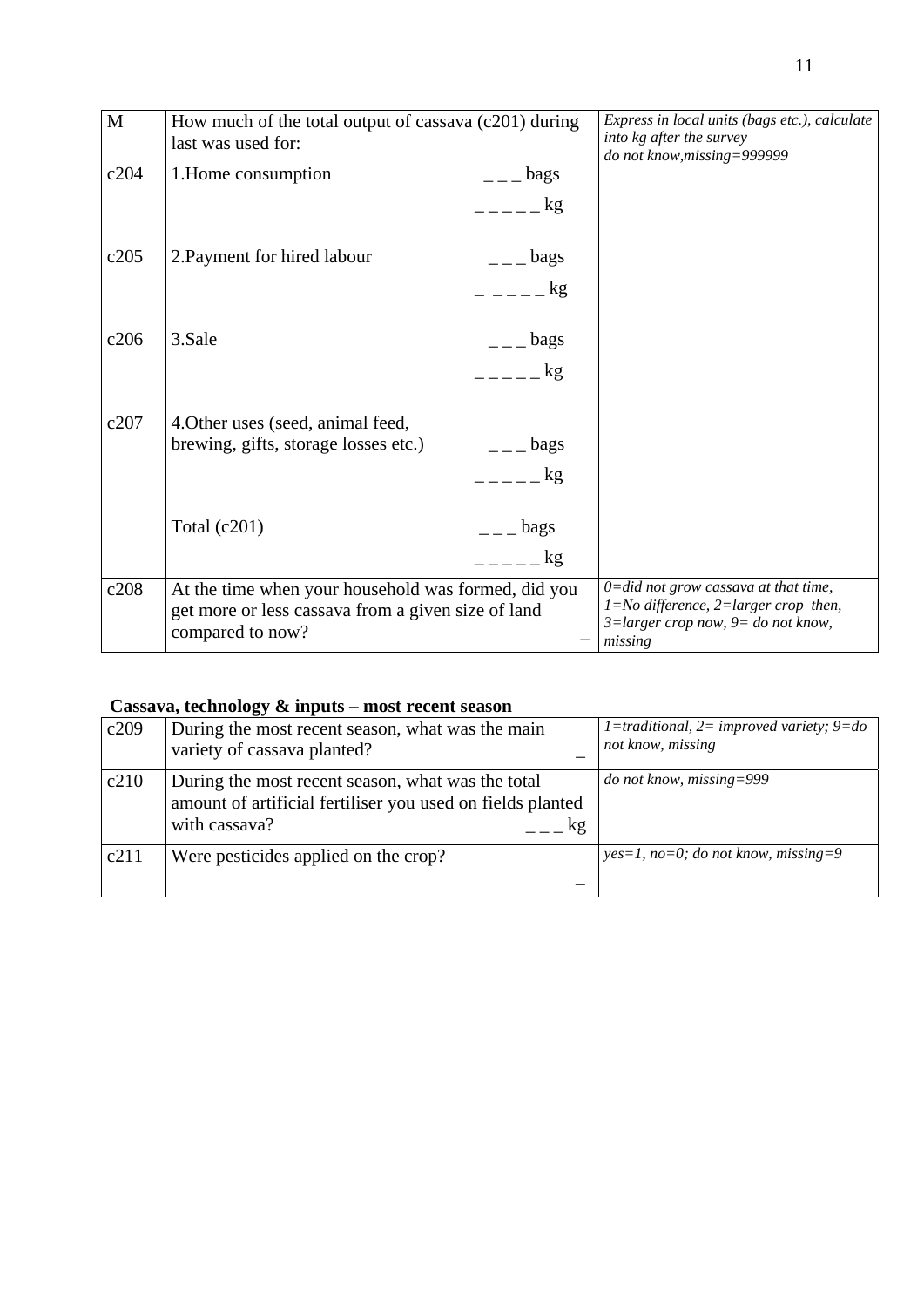| c212 | During the most recent season, what was your main<br>method of land preparation? | $l = hoe$ cultivation,<br>$2 = \alpha$ <i>zen ploughing</i> ,<br>$3 =$ tractor ploughing, $4 =$ other;<br>$9 =$ do not know, missing |
|------|----------------------------------------------------------------------------------|--------------------------------------------------------------------------------------------------------------------------------------|
| M    | During last year did you use?                                                    | $yes=1, no=0; do not know, missing=9$                                                                                                |
| c213 | Crop rotation                                                                    |                                                                                                                                      |
| c214 | Intercropping with nitrogen fixing crops (beans etc.)                            |                                                                                                                                      |
| c215 | Fallowing                                                                        |                                                                                                                                      |
| c216 | Animal manure                                                                    |                                                                                                                                      |
| c217 | Conservation tillage/breaking the hard pan                                       |                                                                                                                                      |
| c218 | Green manure/compost                                                             |                                                                                                                                      |
| c219 | Soil and water conservation (level bunds,<br>grass strips, terracing etc.)       |                                                                                                                                      |

### **Cassava, technology & inputs – when the household was formed**

| c220 | When your household was formed, did you grow<br>cassava?                                                         | $yes=1$ , no=0; do not know, missing=9<br>If no, skip to c235                                                      |
|------|------------------------------------------------------------------------------------------------------------------|--------------------------------------------------------------------------------------------------------------------|
| c221 | At the time when this household was formed, what was<br>the main variety of cassava planted?                     | traditional=1, improved variety=2, do not<br>$know, missing = 9$                                                   |
| c222 | When this household was formed, what was the amount<br>of artificial fertiliser used on cassava compared to now? | No difference $=1$ , more then $=2$ , less then<br>$=$ 3, no use at that time $=$ 0, do not know,<br>$missing = 9$ |
| c223 | Were pesticides applied at that time?                                                                            | $yes=1$ , no=0; do not know, missing=9                                                                             |
| c224 | At the time when your household was formed, what was<br>your main method of land preparation?                    | hoe cultivation=1, oxen ploughing=2,<br>tractor ploughing=3, other=4; do not<br>$know, missing = 9$                |
|      | Did you at that time apply?                                                                                      | $yes=1$ , no=0; do not know, missing=9                                                                             |
| c225 | Crop rotation                                                                                                    |                                                                                                                    |
| c226 | Intercropping with nitrogen fixing crops (beans etc.)                                                            |                                                                                                                    |
| c227 | Fallowing                                                                                                        |                                                                                                                    |
| c228 | Animal manure                                                                                                    |                                                                                                                    |
| c229 | Conservation tillage/breaking the hard pan                                                                       |                                                                                                                    |
| c230 | Green manure/compost/residue incorporation                                                                       |                                                                                                                    |
| c231 | Soil and water conservation (level bunds,<br>grass strips, terracing etc.)                                       |                                                                                                                    |
| c232 | Since the time your household was formed, has cassava<br>yields increased or decreased?                          | $yes=1$ , no=0; do not know, missing=9                                                                             |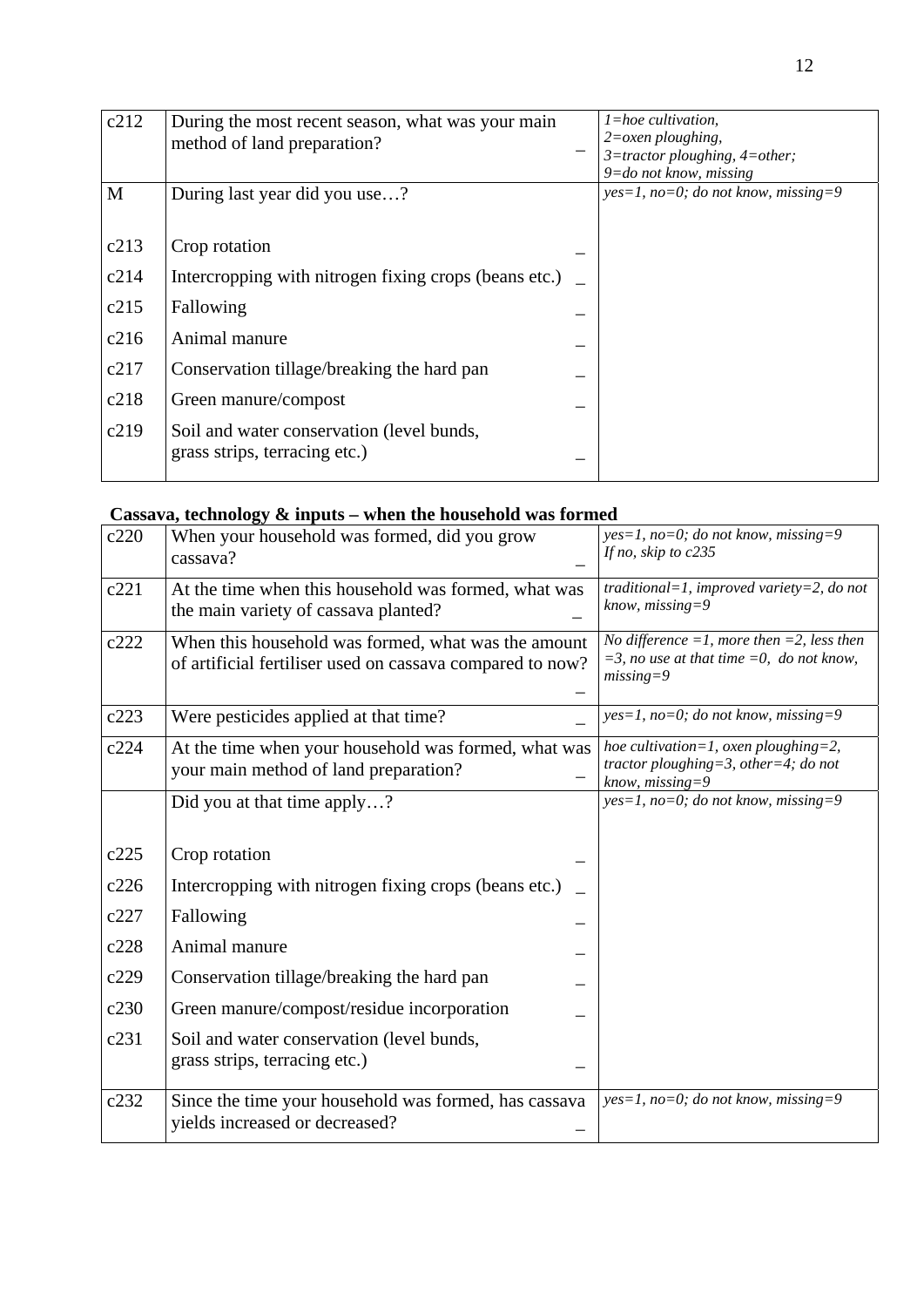| c233 | If <i>increased</i> , what has been the <i>single</i> most important<br>technological change improving cassava yields in your<br>case?   | $1 = Access$ to new seed varieties,<br>$2=$ chemical fertiliser,<br>$3=$ mechanised land preparation,<br>$4=irrigation,$<br>$5 = conservation$ farming, improved<br>tillage,<br>$6=$ other; 9= do not know, missing                                                        |
|------|------------------------------------------------------------------------------------------------------------------------------------------|----------------------------------------------------------------------------------------------------------------------------------------------------------------------------------------------------------------------------------------------------------------------------|
| c234 | If <i>decreased</i> , what has been the <i>single</i> most important<br>agro-technical change decreasing cassava yields in your<br>case? | $1 = Poor$ seedlings,<br>$2 = \text{declining soil fertility},$<br>$3 = increasing$ pests, weeds etc.<br>$4$ = inadequate or untimely land<br><i>preparation,</i><br>$5 =$ untimely planting,<br>$6 = bad$ wheather conditions<br>$7 = other$ , $9 = do not know, missing$ |

# **Cassava, marketing conditions, the most recent year:**

| c235 | Did you sell any cassava in the course of the past year                                                           | $yes=1$ , no=0; do not know, missing=9                                                                                                                      |
|------|-------------------------------------------------------------------------------------------------------------------|-------------------------------------------------------------------------------------------------------------------------------------------------------------|
|      | counting?                                                                                                         | Sep $01$ – Sep $02$<br>If no, skip to c243                                                                                                                  |
| c236 | Was cassava mainly sold as tubers or in processed form                                                            | tubers=1, processed=2, $9 =$ do not know,                                                                                                                   |
| M    | (e.g. flour, gari, chips etc.)?                                                                                   | missing                                                                                                                                                     |
|      |                                                                                                                   |                                                                                                                                                             |
| M    | What was the total amount of cassava (tubers<br>equivalents) sold during this period?                             | calculate local units (bags etc.) into kg;<br>do not know, missing=999999                                                                                   |
|      | $=-$ bags                                                                                                         | Recalculate processed cassava into raw                                                                                                                      |
| c237 | $---$ kg                                                                                                          | equivalents.                                                                                                                                                |
| M    | What was (is) the lowest price you received during this<br>$-$ - $ /100$ kg<br>period?                            | indicate in local currency per 100 kg but<br>recalculate into fixed USD after interview                                                                     |
| c238 | $ -$ USD/100 kg                                                                                                   |                                                                                                                                                             |
| M    | What was (is) the highest price you received during this<br>$=-\frac{100 \text{ kg}}{2}$<br>period?               | indicate in local currency per 100 kg but<br>recalculate into fixed USD after survey                                                                        |
| c239 | $ -$ USD/100 kg                                                                                                   |                                                                                                                                                             |
| c240 | At present, what is the approximate distance to the<br>nearest market outlet/crop depot for cassava tubers?<br>km |                                                                                                                                                             |
| c241 | What is your main market outlet for cassava?                                                                      | Farmer cooperative/organisation=1,<br>private trader=2, state company $\&$<br>marketing board=3, own piecemeal local<br>marketing=4, do not know, missing=9 |
| c242 | Do you grow cassava on the basis of a pre-arranged<br>contract with a private trader?                             | $yes=1$ , no=0; do not know, missing=9                                                                                                                      |

#### **Marketing conditions, the year before last:**

| c243 | Did you sell any cassava during the period Sep 2000 to | $ ves=1, no=0; do not know, missing=9$ |
|------|--------------------------------------------------------|----------------------------------------|
|      | Sep 2001?                                              | $\vert$ Sep 00 – Sep 01                |
|      |                                                        | If no, skip to $c245$                  |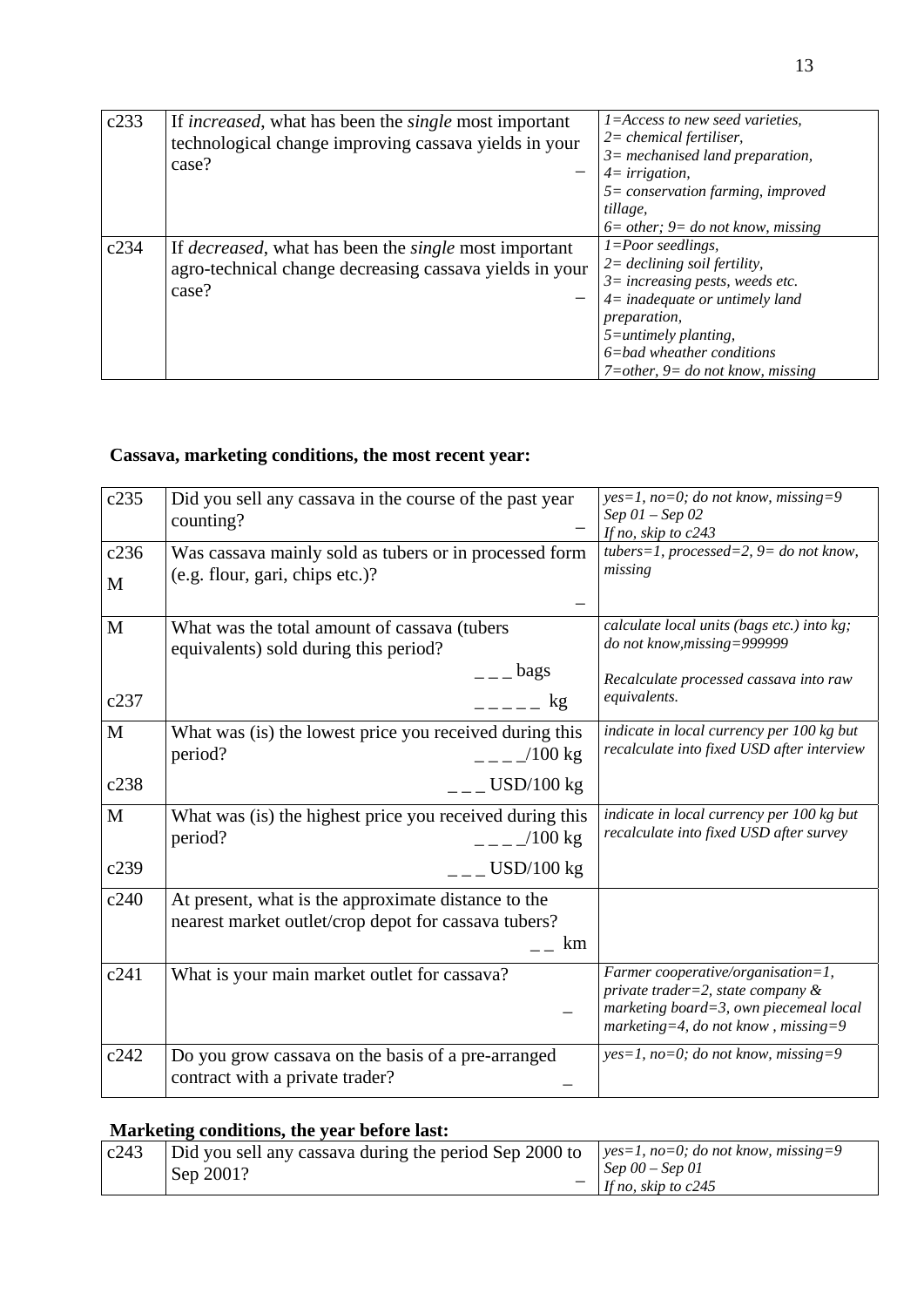|      | What was the total amount of unprocessed cassava<br>(tubers) sold during this period? | calculate local units (bags etc.) into kg;<br>do not know, missing=999999 |
|------|---------------------------------------------------------------------------------------|---------------------------------------------------------------------------|
|      | bags                                                                                  |                                                                           |
| c244 |                                                                                       |                                                                           |

#### **Marketing conditions, two years ago:**

| c245 | Did you sell any cassava during the period Sep 1999 to                                | $yes=1$ , no=0; do not know, missing=9                                    |
|------|---------------------------------------------------------------------------------------|---------------------------------------------------------------------------|
|      | 2000?                                                                                 | Sep 99 – Sep 00                                                           |
|      |                                                                                       | If no, skip to c247                                                       |
|      | What was the total amount of unprocessed cassava<br>(tubers) sold during this period? | calculate local units (bags etc.) into kg;<br>do not know, missing=999999 |
|      | bags                                                                                  |                                                                           |
| c246 | kg                                                                                    |                                                                           |

#### **Marketing conditions, when the household was formed:**

| c247 | Did you sell cassava at the time when the household<br>was formed?                                                                                          | $yes=1, no=0; do not know, missing=9$<br>If no, skip to $c253$                                                  |
|------|-------------------------------------------------------------------------------------------------------------------------------------------------------------|-----------------------------------------------------------------------------------------------------------------|
| c248 | Since you formed your farm/household, how has your<br>marketing of cassava changed?                                                                         | 1=no significant change,<br>$2=$ more cassava sold now,<br>$3 = less$ cassava sold now,<br>$9 =$ do not know    |
| c249 | What was the price you received for unprocessed<br>cassava (tubers) when the household was formed?                                                          | 1=no significant change,<br>$2 = price$ worse then,<br>$3 = price better then,$<br>$9 = do not know$            |
| c250 | In your view, how has access to market outlets for<br>cassava changed since you formed your household?                                                      | $l = same$ .<br>$2=$ better now,<br>$3 = worse now$ ,<br>$9 =$ do not know, missing                             |
| c251 | In your view, how has the price for modern inputs<br>(fertilisers and seeds) as measured in cassava<br>equivalents changed since you formed your household? | $l = no$ significant change,<br>$2 = prices$ have gone up,<br>$3 = prices$ have gone down,<br>$9 =$ do not know |
| c252 | In your view, how has profitability for cassava changed<br>since you formed your household?                                                                 | 1=no significant change,<br>$2= better now,$<br>$3 = worse now$ ,<br>$9 =$ do not know                          |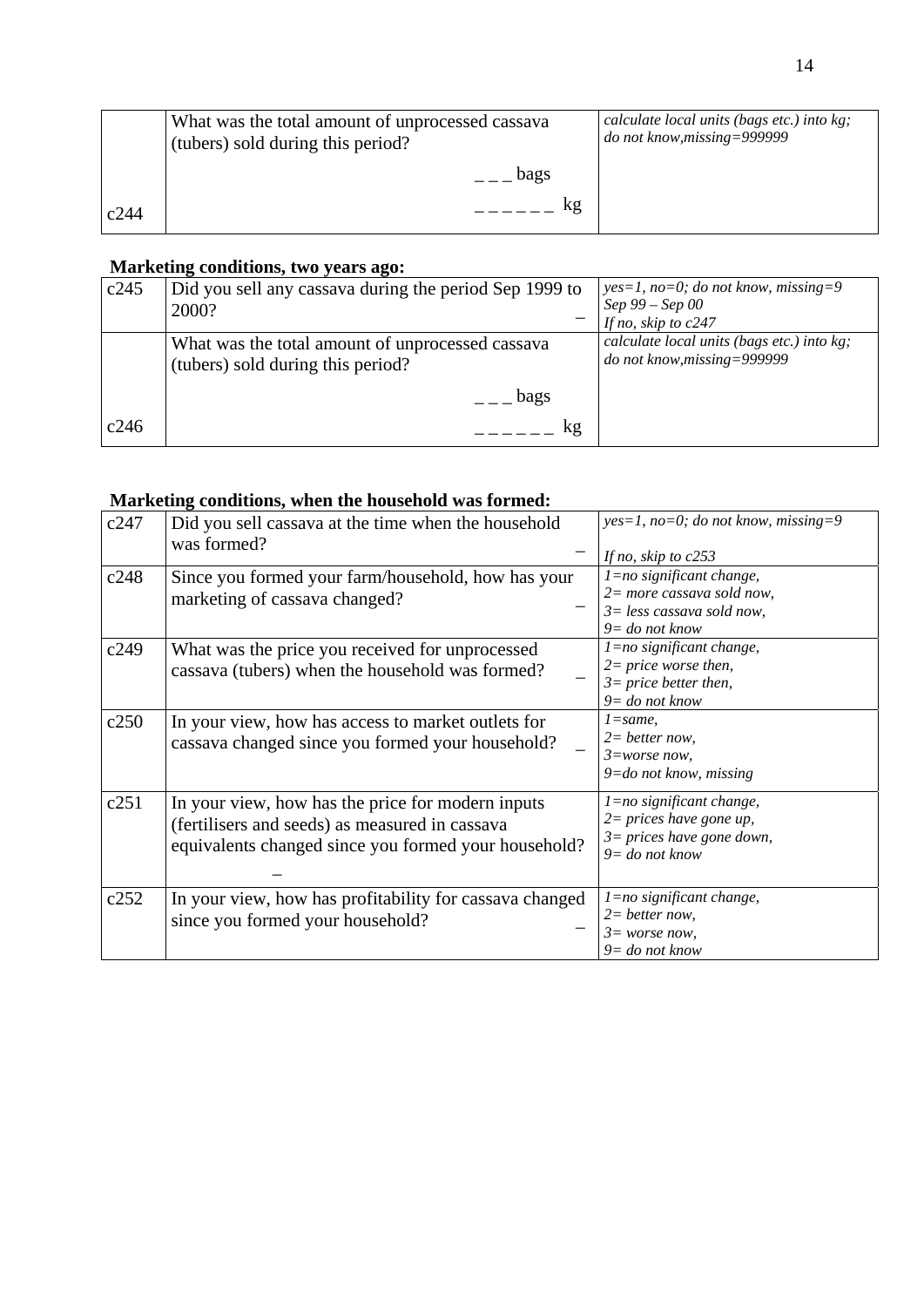| c253<br>M | According to your opinion, which factors constrain at<br>present production of cassava for the market in your<br>case? |                                          |
|-----------|------------------------------------------------------------------------------------------------------------------------|------------------------------------------|
|           | Market factors:                                                                                                        |                                          |
|           | 1.Low or fluctuating producer price                                                                                    |                                          |
|           | 2. Untimely payment for crops                                                                                          |                                          |
|           | 3. High transportation costs                                                                                           |                                          |
|           | 4. Unreliable market outlet                                                                                            |                                          |
|           | 5. High price for modern inputs (seeds, fertilisers,<br>pesticides)                                                    |                                          |
|           | 6. Modern inputs not available                                                                                         |                                          |
|           | 7. Lack of credit facilities                                                                                           |                                          |
|           | Indicate the most important of the mentioned market<br>related factors:                                                |                                          |
|           | Most important constraining factor                                                                                     | If no constraints experienced, write '0' |
| c254      | Household factors:                                                                                                     |                                          |
| M         | Which of the following household factors constrain at<br>present production of cassava for the market in your<br>case? |                                          |
|           | 1. Household labour shortage                                                                                           |                                          |
|           | 2. Farm labour too expensive to hire                                                                                   |                                          |
|           | 3. Chronic illness in the family                                                                                       |                                          |
|           | 4. Lack of land or insecure access to land                                                                             |                                          |
|           | 5. Lack of knowledge about yield improving farming<br>techniques                                                       |                                          |
|           | 6. Lack of capital to buy inputs etc.                                                                                  |                                          |
|           | 7. Lack of capital for land preparation                                                                                |                                          |
|           | Indicate the most important of the mentioned household<br>related factors:                                             |                                          |
|           | Most important constraining factor                                                                                     | If no constraints experienced, write '0' |
| c255      | Which of the two groups of factors, market or                                                                          | $l = market$ related factors             |
|           | household conditions, is the most constraining one in                                                                  | 2=household factors                      |
|           | your case?                                                                                                             | $9 =$ do not know, missing               |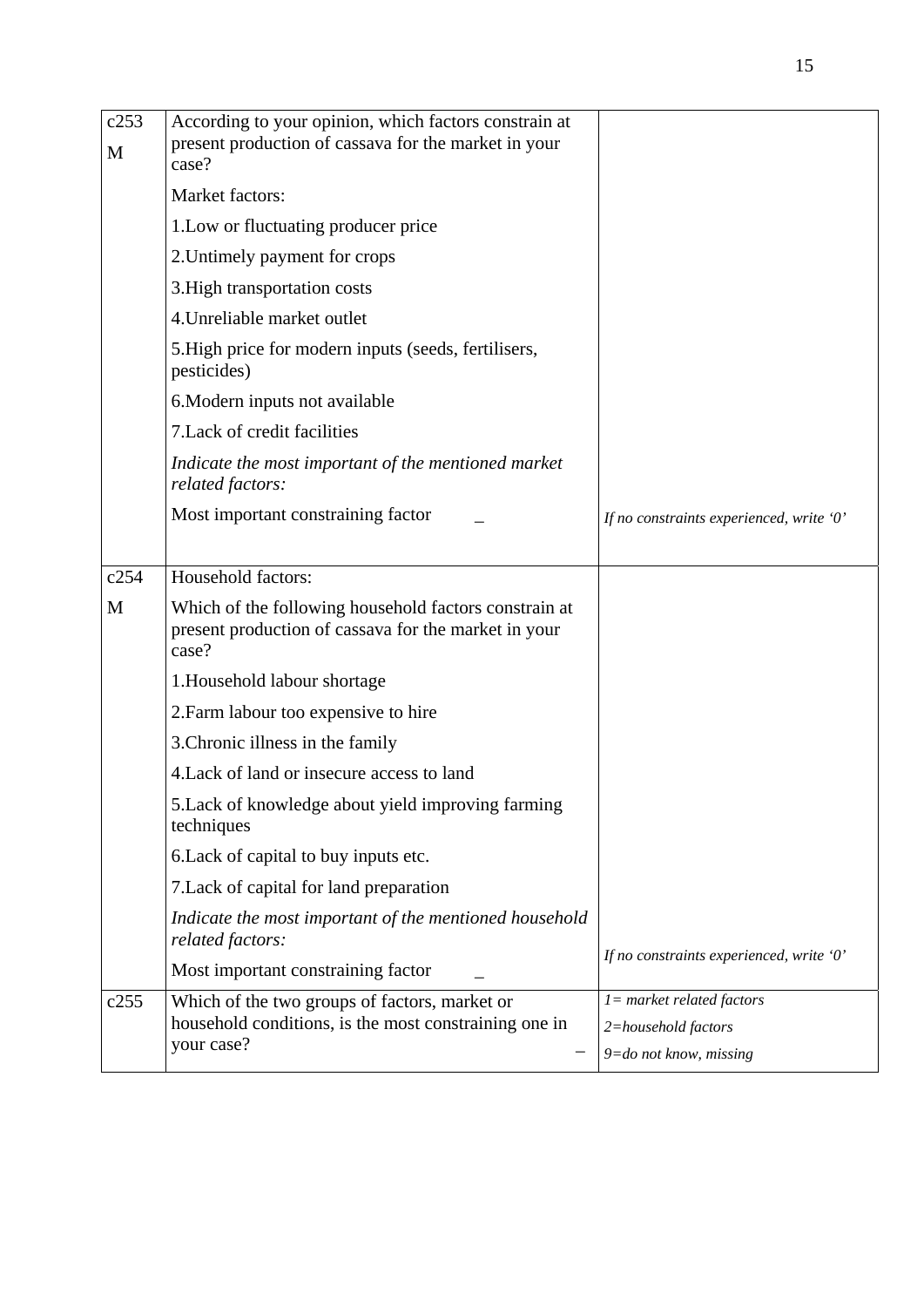# **3.3 Sorghum**

### **Sorghum, area**

| c256<br>M | During the most recent season, did you grow sorghum<br>in pure stand only or do you have sorghum fields mixed<br>with other crops?         | pure stand only=1, intercropped=2 do not<br>$know, missing = 9$                                               |
|-----------|--------------------------------------------------------------------------------------------------------------------------------------------|---------------------------------------------------------------------------------------------------------------|
| c257      | How would you describe the quality of the land on<br>which you had sorghum compared to the average<br>quality of the land in this village? | Average=1, my land is better=2, my land<br>is worse=3, do not know, missing=9                                 |
| c258      | During the most recent season, was the land under<br>sorghum irrigated?                                                                    | $yes=1$ , no=0; do not know, missing=9<br>If no, skip to $c262$                                               |
| c259      | If yes, did you take more than one crop of sorghum per<br>season/year?                                                                     | $yes=1, no=0; do not know, missing=9$                                                                         |
| c260      | If only one sorghum crop was taken, what was the land<br>used for after the sorghum?                                                       | $1 =$ for other crops,<br>$2 = for$ grazing<br>$3=$ no specific use, other uses<br>$9 =$ do not know, missing |
| c261      | If the land was used for other crops after harvest, which<br>crops?                                                                        | $1$ =other food crops,<br>$2 = vegetables$<br>$3$ =other, 9=do not know, missing                              |

#### *If sorghum is mixed with other crops, ask respondent to estimate the size of the land under which sorghum would occur as pure stand.*

| $\mathbf{M}$ | What was the area under sorghum (pure stand<br>equivalent) leading up to your most recent harvest?<br>$\frac{1}{2}$ , acres (or other local unit) | Express in local unit, recalculate into<br>hectares after the survey; do not<br>$know, missing = 999, 9$                              |
|--------------|---------------------------------------------------------------------------------------------------------------------------------------------------|---------------------------------------------------------------------------------------------------------------------------------------|
| c262         | $\frac{1}{2}$ = $\frac{1}{2}$ = ha                                                                                                                |                                                                                                                                       |
| $\mathbf{M}$ | What was the area under sorghum (pure stand<br>equivalent) during the season before the most recent<br>one?                                       | Express in local unit, recalculate into<br>hectares after the survey; do not<br>$know, missing = 999, 9$                              |
|              | acres (or other local unit)<br>$---$                                                                                                              |                                                                                                                                       |
| c263         | ha ba                                                                                                                                             |                                                                                                                                       |
| $\mathbf{M}$ | What was the area under sorghum (pure stand<br>equivalent) two seasons before the most recent one?<br>$\frac{1}{1}$ , acres (or other local unit) | Express in local unit, recalculate into<br>hectares after the survey; do not<br>$know, missing = 999, 9$                              |
| c264         | $\frac{1}{2}$ $\frac{1}{2}$ $\frac{1}{2}$ $\frac{1}{2}$ $\frac{1}{2}$ $\frac{1}{2}$ $\frac{1}{2}$ $\frac{1}{2}$ $\frac{1}{2}$ $\frac{1}{2}$       |                                                                                                                                       |
| c265         | When the household was formed, what was the size of<br>the land under sorghum compared to the most recent<br>season?                              | $0 = Did$ not grow sorghum at that time,<br>$1 = Same$ as now, $2 = larger$ then,<br>$3=$ smaller then,<br>$9 =$ do not know, missing |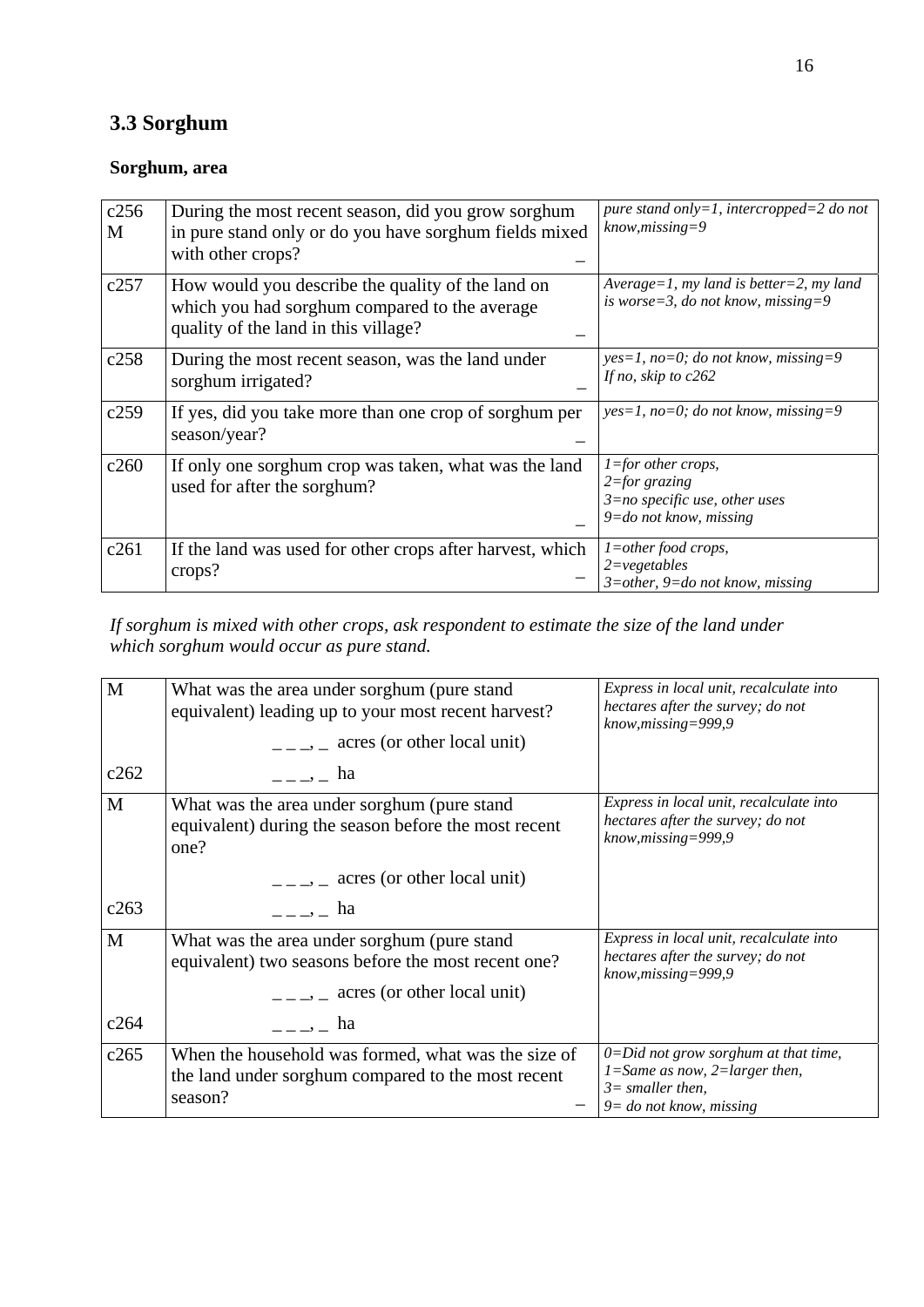# **Sorghum, production (grain)**

| $\mathbf{M}$ | What was the total production of sorghum (grain) after<br>your most recent harvest?                                       |                 | calculate local units (bags etc.) into kg;<br>Express in bags or other local unit, then                                          |
|--------------|---------------------------------------------------------------------------------------------------------------------------|-----------------|----------------------------------------------------------------------------------------------------------------------------------|
|              | $\frac{1}{1}$ – $\frac{1}{2}$ bags (or other local unit)                                                                  |                 | recalculate into kg after the survey.                                                                                            |
| c266         | $-$ - - - - $-$ kg                                                                                                        |                 | do not know, missing=999999                                                                                                      |
| M            | What was the total production of sorghum during the<br>harvest before the most recent one?                                |                 | Express in bags or other local unit, then<br>recalculate into kg after the survey.<br>do not know, missing=999999                |
|              | $\frac{1}{1}$ – $\frac{1}{2}$ bags (or other local unit)                                                                  |                 |                                                                                                                                  |
| c267         | $-$ - - - - $-$ kg                                                                                                        |                 |                                                                                                                                  |
| M            | What was the total production of sorghum two seasons<br>ago?                                                              |                 | Express in bags or other local unit, then<br>recalculate into kg after the survey.<br>do not know, missing=999999                |
|              | $\frac{1}{2}$ = $\frac{1}{2}$ bags (or other local unit)                                                                  |                 |                                                                                                                                  |
| c268         | $--    \&$                                                                                                                |                 |                                                                                                                                  |
| c269         | At the time when your household was formed, how<br>much sorghum did you get from a given size of land<br>compared to now? |                 | $0 = did not grow sorghum at that time,$<br>$1 = No$ difference,<br>$2$ =more then, $3$ =more now,<br>$9 =$ do not know, missing |
| M            | How much of the total output of sorghum (c266)<br>following the most recent season was used for:                          |                 | Express in local units (bags etc.), calculate<br>into kg after the survey<br>do not know, missing=999999                         |
| c270         | 1. Home consumption                                                                                                       | $  -$ bags      |                                                                                                                                  |
|              |                                                                                                                           | $=-=-\log$      |                                                                                                                                  |
| c271         | 2. Payment for hired labour                                                                                               | $ -$ bags       |                                                                                                                                  |
|              |                                                                                                                           | $    \log$      |                                                                                                                                  |
| c272         | 3.Sale                                                                                                                    | $=-$ bags       |                                                                                                                                  |
|              |                                                                                                                           | $=    kg$       |                                                                                                                                  |
| c273         | 4. Other uses (seed, animal feed,                                                                                         |                 |                                                                                                                                  |
|              | brewing, gifts, storage losses etc.)                                                                                      | $ -$ bags       |                                                                                                                                  |
|              |                                                                                                                           | $=-\frac{1}{2}$ |                                                                                                                                  |
|              | Total $(c266)$                                                                                                            | $=-$ bags       |                                                                                                                                  |
|              |                                                                                                                           | $=- - - \log$   |                                                                                                                                  |

## **Sorghum, technology & inputs – most recent season**

| c274 | During the most recent season, what portion of the total | $0 = none$ ,                          |
|------|----------------------------------------------------------|---------------------------------------|
|      | land planted with sorghum was irrigated?                 | $l = l/4$ .                           |
|      |                                                          | $2 = 1/2$ .                           |
|      |                                                          | $3 = 3/4$ .                           |
|      |                                                          | $4$ =all or nearly all, 9=do not know |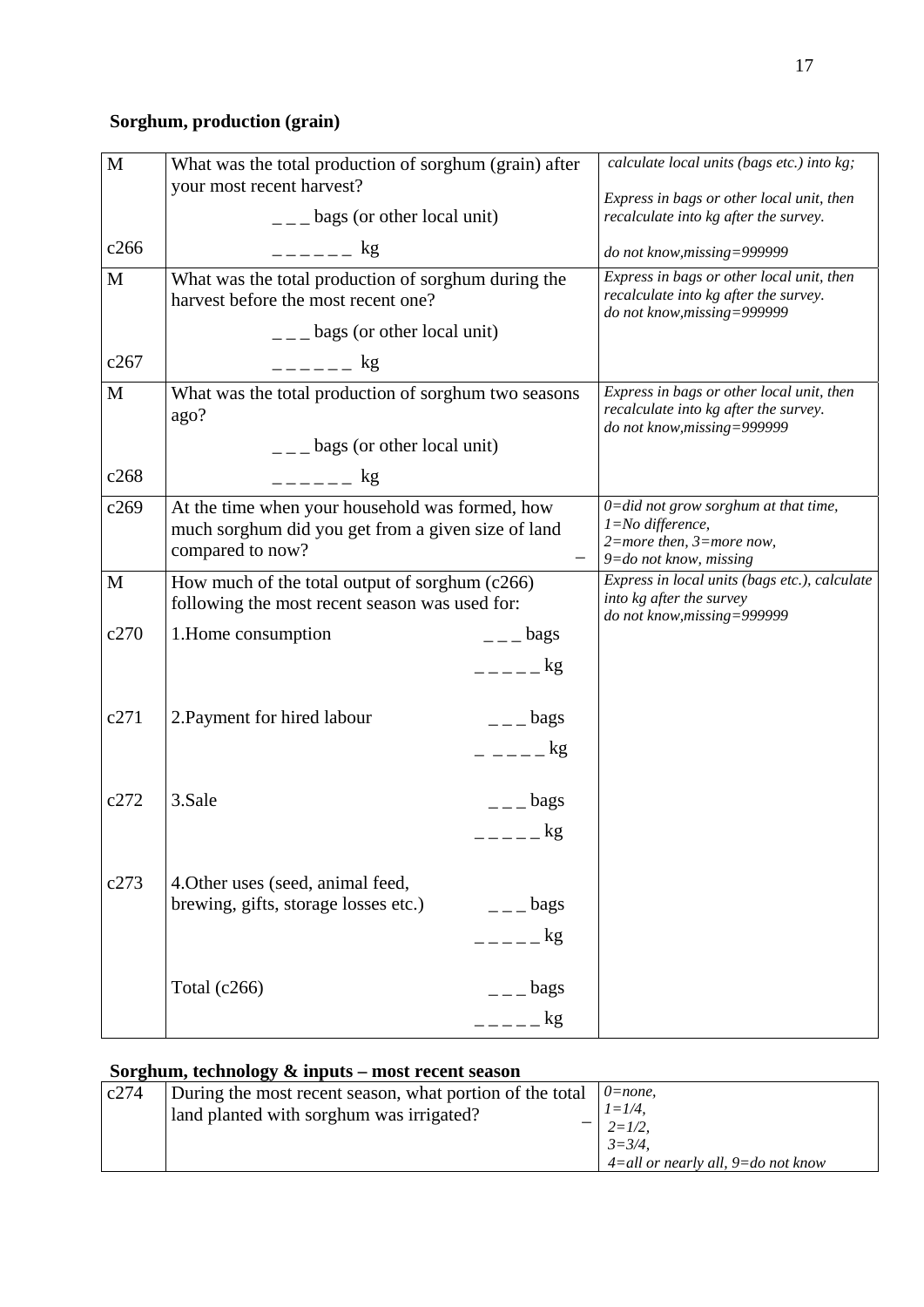| c275         | During the most recent season, what was the main<br>variety of sorghum planted?                                                  |    | $1 =$ traditional,<br>$2 = improved\ variety$<br>$3 = hybrid$<br>9=do not know, missing                                            |
|--------------|----------------------------------------------------------------------------------------------------------------------------------|----|------------------------------------------------------------------------------------------------------------------------------------|
| c276         | During the most recent season, what was the total<br>amount of artificial fertiliser you used on fields planted<br>with sorghum? | kg | do not know, missing=999                                                                                                           |
| c277         | Were pesticides applied?                                                                                                         |    | $yes=1, no=0; do not know, missing=9$                                                                                              |
| c278         | During the most recent season, what was your main<br>method of land preparation?                                                 |    | $l = hoe$ cultivation,<br>$2 = \alpha$ <i>sen ploughing</i> ,<br>$3$ = tractor ploughing,<br>$4=$ other; $9=$ do not know, missing |
| $\mathbf{M}$ | Did you use?                                                                                                                     |    | $yes=1$ , no=0; do not know, missing=9                                                                                             |
| c279         | Crop rotation                                                                                                                    |    |                                                                                                                                    |
| c280         | Intercropping with nitrogen fixing crops (beans etc.)                                                                            |    |                                                                                                                                    |
| c281         | Fallowing                                                                                                                        |    |                                                                                                                                    |
| c282         | Animal manure                                                                                                                    |    |                                                                                                                                    |
| c283         | Conservation tillage/breaking the hard pan                                                                                       |    |                                                                                                                                    |
| c284         | Green manure/compost                                                                                                             |    |                                                                                                                                    |
| c285         | Soil and water conservation (level bunds,<br>grass strips, terracing etc.)                                                       |    |                                                                                                                                    |

## **Sorghum, technology & inputs – when the household was formed**

| c286 | When your household was formed, did you grow<br>sorghum?                                                            | $yes=1, no=0; do not know, missing=9$<br>If no, skip to $c302$                                                                     |
|------|---------------------------------------------------------------------------------------------------------------------|------------------------------------------------------------------------------------------------------------------------------------|
| c287 | At the time when this household was formed, what<br>proportion of the land planted with sorghum was<br>irrigated?   | 0=none, $1=1/4$ , $2=1/2$ , $3=3/4$ ,<br>$4$ =all or nearly all, $9$ =do not know                                                  |
| c288 | At the time when this household was formed, what was<br>the main variety of sorghum planted?                        | 1=traditional.<br>$2=$ improved variety<br>$3 = h$ <sub>v</sub> $b$ rid<br>$9 =$ do not know, missing                              |
| c289 | When this household was formed, what was the amount<br>of artificial fertiliser used on sorghum compared to<br>now? | 1=no difference,<br>$2=$ more then,<br>$3 = less then$ .<br>$4=$ no fertiliser applied at that time;<br>$9 =$ do not know, missing |
| c290 | Were pesticides applied at that time?                                                                               | $yes=1, no=0; do not know, missing=9$                                                                                              |
| c291 | At the time when your household was formed, what was<br>your main method of land preparation?                       | $l = hoe$ cultivation,<br>$2 = \alpha$ <i>sen ploughing</i> ,<br>$3$ = tractor ploughing,<br>$4=$ other; $9=$ do not know, missing |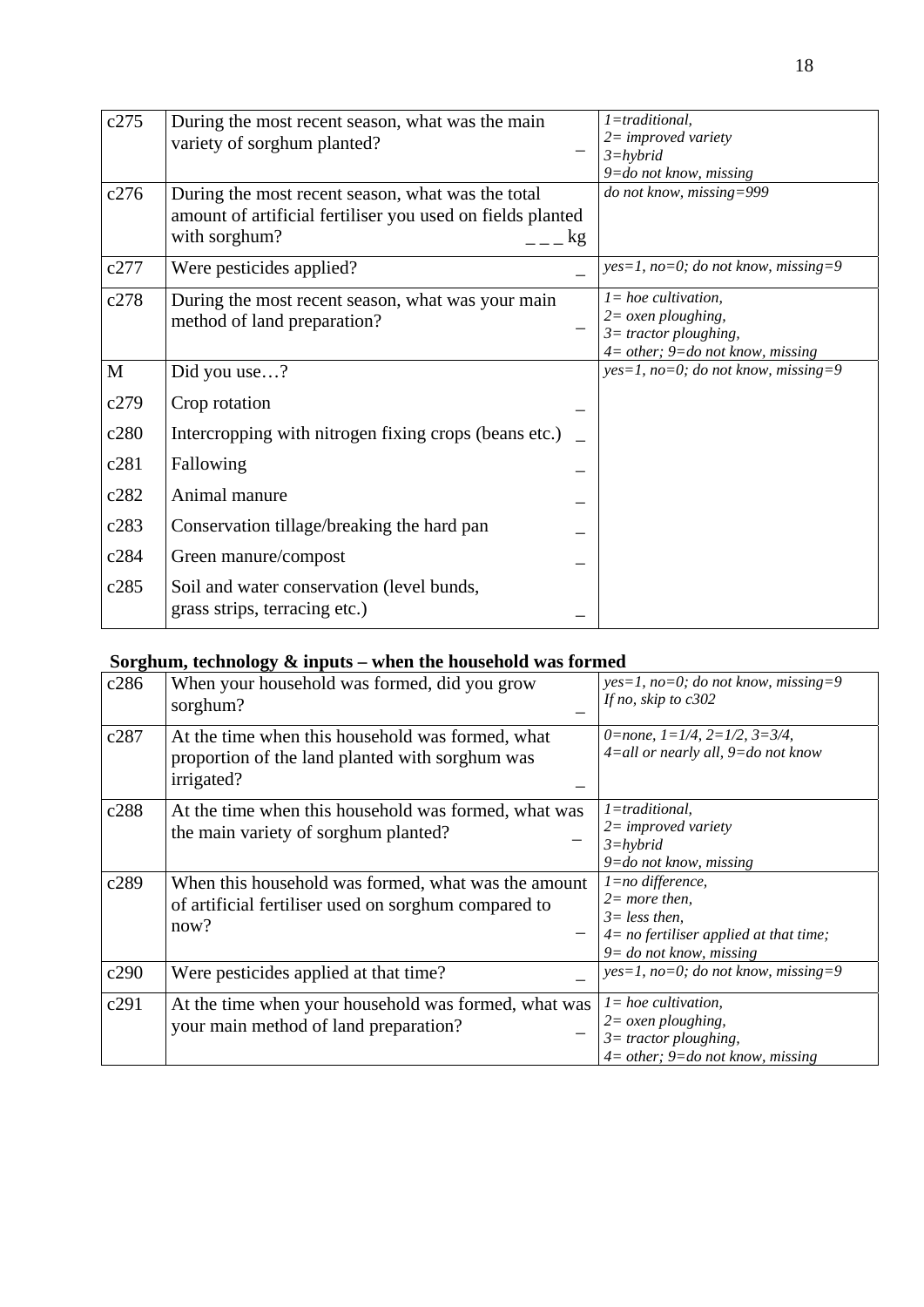|      | Did you at that time apply?                                                                                                      | $yes=1, no=0; do not know, missing=9$                                                                                                                                                                                                                        |
|------|----------------------------------------------------------------------------------------------------------------------------------|--------------------------------------------------------------------------------------------------------------------------------------------------------------------------------------------------------------------------------------------------------------|
| c292 | Crop rotation                                                                                                                    |                                                                                                                                                                                                                                                              |
| c293 | Intercropping with nitrogen fixing crops (beans etc.)                                                                            |                                                                                                                                                                                                                                                              |
| c294 | Fallowing                                                                                                                        |                                                                                                                                                                                                                                                              |
| c295 | Animal manure                                                                                                                    |                                                                                                                                                                                                                                                              |
| c296 | Conservation tillage/breaking the hard pan                                                                                       |                                                                                                                                                                                                                                                              |
| c297 | Green manure/compost/residue incorporation                                                                                       |                                                                                                                                                                                                                                                              |
| c298 | Soil and water conservation (level bunds,<br>grass strips, terracing etc.)                                                       |                                                                                                                                                                                                                                                              |
| c299 | Since the time your household was formed, has<br>sorghum yields increased or decreased?                                          | $yes=1, no=0; do not know, missing=9$                                                                                                                                                                                                                        |
| c300 | If increased, what has been the <i>single</i> most important<br>technological change improving sorghum yields in your<br>case?   | 1=Access to new seed varieties,<br>$2$ = chemical fertiliser,<br>$3$ = mechanised land preparation,<br>$4 = irrigation,$<br>$5 = conservation$ farming, improved<br>tillage,<br>$6 = other$ ; $9 = do not know, missing$                                     |
| c301 | If decreased, what has been the <i>single</i> most important<br>agro-technical change decreasing sorghum yields in<br>your case? | $1 = Poor$ seeds,<br>$2 = \{ 1$ declining soil fertility,<br>$3 = increasing$ pests, weeds etc.<br>$4$ = inadequate or untimely land<br>preparation,<br>$5 =$ untimely planting,<br>$6 = bad$ weather conditions<br>$7 = other$ , $9 = do not know, missing$ |

# **Sorghum, marketing conditions,**

| c302 | Did you sell or do you intend to sell any sorghum<br>following your most recent harvest?               | $yes=1$ , no=0; do not know, missing=9<br>If no, skip to c309                        |
|------|--------------------------------------------------------------------------------------------------------|--------------------------------------------------------------------------------------|
|      | What was the total amount of sorghum sold (or is<br>planned to be sold) after the most recent harvest? | calculate local units (bags etc.) into kg;<br>do not know, missing=999999            |
|      | $=-\log s$                                                                                             |                                                                                      |
| c303 | kg<br>$\perp$ $\perp$ $\perp$                                                                          |                                                                                      |
| M    | What was (is) the lowest price for sorghum you<br>received following the most recent harvest?          | indicate in local currency per 100 kg but<br>recalculate into fixed USD after survey |
|      | $/100 \text{ kg}$                                                                                      |                                                                                      |
| c304 | $\mu$ = $\mu$ USD/100 kg                                                                               |                                                                                      |
| M    | What was (is) the highest price you received following<br>the most recent harvest?<br>$-$ - $ /100$ kg | indicate in local currency per 100 kg but<br>recalculate into fixed USD after survey |
| c305 | $ -$ USD/100 kg                                                                                        |                                                                                      |
| c306 | At present, what is the approximate distance to nearest<br>market outlet/crop depot?<br>km             |                                                                                      |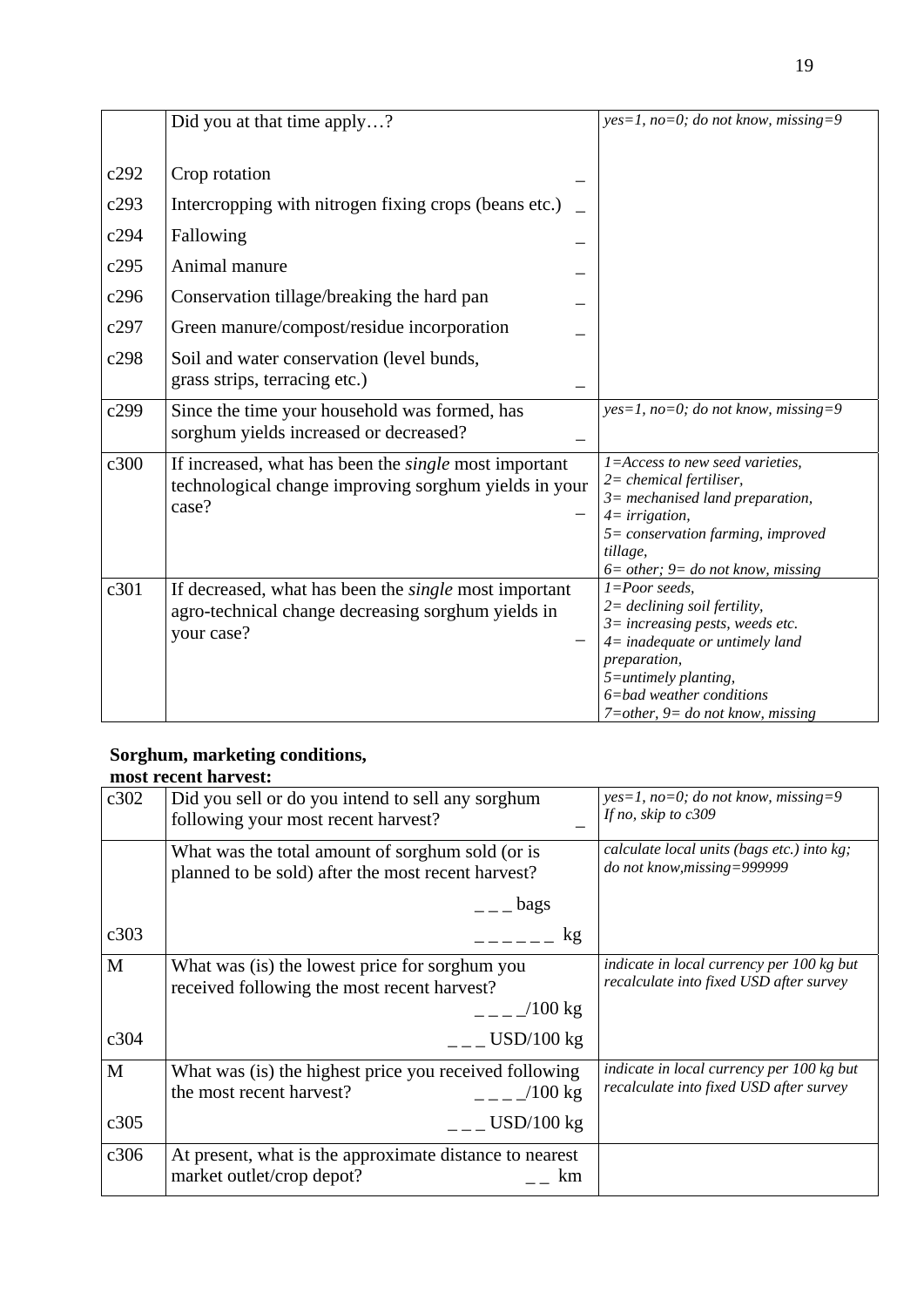| c307 | What is your main market outlet/crop depot for<br>sorghum?                            | $1 =$ farmer cooperative/organisation,<br>$2 = private\,$<br>$3 =$ state company & marketing board,<br>$4 = own$ piecemeal local marketing,<br>$9 =$ do not know, missing |
|------|---------------------------------------------------------------------------------------|---------------------------------------------------------------------------------------------------------------------------------------------------------------------------|
| c308 | Do you grow sorghum on the basis of a pre-arranged<br>contract with a private trader? | $yes=1, no=0; do not know, missing=9$                                                                                                                                     |

#### **Marketing, the harvest before the most recent one:**

| c309 | Did you sell any sorghum after the harvest before the<br>most recent one? | $yes=1, no=0; do not know, missing=9$<br>If no, skip to $c311$            |
|------|---------------------------------------------------------------------------|---------------------------------------------------------------------------|
|      | What was the total amount of sorghum sold?<br>bags                        | calculate local units (bags etc.) into kg;<br>do not know, missing=999999 |
| c310 | kg                                                                        |                                                                           |

#### **Marketing, two harvests before the most recent one:**

| c311 | Did you sell any sorghum after the harvest two seasons<br>before the most recent one? | $yes=1, no=0; do not know, missing=9$<br>If no, skip to $c313$            |
|------|---------------------------------------------------------------------------------------|---------------------------------------------------------------------------|
|      | What was the total amount of sorghum sold two seasons<br>ago?                         | calculate local units (bags etc.) into kg;<br>do not know, missing=999999 |
|      | bags                                                                                  |                                                                           |
| c312 | kg                                                                                    |                                                                           |

#### **Marketing at the time when the household was formed:**

| c313 | Did you sell any sorghum at the time when this<br>household was formed?                                                                                     | $yes=1, no=0; do not know, missing=9$<br>If no, skip to $c319$                                               |
|------|-------------------------------------------------------------------------------------------------------------------------------------------------------------|--------------------------------------------------------------------------------------------------------------|
| c314 | Since you formed your farm/household, how has your<br>marketing of sorghum changed?                                                                         | $l = no$ significant change,<br>$2=$ more maize sold now,<br>$3 = less$ maize sold now,<br>$9 = do$ not know |
| c315 | What was producer price when the household was<br>formed?                                                                                                   | 1=no significant change,<br>$2 = worse then$ ,<br>$3=$ better then,<br>$9 =$ do not know                     |
| c316 | In your view, how has access to market outlets for<br>sorghum changed since you formed your household?                                                      | $l = no$ significant change,<br>$2=$ better now,<br>$3 = worse now$ ,<br>9=do not know, missing              |
| c317 | In your view, how has the price for modern inputs<br>(fertilisers and seeds) as measured in sorghum<br>equivalents changed since you formed your household? | 1=no significant change,<br>$2 = prices$ have gone up,<br>$3 = prices$ have gone down,<br>$9 =$ do not know  |
| c318 | In your view, how has profitability for sorghum<br>changed since you formed your household?                                                                 | $l = no$ significant change,<br>$2 = better now,$<br>$3 = worse now$ ,<br>$9 =$ do not know                  |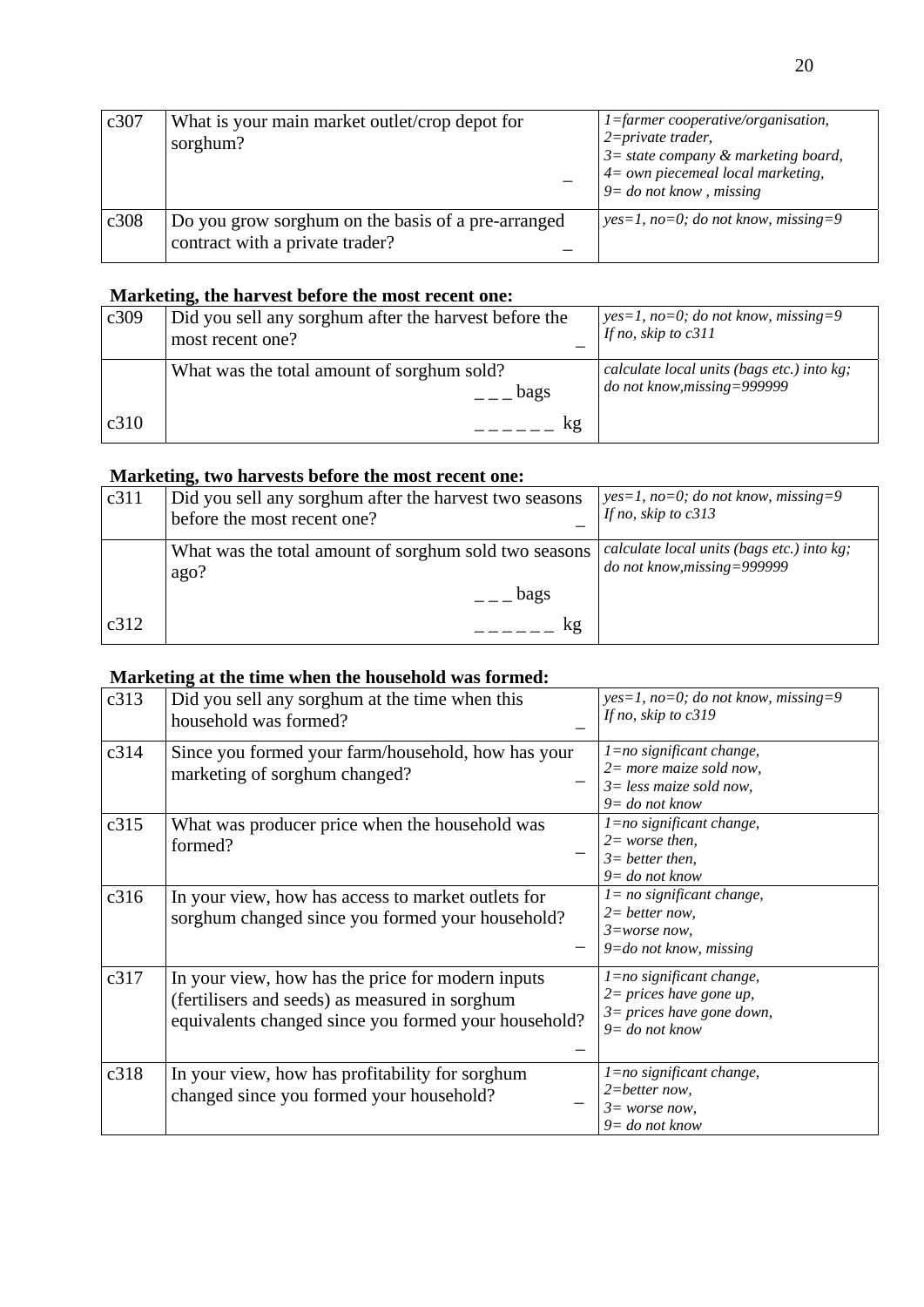| c319<br>M | According to your opinion, which factors constrain at<br>present production of sorghum for the market in your<br>case? |                                                                                   |
|-----------|------------------------------------------------------------------------------------------------------------------------|-----------------------------------------------------------------------------------|
|           | Market factors:                                                                                                        |                                                                                   |
|           | 1. Low or fluctuating producer price                                                                                   |                                                                                   |
|           | 2. Untimely payment for crops                                                                                          |                                                                                   |
|           | 3. High transportation costs                                                                                           |                                                                                   |
|           | 4. Unreliable market outlet                                                                                            |                                                                                   |
|           | 5. High price for modern inputs (seeds, fertilisers,<br>pesticides)                                                    |                                                                                   |
|           | 6. Modern inputs not available                                                                                         |                                                                                   |
|           | 7. Lack of credit facilities                                                                                           |                                                                                   |
|           | Indicate the most important of the mentioned market<br>related factors:                                                |                                                                                   |
|           | Most important constraining factor                                                                                     | If no constraints experienced, write '0'                                          |
| c320<br>M | Which of the following household factors constrain at<br>present production of sorghum for the market in your<br>case? |                                                                                   |
|           | 1. Household labour shortage                                                                                           |                                                                                   |
|           | 2. Farm labour too expensive to hire                                                                                   |                                                                                   |
|           | 3. Chronic illness in the family                                                                                       |                                                                                   |
|           | 4. Lack of land or insecure access to land                                                                             |                                                                                   |
|           | 5. Lack of knowledge about yield improving farming<br>techniques                                                       |                                                                                   |
|           | 6. Lack of capital to buy inputs etc.                                                                                  |                                                                                   |
|           | 7. Lack of capital for land preparation                                                                                |                                                                                   |
|           | Indicate the most important of the mentioned household<br>related factors:                                             |                                                                                   |
|           | Most important constraining factor                                                                                     | If no constraints experienced, write '0'                                          |
| c321<br>M | Which of the two groups of factors, market or<br>household conditions, is the most constraining one in<br>your case?   | $l = market$ related factors<br>2=household factors<br>$9 = do$ not know, missing |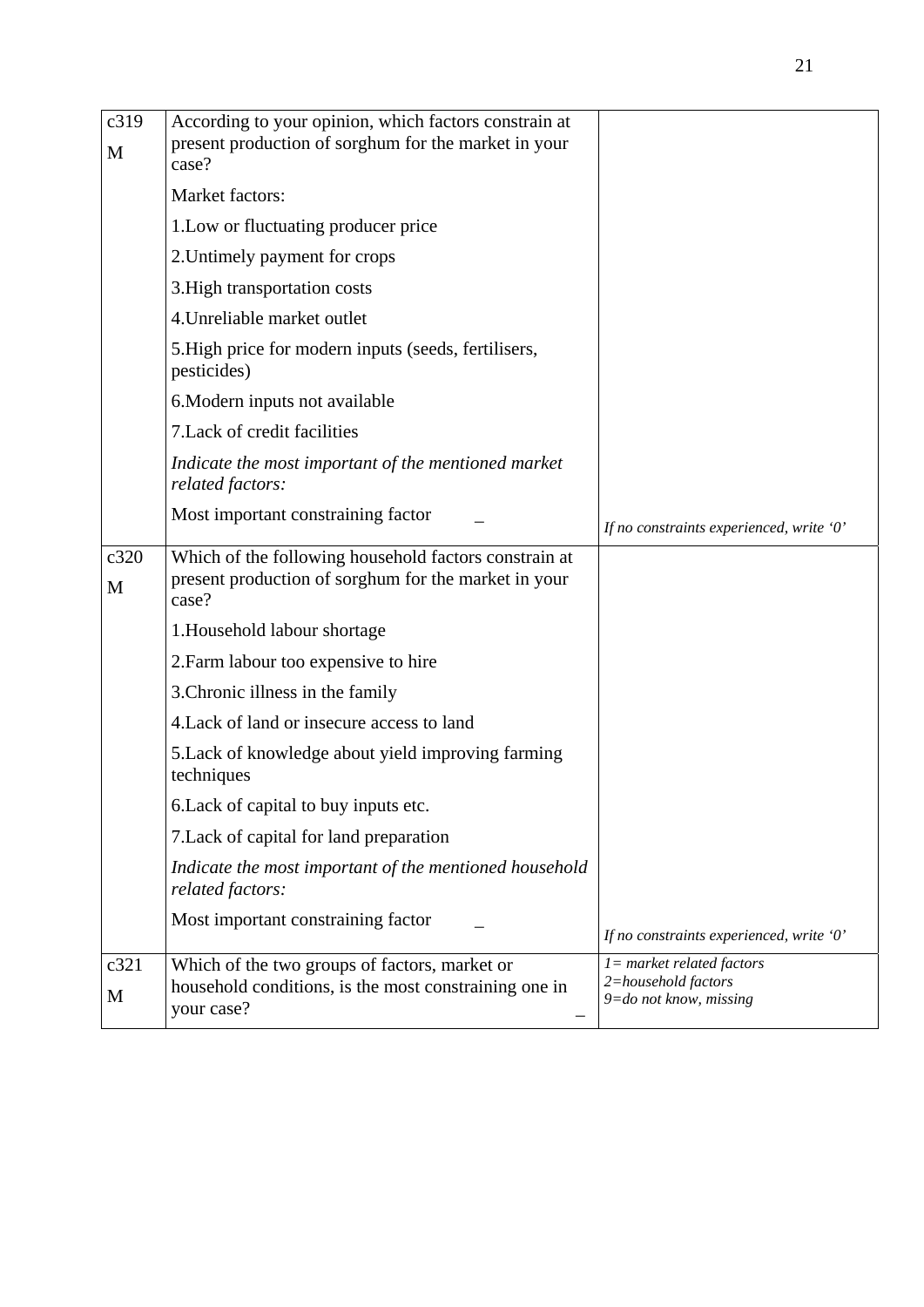# **3.4 Rice**

### **Rice, area**

| c322 | How would you describe the quality of the land on<br>which you grow rice compared to the average quality of<br>the land in this village?   | Average=1, my land is better=2, my land<br>is worse=3, do not know, missing=9                                                  |
|------|--------------------------------------------------------------------------------------------------------------------------------------------|--------------------------------------------------------------------------------------------------------------------------------|
| c323 | During the most recent season, was any of the land<br>planted with rice irrigated?                                                         | $yes=1$ , no=0; do not know, missing=9<br>If no, skip to $c327$                                                                |
| c324 | If yes, did you take more than one rice crop per<br>season/year?                                                                           | yes=1, no=0; do not know, missing=9                                                                                            |
| c325 | In addition to rice, what was the land used for?                                                                                           | $1 =$ for other crops,<br>$2 = for$ grazing<br>$3=$ no specific use, other uses<br>9=do not know, missing                      |
| c326 | If the irrigated land was used for other crops after<br>harvest, which crops?                                                              | $1$ =other food crops,<br>$2 = vegetables$<br>$3$ =other, 9=do not know, missing                                               |
| M    | What was the area under rice leading up to your most<br>recent harvest?<br>$\frac{1}{1}$ = $\frac{1}{2}$ acres (or other local unit)       | Express in local unit, recalculate into<br>hectares after the survey; do not<br>$know, missing = 999, 9$                       |
| c327 | $\frac{1}{2}$ $\frac{1}{2}$ $\frac{1}{2}$ ha                                                                                               |                                                                                                                                |
| M    | What was the area under rice during the season before<br>the most recent one?<br>$\frac{1}{1}$ = $\frac{1}{2}$ acres (or other local unit) | Express in local unit, recalculate into<br>hectares after the survey; do not<br>$know, missing = 999, 9$                       |
| c328 | $\frac{1}{2}$ = $\frac{1}{2}$ = ha                                                                                                         |                                                                                                                                |
| M    | What was the area under rice two seasons before the<br>most recent one?<br>$\frac{1}{1}$ = $\frac{1}{1}$ acres (or other local unit)       | Express in local unit, recalculate into<br>hectares after the survey; do not<br>know, missing=999,9                            |
| c329 | $-\frac{1}{2}$ ha                                                                                                                          |                                                                                                                                |
| c330 | When the household was formed, what was the size of<br>the land under rice compared to the last season?                                    | $0 = Did$ not grow rice at that time,<br>$l = same$ as now, $2 = larger$ then,<br>$3=$ smaller then; $9=$ do not know, missing |

### **Rice (paddy), production**

| M    | What was the total production of paddy (grain) after | calculate local units (bags etc.) into kg; |
|------|------------------------------------------------------|--------------------------------------------|
|      | your most recent harvest/last year?                  | Express in bags or other local unit, then  |
|      | bags (or other local unit)                           | recalculate into kg after the              |
| c331 | kg                                                   | interview/survey.                          |
|      |                                                      | do not know, missing=999999                |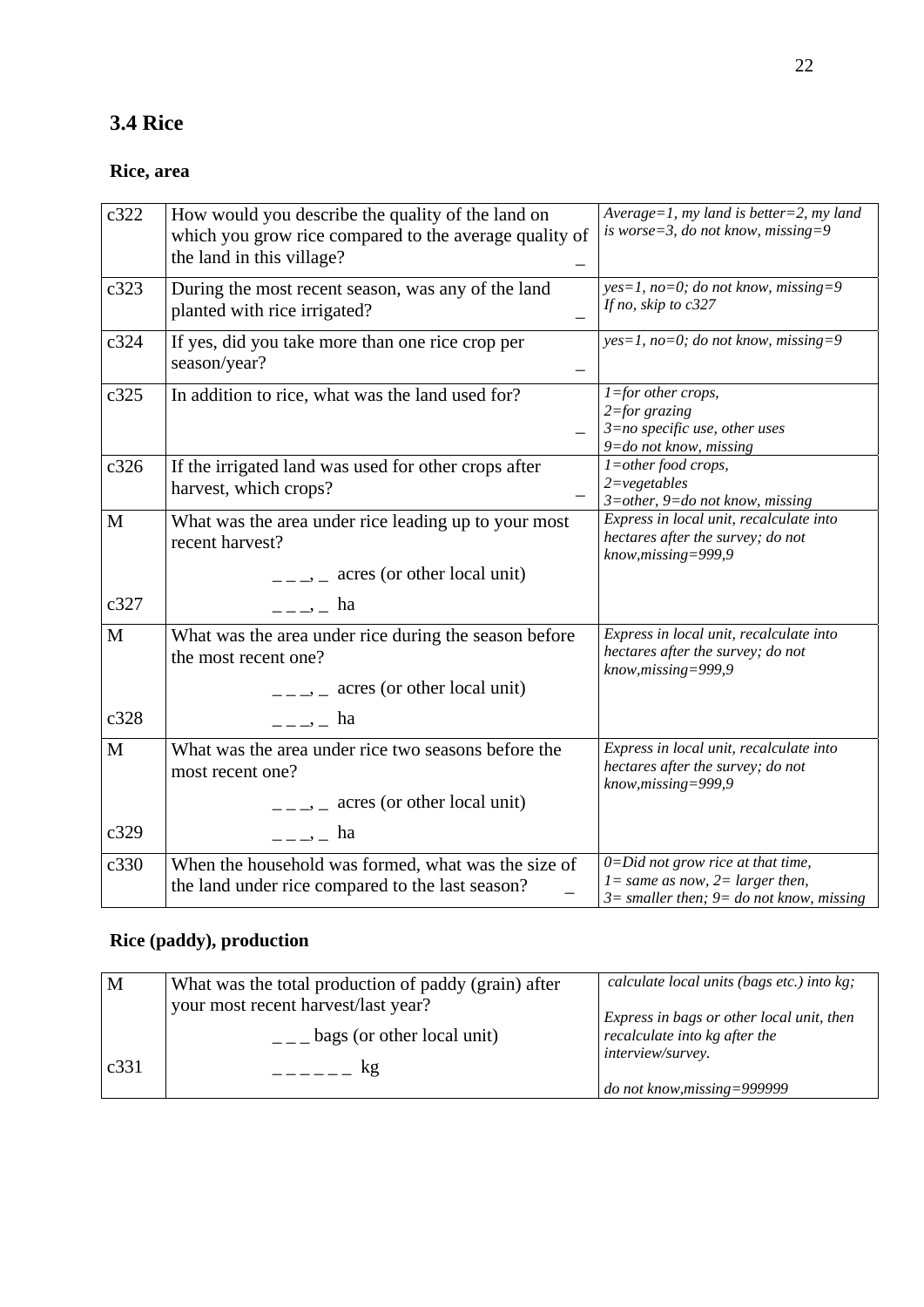| M           | What was the total production of paddy during the<br>harvest before the most recent one?                                    |                      | Express in bags or other local unit, then<br>recalculate into kg after the survey.                                          |
|-------------|-----------------------------------------------------------------------------------------------------------------------------|----------------------|-----------------------------------------------------------------------------------------------------------------------------|
|             | $\frac{1}{2}$ – $\frac{1}{2}$ bags (or other local unit)                                                                    |                      | do not know, missing=999999                                                                                                 |
| c332        | $     \mathop{\rm kg}\limits$                                                                                               |                      |                                                                                                                             |
| $\mathbf M$ | What was the total production of paddy two seasons<br>ago?                                                                  |                      | Express in bags or other local unit, then<br>recalculate into kg after the survey.                                          |
|             | $\frac{1}{2}$ bags (or other local unit)                                                                                    |                      | do not know, missing=999999                                                                                                 |
| c333        | $--     \&$                                                                                                                 |                      |                                                                                                                             |
| M           | How much of the total output of paddy (c331) following<br>the most recent season was used for:                              |                      | Express in local units (bags etc.), calculate<br>into kg after the survey                                                   |
| c334        | 1. Home consumption                                                                                                         | $ -$ bags            | do not know, missing=999999                                                                                                 |
|             |                                                                                                                             | $=-=-\log$           |                                                                                                                             |
| c335        | 2. Payment for hired labour                                                                                                 | $ -$ bags            |                                                                                                                             |
|             |                                                                                                                             | $    \text{kg}$      |                                                                                                                             |
| c336        | 3.Sale                                                                                                                      | $ -$ bags            |                                                                                                                             |
|             |                                                                                                                             | $=-=-\frac{kg}{\pi}$ |                                                                                                                             |
| c337        | 4. Other uses (seed, animal feed,                                                                                           |                      |                                                                                                                             |
|             | brewing, gifts, storage losses etc.)                                                                                        | $ -$ bags            |                                                                                                                             |
|             |                                                                                                                             | $=-=-\log$           |                                                                                                                             |
|             | Total $(c331)$                                                                                                              | $  -$ bags           |                                                                                                                             |
|             |                                                                                                                             | $=-=-\log$           |                                                                                                                             |
| c338<br>M   | At the time when your household was formed, did you<br>get more or less paddy from a given size of land<br>compared to now? |                      | $0 = did not grow rice at that time,$<br>$1 = No$ difference, $2 = more$ then,<br>$3$ =more now, $9$ = do not know, missing |

#### **Rice, technology & inputs – most recent season**

|      | $\mathbf{r}$ and $\mathbf{r}$ and $\mathbf{r}$ are $\mathbf{r}$ and $\mathbf{r}$ and $\mathbf{r}$ are $\mathbf{r}$ and $\mathbf{r}$ and $\mathbf{r}$ are $\mathbf{r}$ |                                                        |                                                          |
|------|-----------------------------------------------------------------------------------------------------------------------------------------------------------------------|--------------------------------------------------------|----------------------------------------------------------|
|      | grown? Indicate the proportions:                                                                                                                                      | During the most recent season, what types of rice were | $yes=1, no=0; do not know, missing=9$                    |
| c339 | 1. Upland rice (rainfed)                                                                                                                                              |                                                        |                                                          |
| c340 | 2. Lowland rainfed rice                                                                                                                                               |                                                        |                                                          |
| c341 | 3. Lowland irrigated rice                                                                                                                                             |                                                        |                                                          |
|      | Total                                                                                                                                                                 | 100 %                                                  |                                                          |
| c342 | During the most recent season, what was the <i>main</i><br>variety of rice planted?                                                                                   |                                                        | 1=traditional, 2=improved,<br>$9 =$ do not know, missing |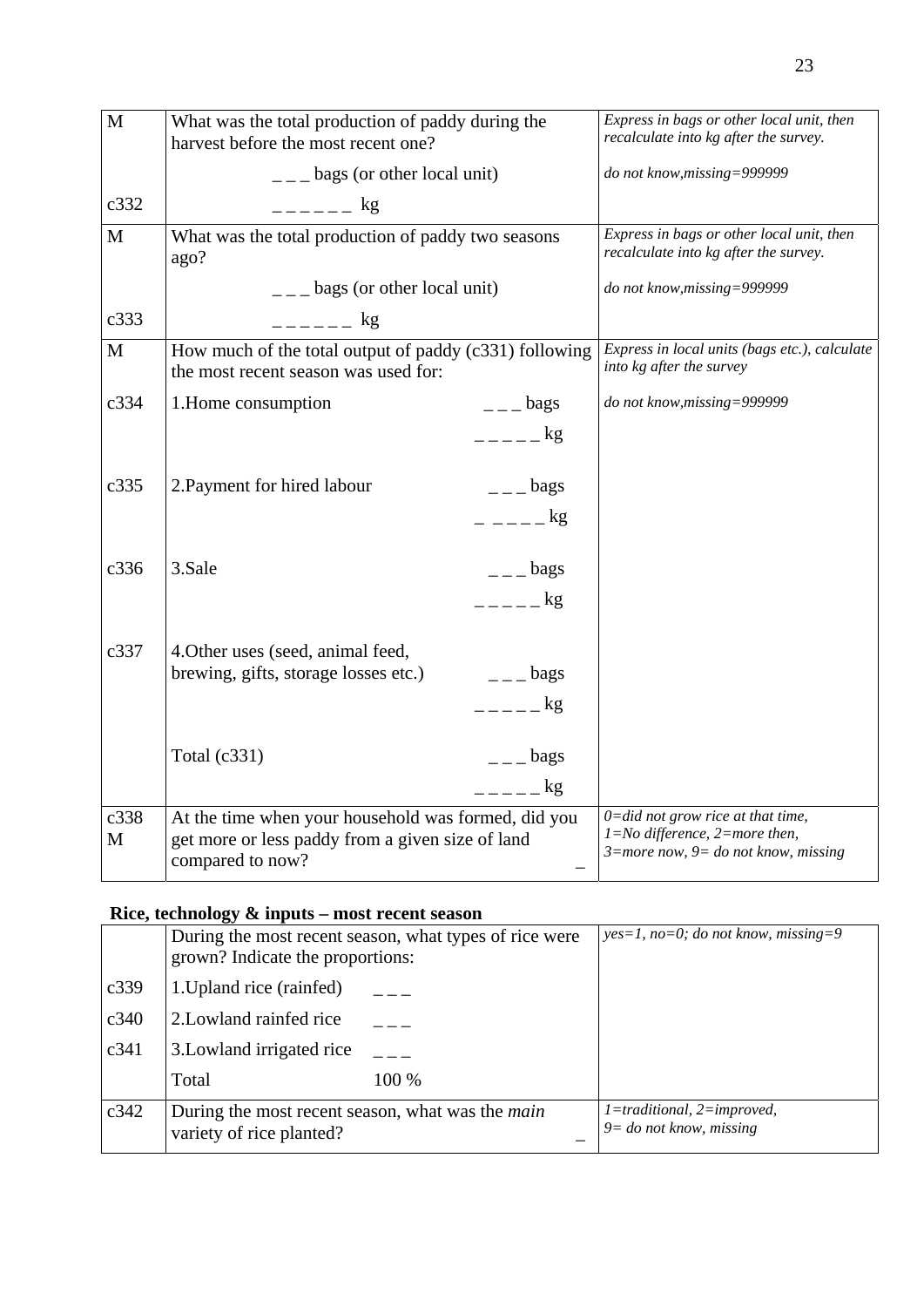| c343 | During the most recent season, what was the total          |    | do not know, missing=999                                        |
|------|------------------------------------------------------------|----|-----------------------------------------------------------------|
| M    | amount of artificial fertiliser you used on fields planted |    |                                                                 |
|      | by rice?                                                   | kg |                                                                 |
| c344 | Were pesticides applied?                                   |    | $yes=1, no=0; do not know, missing=9$                           |
| c345 | During the most recent season, what was your main          |    | $l = hoe$ cultivation,                                          |
|      | method of land preparation?                                |    | $2 = \alpha$ <i>zen ploughing</i> ,<br>$3 =$ tractor ploughing, |
|      |                                                            |    | $4$ =other; $9$ = do not know, missing                          |
| M    | Did you use?                                               |    | $yes=1, no=0; do not know, missing=9$                           |
|      |                                                            |    |                                                                 |
| c346 | Crop rotation                                              |    |                                                                 |
| c347 | Intercropping with nitrogen fixing crops (beans etc.)      |    |                                                                 |
| c348 | Fallowing                                                  |    |                                                                 |
| c349 | Animal manure                                              |    |                                                                 |
| c350 | Conservation tillage/breaking the hard pan                 |    |                                                                 |
| c351 | Green manure/compost/residue incorporation                 |    |                                                                 |
| c352 | Soil and water conservation (level bunds,                  |    |                                                                 |
|      | grass strips, terracing etc.)                              |    |                                                                 |

# **Rice, technology & inputs – when the household was formed**

| c353 | When your household was formed, did you grow rice?                                            | $yes=1, no=0; do not know, missing=9$<br>If no, skip to $c371$                                                                   |
|------|-----------------------------------------------------------------------------------------------|----------------------------------------------------------------------------------------------------------------------------------|
|      | When your household was formed, what types of rice<br>were grown? Indicate the proportions:   | $yes=1$ , no=0; do not know, missing=9                                                                                           |
| c354 | 1. Upland rice (rainfed)                                                                      |                                                                                                                                  |
| c355 | 2. Lowland rainfed rice                                                                       |                                                                                                                                  |
| c356 | 3. Lowland irrigated rice                                                                     |                                                                                                                                  |
|      | 100 %<br>Total                                                                                |                                                                                                                                  |
| c357 | At that time, what was the <i>main</i> variety of rice planted?                               | $1 =$ traditional, $2 =$ improved,<br>$9 =$ do not know, missing                                                                 |
| c358 | What was the amount of artificial fertiliser used on rice<br>compared to now?                 | $1 = no$ difference, $2 = more$ then, $3 = less$<br>then, $4=$ no fertiliser applied at that time,<br>$9 =$ do not know, missing |
| c359 | Were pesticides applied at that time?                                                         | $yes=1, no=0; do not know, missing=9$                                                                                            |
| c360 | At the time when your household was formed, what was<br>your main method of land preparation? | $l = hoe$ cultivation,<br>$2 = \alpha$ <i>zen ploughing</i> ,<br>$3$ = tractor ploughing,<br>$4$ =other; 9= do not know, missing |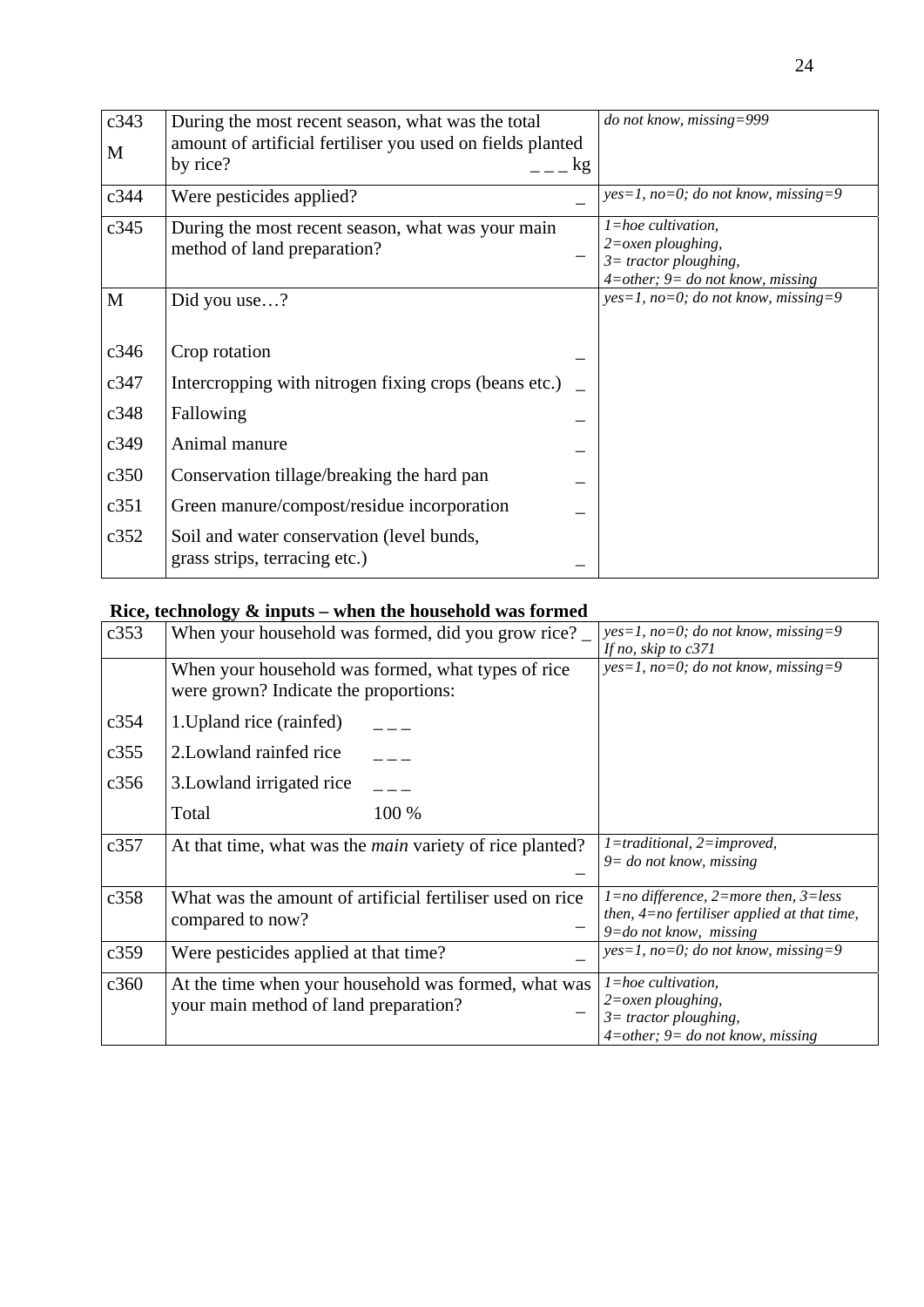|      | Did you at that time apply?                                                                                                    | $yes=1, no=0; do not know, missing=9$                                                                                                                                                                                                                                                         |
|------|--------------------------------------------------------------------------------------------------------------------------------|-----------------------------------------------------------------------------------------------------------------------------------------------------------------------------------------------------------------------------------------------------------------------------------------------|
|      |                                                                                                                                |                                                                                                                                                                                                                                                                                               |
| c361 | Crop rotation                                                                                                                  |                                                                                                                                                                                                                                                                                               |
| c362 | Intercropping with nitrogen fixing crops (beans etc.)                                                                          |                                                                                                                                                                                                                                                                                               |
| c363 | Fallowing                                                                                                                      |                                                                                                                                                                                                                                                                                               |
| c364 | Animal manure                                                                                                                  |                                                                                                                                                                                                                                                                                               |
| c365 | Conservation tillage/breaking the hard pan                                                                                     |                                                                                                                                                                                                                                                                                               |
| c366 | Green manure/compost/residue incorporation                                                                                     |                                                                                                                                                                                                                                                                                               |
| c367 | Soil and water conservation (level bunds,<br>grass strips, terracing etc.)                                                     |                                                                                                                                                                                                                                                                                               |
| c368 | Since the time your household was formed, has paddy<br>yields increased or decreased?                                          | $yes=1, no=0; do not know, missing=9$                                                                                                                                                                                                                                                         |
| c369 | If increased, what has been the <i>single</i> most important<br>technological change improving paddy yields in your<br>case?   | 1=Access to new seed varieties,<br>$2$ = chemical fertiliser,<br>$3$ = mechanised land preparation,<br>$4 = irrigation,$<br>5= conservation farming, improved<br>tillage,<br>$6 = other$ ; $9 = do not know, missing$                                                                         |
| c370 | If decreased, what has been the <i>single</i> most important<br>agro-technical change decreasing paddy yields in your<br>case? | $1 = Poor$ seeds,<br>$2$ = declining soil fertility/inadequate<br>fertilisation,<br>$3$ = increasing pests, weeds etc.<br>$4$ = inadequate or untimely land<br>preparation,<br>$5 =$ untimely planting,<br>6=inadequate water access/availability<br>$7 = other$ , $9 = do not know, missing$ |

#### **Rice, marketing conditions,**

|      | most recent harvest:                                    |                                                                |
|------|---------------------------------------------------------|----------------------------------------------------------------|
| c371 | Did you sell or do you intend to sell any paddy         | $yes=1, no=0; do not know, missing=9$<br>If no, skip to $c378$ |
|      | following your most recent harvest?                     |                                                                |
| M    | What was the total amount of paddy sold (or is planned  | calculate local units (bags etc.) into kg;                     |
|      | to be sold) after the most recent harvest?              | do not know, missing=999999                                    |
|      | $\overline{a}$ $\overline{b}$ ags                       |                                                                |
| c372 | kg                                                      |                                                                |
| M    | What was (is) the lowest price for paddy you received   | indicate in local currency per 100 kg but                      |
|      | following the most recent harvest?<br>$/100 \text{ kg}$ | recalculate into fixed USD after survey                        |
| c373 | $USD/100$ kg                                            |                                                                |
| M    | What was (is) the highest price you received following  | indicate in local currency per 100 kg but                      |
|      | the most recent harvest?<br>$   /100$ kg                | recalculate into fixed USD after survey                        |
| c374 | $USD/100$ kg                                            |                                                                |
|      |                                                         |                                                                |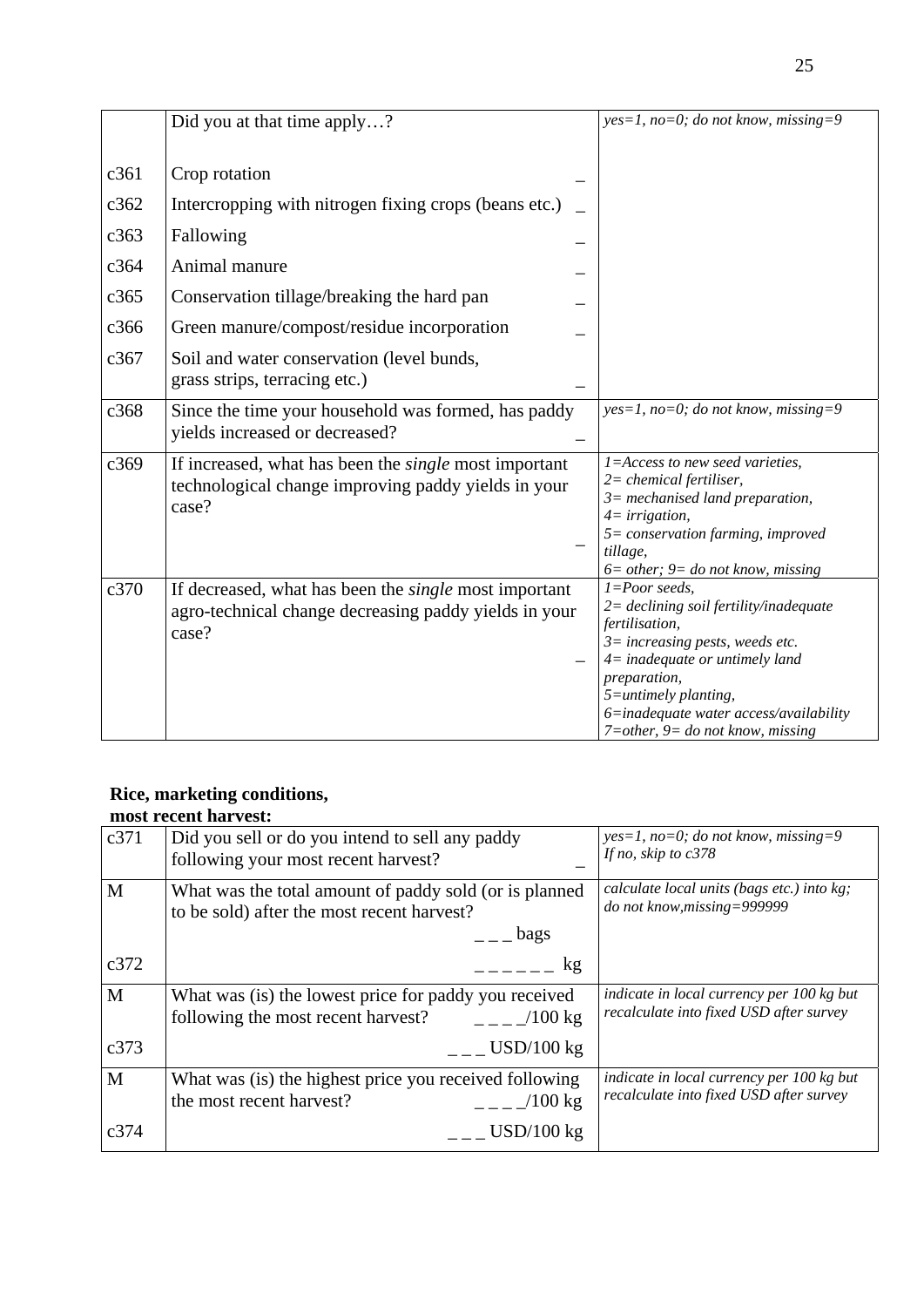| c375 | At present, what is the approximate distance to nearest<br>market outlet/crop depot?<br>km |                                                                                                                                                                       |
|------|--------------------------------------------------------------------------------------------|-----------------------------------------------------------------------------------------------------------------------------------------------------------------------|
| c376 | What is your main market outlet/crop depot for rice?                                       | 1=farmer cooperative/organisation,<br>$2 = private\,$<br>$3 =$ state company & marketing board,<br>$4 =$ own piecemeal local marketing,<br>$9 =$ do not know, missing |
| c377 | Do you grow rice on the basis of a pre-arranged contract<br>with a private trader?         | $yes=1$ , no=0; do not know, missing=9                                                                                                                                |

#### **Marketing, the harvest before the most recent one:**

| c378 | Did you sell any paddy after the harvest before the most   $yes=1$ , no=0; do not know, missing=9<br>recent one? | If no, skip to $c380$                                                       |
|------|------------------------------------------------------------------------------------------------------------------|-----------------------------------------------------------------------------|
| c379 | What was the total amount of paddy sold?<br>bags<br>kg                                                           | calculate local units (bags etc.) into kg;<br>$do$ not know, missing=999999 |

#### **Marketing, two harvests before the most recent one:**

| c380 | Did you sell any paddy after the harvest two seasons<br>before the most recent one? | $yes=1$ , no=0; do not know, missing=9<br>If no, skip to $c382$           |
|------|-------------------------------------------------------------------------------------|---------------------------------------------------------------------------|
|      | What was the total amount of paddy sold two seasons<br>ago?                         | calculate local units (bags etc.) into kg;<br>do not know, missing=999999 |
|      | bags                                                                                |                                                                           |
| c381 | kg                                                                                  |                                                                           |

#### **Marketing at the time when the household was formed:**

| c382 | Did you sell any paddy at the time when this household<br>was formed?                                                                                     | $yes=1, no=0; do not know, missing=9$<br>If no, skip to $c388$                                                  |
|------|-----------------------------------------------------------------------------------------------------------------------------------------------------------|-----------------------------------------------------------------------------------------------------------------|
| c383 | Since you formed your farm/household, how has your<br>marketing of paddy changed?                                                                         | No significant change= $1$ , more rice sold<br>now=2, less rice sold now=3, do not<br>$know=9$                  |
| c384 | What was producer price when the household was<br>formed?                                                                                                 | $l = same$ as now, 2=better then, 3=worse<br>then, $9 = do$ not know, missing                                   |
| c385 | In your view, how has access to market outlets for<br>paddy changed since you formed your household?                                                      | $l = same$ , $2 = better now$ , $3 = worse now$ ,<br>$9 = do$ not know, missing                                 |
| c386 | In your view, how has the price for modern inputs<br>(fertilisers and seeds) as measured in paddy equivalents<br>changed since you formed your household? | $l = no$ significant change,<br>$2 = prices$ have gone up,<br>$3 = prices$ have gone down,<br>$9 = do$ not know |
| c387 | In your view, how has profitability for paddy changed<br>since you formed your household?                                                                 | $1 = same, 2 = better now, 3 = worse now,$<br>$9 = do$ not know, missing                                        |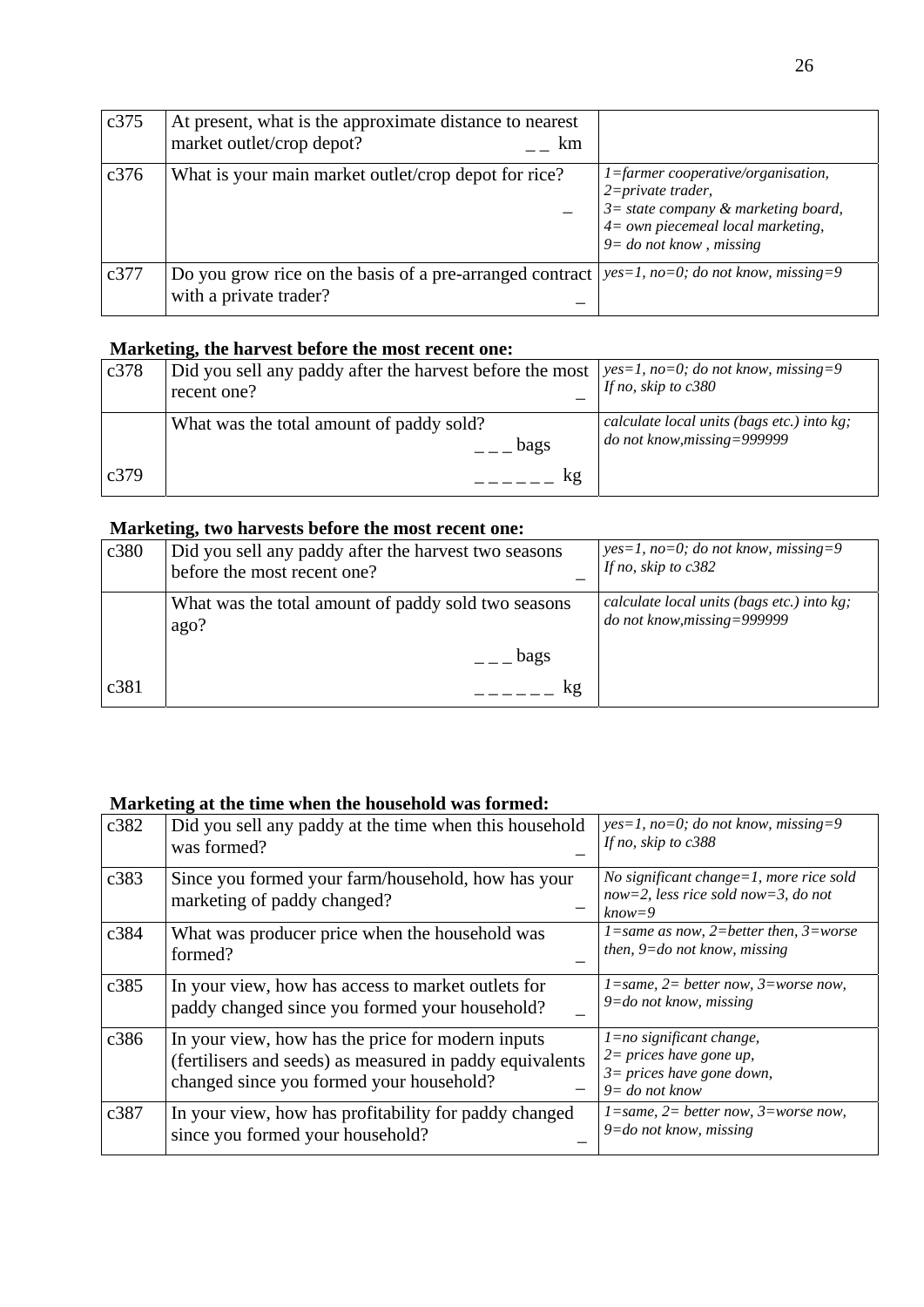| c388<br>M | According to your opinion, which factors constrain at<br>present production of rice for the market in your case? |                                          |
|-----------|------------------------------------------------------------------------------------------------------------------|------------------------------------------|
|           | <b>Market factors:</b>                                                                                           |                                          |
|           | 1. Low or fluctuating producer price                                                                             |                                          |
|           | 2. Untimely payment for crops                                                                                    |                                          |
|           | 3. High transportation costs                                                                                     |                                          |
|           | 4. Unreliable market outlet                                                                                      |                                          |
|           | 5. High price for modern inputs (seeds, fertilisers,<br>pesticides)                                              |                                          |
|           | 6. Modern inputs not available                                                                                   |                                          |
|           | 7. Lack of credit facilities                                                                                     |                                          |
|           | Indicate the most important of the mentioned market<br>related factors:                                          |                                          |
|           | Most important constraining factor                                                                               | If no constraints experienced, write '0' |
| c389<br>M | Which of the following household factors constrain at<br>present production of rice for the market in your case? |                                          |
|           | 1. Household labour shortage                                                                                     |                                          |
|           | 2. Farm labour too expensive to hire                                                                             |                                          |
|           | 3. Chronic illness in the family                                                                                 |                                          |
|           | 4. Lack of land or insecure access to land                                                                       |                                          |
|           | 5. Lack of knowledge about yield improving farming<br>techniques                                                 |                                          |
|           | 6. Lack of capital to buy inputs etc.                                                                            |                                          |
|           | 7. Lack of capital for land preparation                                                                          |                                          |
|           | Indicate the most important of the mentioned household<br>related factors:                                       |                                          |
|           | Most important constraining factor                                                                               | If no constraints experienced, write '0' |
| c390      | Which of the two groups of factors, market or                                                                    | $l = market$ related factors             |
|           | household conditions, is the most constraining one in<br>your case?                                              | 2=household factors                      |
|           |                                                                                                                  | $9 =$ do not know, missing               |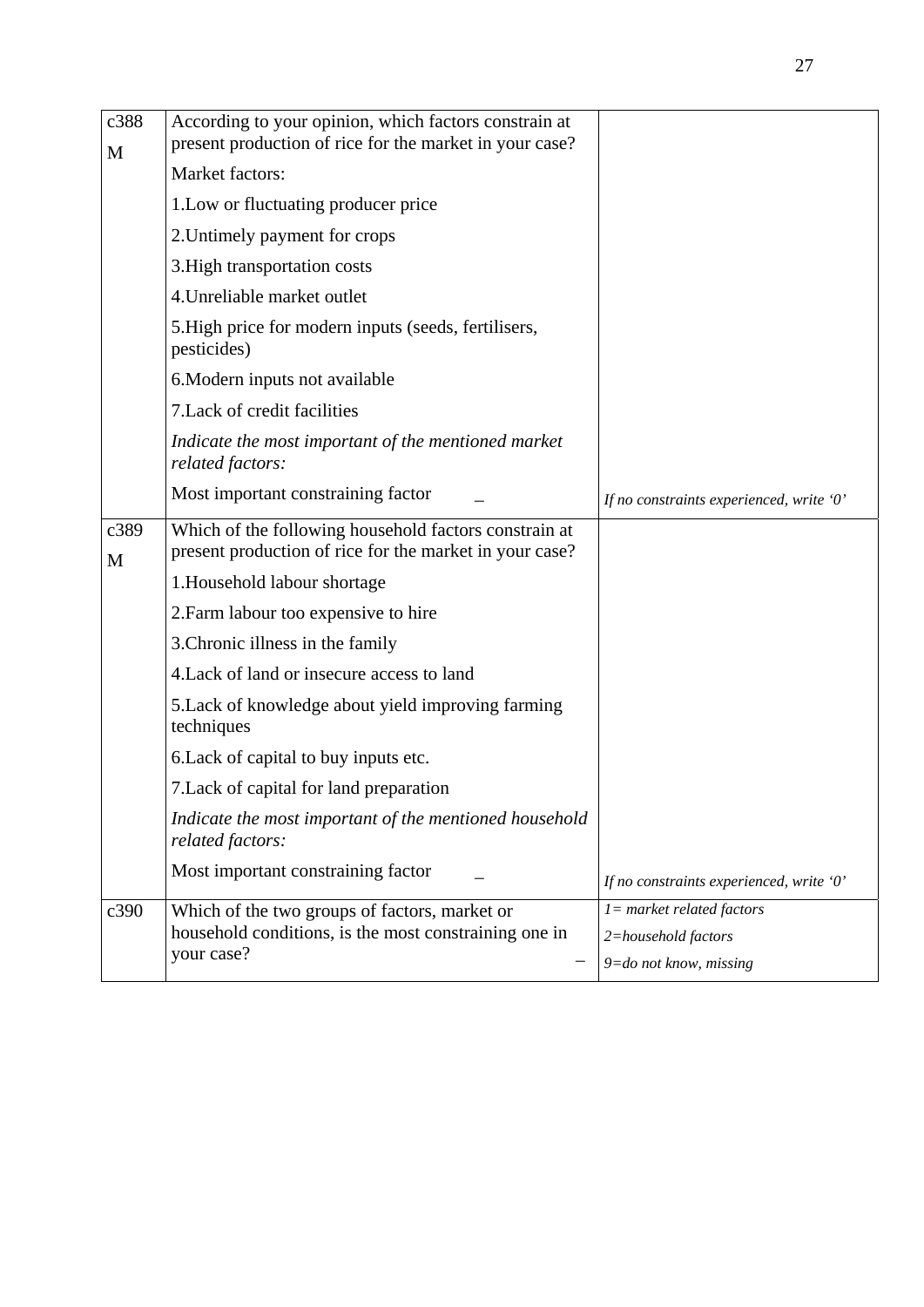# **3.5 Other food crops and vegetables**

|      | What other food crops and/or vegetables do you grow or<br>did grow in the most recent season? And which of these<br>do/did you sell? |      |                   |                                       |
|------|--------------------------------------------------------------------------------------------------------------------------------------|------|-------------------|---------------------------------------|
|      | Grow?                                                                                                                                |      | Sell?             | $yes=1, no=0; do not know, missing=9$ |
| c391 | 1. Bananas                                                                                                                           | c400 | 1.Bananas         | If none of these crops are grown,     |
| c392 | 2. Beans                                                                                                                             | c401 | 2. Beans          | skip to c420                          |
| c393 | 3. Peas                                                                                                                              | c402 | 3. Peas           |                                       |
| c394 | 4. Irish potatoes                                                                                                                    | c403 | 4. Irish potatoes |                                       |
| c395 | 5. Sweet potatoes                                                                                                                    | c404 | 5. Sweet potatoes |                                       |
| c396 | 6.Millet                                                                                                                             | c405 | 6.Millet          |                                       |
| c397 | 7.Groundnuts                                                                                                                         | c406 | 7. Groundnuts     |                                       |
| c398 | 8. Vegetables                                                                                                                        | c407 | 8. Vegetables     |                                       |
| c399 | 9. Other                                                                                                                             | c408 | 9.Other           |                                       |

| c409 | What was the total size of the land you devoted to the<br>crops (pure stand) mentioned in the most recent season?<br>$\overline{\phantom{a}}$ $\overline{\phantom{a}}$ $\overline{\phantom{a}}$ $\overline{\phantom{a}}$ $\overline{\phantom{a}}$ $\overline{\phantom{a}}$ $\overline{\phantom{a}}$ $\overline{\phantom{a}}$ $\overline{\phantom{a}}$ $\overline{\phantom{a}}$ $\overline{\phantom{a}}$ $\overline{\phantom{a}}$ $\overline{\phantom{a}}$ $\overline{\phantom{a}}$ $\overline{\phantom{a}}$ $\overline{\phantom{a}}$ $\overline{\phantom{a}}$ $\overline{\phantom{a}}$ $\overline{\$ | 99,9= $do$ not know, missing                                                                                                         |
|------|------------------------------------------------------------------------------------------------------------------------------------------------------------------------------------------------------------------------------------------------------------------------------------------------------------------------------------------------------------------------------------------------------------------------------------------------------------------------------------------------------------------------------------------------------------------------------------------------------|--------------------------------------------------------------------------------------------------------------------------------------|
| c410 | How much of this land was irrigated?<br>$\overline{\phantom{a}}$ $\overline{\phantom{a}}$ $\overline{\phantom{a}}$ $\overline{\phantom{a}}$ $\overline{\phantom{a}}$ $\overline{\phantom{a}}$ $\overline{\phantom{a}}$ $\overline{\phantom{a}}$ $\overline{\phantom{a}}$ $\overline{\phantom{a}}$ $\overline{\phantom{a}}$ $\overline{\phantom{a}}$ $\overline{\phantom{a}}$ $\overline{\phantom{a}}$ $\overline{\phantom{a}}$ $\overline{\phantom{a}}$ $\overline{\phantom{a}}$ $\overline{\phantom{a}}$ $\overline{\$                                                                              | do not know, missing=99,9                                                                                                            |
| c411 | Did you use chemical fertiliser on any of these crops?                                                                                                                                                                                                                                                                                                                                                                                                                                                                                                                                               | do not know, missing=9                                                                                                               |
| c412 | Was animal manure used?                                                                                                                                                                                                                                                                                                                                                                                                                                                                                                                                                                              | $yes=1$ , no=0; do not know, missing=9                                                                                               |
| c413 | Was green manure used?                                                                                                                                                                                                                                                                                                                                                                                                                                                                                                                                                                               | $yes=1$ , no=0; do not know, missing=9                                                                                               |
| c414 | Were pesticides applied?                                                                                                                                                                                                                                                                                                                                                                                                                                                                                                                                                                             | $yes=1$ , no=0; do not know, missing=9                                                                                               |
| c415 | Which one of the crops you sell is most profitable?                                                                                                                                                                                                                                                                                                                                                                                                                                                                                                                                                  | $0 = No$ crops sold, then skip to $c420$<br>use codes given in $c391-408$ : Bananas=1,<br>beans= $2$ etc.; do not know, missing= $9$ |
| c416 | When you formed your farm/household, did you sell<br>more or less of this crop compared to now?                                                                                                                                                                                                                                                                                                                                                                                                                                                                                                      | $1 = No$ change,<br>$2$ =more is sold now,<br>$3 = less$ is sold now,<br>$9 = do$ not know                                           |
| c417 | In your view, how has the overall market access for this<br>crop changed since you formed your household?                                                                                                                                                                                                                                                                                                                                                                                                                                                                                            | $\overline{I=No}$ change, 2= better now, 3=worse<br>now, $9 = do$ not know, missing                                                  |
| c418 | Do you grow any of the crops mentioned on the basis of<br>a pre-arranged contract with a private trader?                                                                                                                                                                                                                                                                                                                                                                                                                                                                                             | $yes=1, no=0; do not know, missing=9$                                                                                                |
| c419 | At present, what is the approximate distance to the<br>nearest market outlet for the most profitable of these<br>crops?<br>km                                                                                                                                                                                                                                                                                                                                                                                                                                                                        |                                                                                                                                      |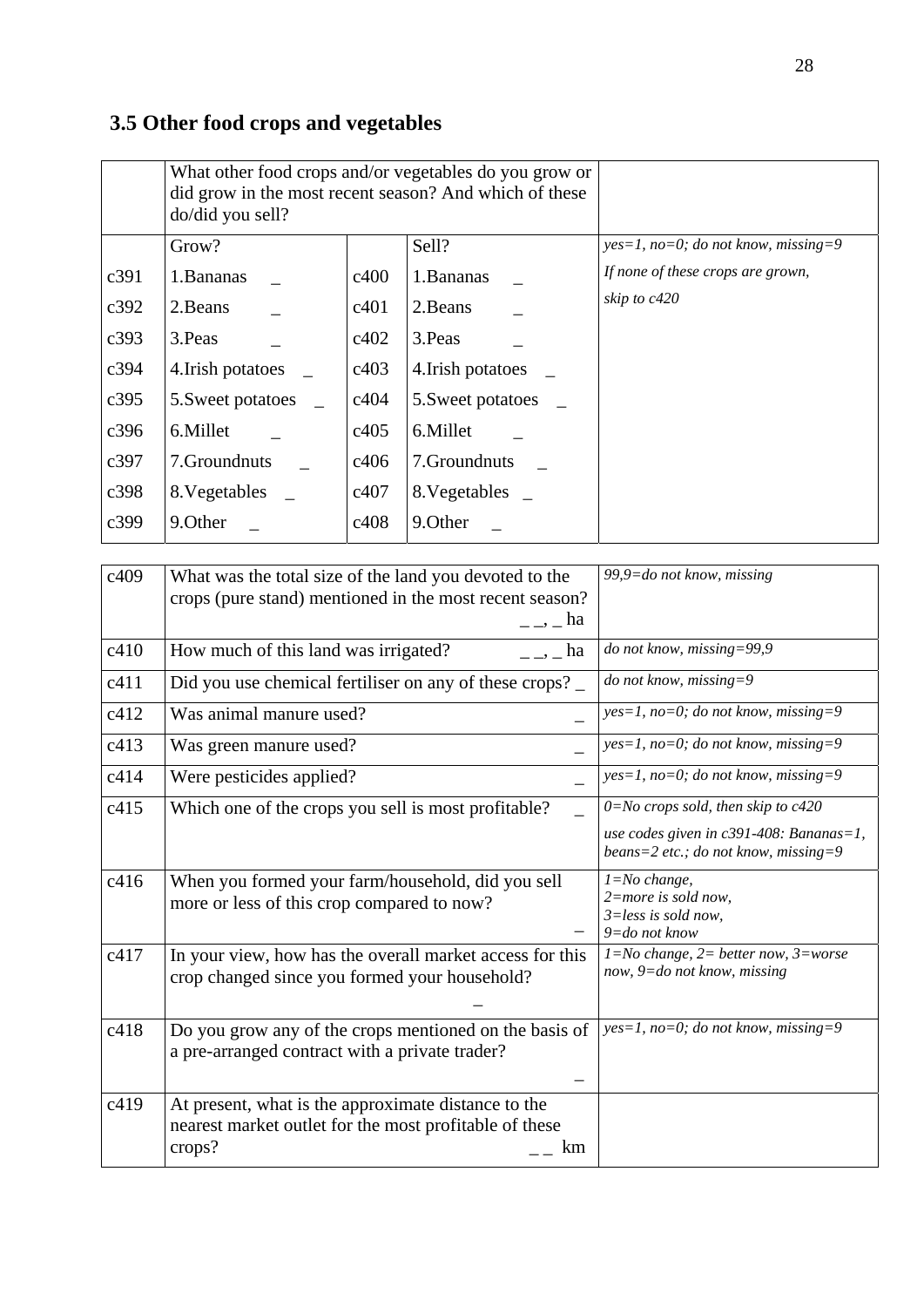# **3.6 Non-food cash crops**

|      | Which non-food cash crops do you currently grow or<br>did you grow during the most recent season?                                                                                                                                                                                                                                                                                                                                                                                                                       | $yes=1$ , no=0; do not know, missing=9                                                                      |
|------|-------------------------------------------------------------------------------------------------------------------------------------------------------------------------------------------------------------------------------------------------------------------------------------------------------------------------------------------------------------------------------------------------------------------------------------------------------------------------------------------------------------------------|-------------------------------------------------------------------------------------------------------------|
| c420 | 1.Cotton?                                                                                                                                                                                                                                                                                                                                                                                                                                                                                                               |                                                                                                             |
| c421 | 2. Sugar cane? $\overline{\phantom{0}}$                                                                                                                                                                                                                                                                                                                                                                                                                                                                                 |                                                                                                             |
| c422 | 3. Cashew nuts? _                                                                                                                                                                                                                                                                                                                                                                                                                                                                                                       |                                                                                                             |
| c423 | 4.Cocoa?                                                                                                                                                                                                                                                                                                                                                                                                                                                                                                                |                                                                                                             |
| c424 | 5. Tobacco?                                                                                                                                                                                                                                                                                                                                                                                                                                                                                                             |                                                                                                             |
| c425 | 6.Coffee?                                                                                                                                                                                                                                                                                                                                                                                                                                                                                                               |                                                                                                             |
| c426 | 7.Tea?                                                                                                                                                                                                                                                                                                                                                                                                                                                                                                                  |                                                                                                             |
| c427 | 8.Sisal?                                                                                                                                                                                                                                                                                                                                                                                                                                                                                                                |                                                                                                             |
| c428 | 9. Pyrethrum?                                                                                                                                                                                                                                                                                                                                                                                                                                                                                                           | If none of these crops are grown, skip to                                                                   |
| c429 | 10.Other?                                                                                                                                                                                                                                                                                                                                                                                                                                                                                                               | $c441$ .                                                                                                    |
| c430 | What is the total size of your farm devoted to the cash<br>crops mentioned?<br>$\frac{1}{2}$ - $\frac{1}{2}$ ha                                                                                                                                                                                                                                                                                                                                                                                                         | 99,9= $do$ not know, missing                                                                                |
| c431 | How much of this land was irrigated?<br>$\overline{\phantom{a}}$ $\overline{\phantom{a}}$ $\overline{\phantom{a}}$ $\overline{\phantom{a}}$ $\overline{\phantom{a}}$ $\overline{\phantom{a}}$ $\overline{\phantom{a}}$ $\overline{\phantom{a}}$ $\overline{\phantom{a}}$ $\overline{\phantom{a}}$ $\overline{\phantom{a}}$ $\overline{\phantom{a}}$ $\overline{\phantom{a}}$ $\overline{\phantom{a}}$ $\overline{\phantom{a}}$ $\overline{\phantom{a}}$ $\overline{\phantom{a}}$ $\overline{\phantom{a}}$ $\overline{\$ | do not know, missing=99,9                                                                                   |
| c432 | Did you use chemical fertiliser on any of these crops?                                                                                                                                                                                                                                                                                                                                                                                                                                                                  | $do$ not know, missing=9                                                                                    |
| c433 | Was animal manure used?                                                                                                                                                                                                                                                                                                                                                                                                                                                                                                 | $yes=1$ , no=0; do not know, missing=9                                                                      |
| c434 | Was green manure used?                                                                                                                                                                                                                                                                                                                                                                                                                                                                                                  | $yes=1$ , no=0; do not know, missing=9                                                                      |
| c435 | Were pesticides applied?<br>$\overline{\phantom{0}}$                                                                                                                                                                                                                                                                                                                                                                                                                                                                    | $yes=1, no=0; do not know, missing=9$                                                                       |
| c436 | Which one of the crops you sell is most profitable?                                                                                                                                                                                                                                                                                                                                                                                                                                                                     | $0=No$ crops sold, then skip to c                                                                           |
|      |                                                                                                                                                                                                                                                                                                                                                                                                                                                                                                                         | use codes given in c-c: Cotton=1, sugar<br>cane= $2$ etc.; do not know, missing= $9$                        |
| c437 | In your view, how has profitability for your most<br>profitable non-food cash crop changed since you formed<br>your household?                                                                                                                                                                                                                                                                                                                                                                                          | $1 = no$ significant change, $2 =$ better now,<br>$3 = worse now, 9 = do not know, missing$                 |
| c438 | Do you grow any of the mentioned cash crops on the<br>basis of a pre-arranged contract with a private trader?                                                                                                                                                                                                                                                                                                                                                                                                           | $yes=1$ , no=0; do not know, missing=9                                                                      |
| c439 | At present, what is the approximate distance to the<br>nearest market outlet for this non-food cash crop?<br>km                                                                                                                                                                                                                                                                                                                                                                                                         |                                                                                                             |
| c440 | Since you formed your farm/household, has there been<br>any change in the overall amount of land devoted to<br>non-food cash crops?                                                                                                                                                                                                                                                                                                                                                                                     | $1 = No$ change,<br>2=more land under cash crops now,<br>3=less land under cash crops now,<br>9=do not know |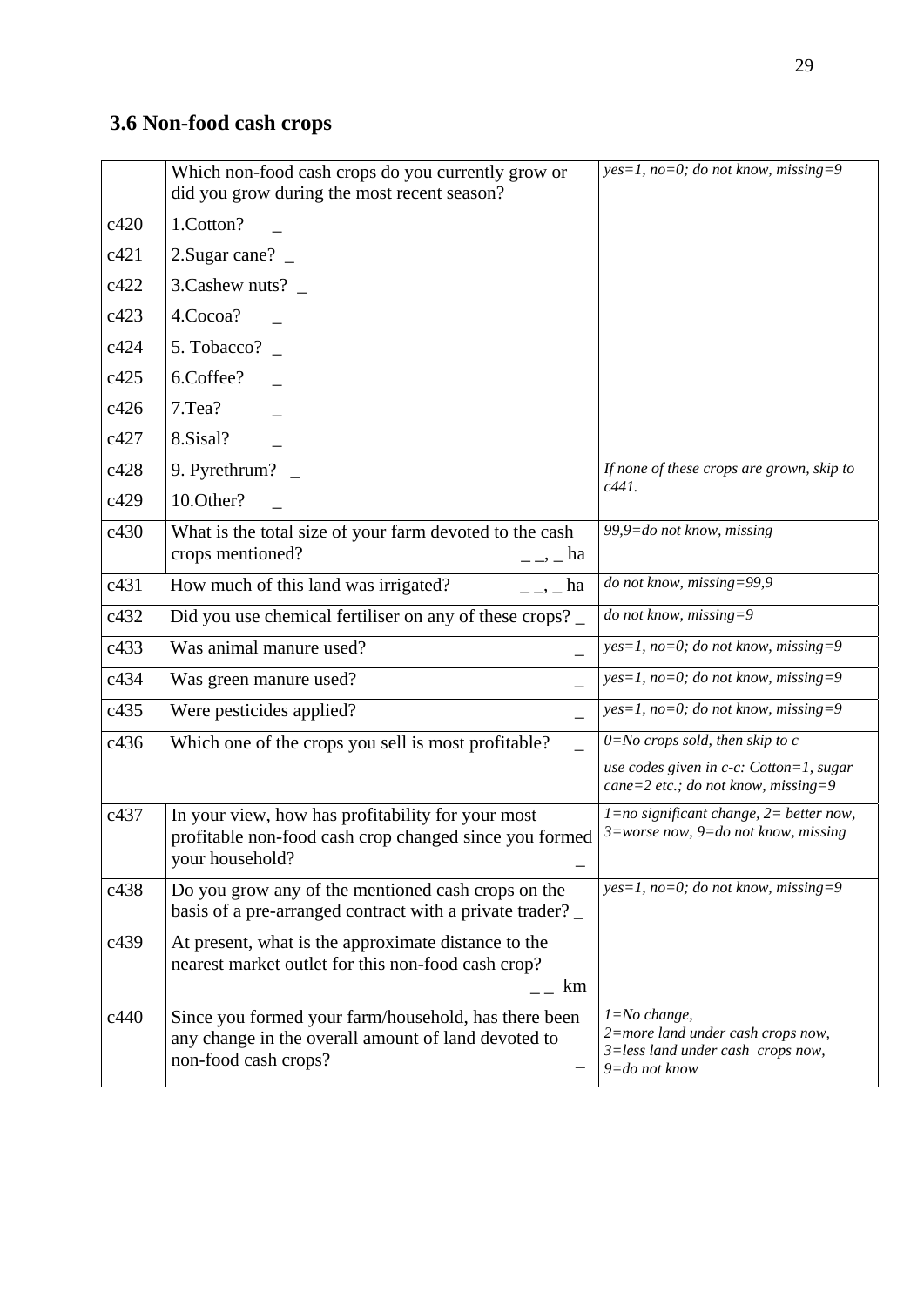# **3.7 Land resources**

|      | Summing up the information given, what would you say<br>has been the total cultivated area of this farm during the<br>most recent season/year<br>$\frac{1}{2}$ = $\frac{1}{2}$ = acres (or other local unit) | Recalculate into ha after the<br>interview/survey<br>hectares, do not know, missing $=$ 999,9                                                                                 |
|------|--------------------------------------------------------------------------------------------------------------------------------------------------------------------------------------------------------------|-------------------------------------------------------------------------------------------------------------------------------------------------------------------------------|
| c441 | $  \frac{1}{2}$ ha                                                                                                                                                                                           |                                                                                                                                                                               |
|      | How much extra land would you be able to put under<br>cultivation if you wanted to expand your farm                                                                                                          | taking into account land that presently is<br>under fallow; hectares,                                                                                                         |
|      | $\frac{1}{1}$ , acres (or other local unit)                                                                                                                                                                  | do not know, missing $=$ 999,9                                                                                                                                                |
| c442 | $  \frac{1}{2}$ ha                                                                                                                                                                                           |                                                                                                                                                                               |
|      | How much of the total land belonging to this farm was<br>irrigated<br>$\frac{1}{1}$ = $\frac{1}{2}$ = acres (or other local unit)                                                                            | Refers to any type of land with water<br>sources other than rain, like seasonally<br>flooded land, valley-bottom land, riverside<br>land etc.                                 |
| c443 | $\frac{1}{2}$ $\frac{1}{2}$ $\frac{1}{2}$ $\frac{1}{2}$ $\frac{1}{2}$ $\frac{1}{2}$ $\frac{1}{2}$ $\frac{1}{2}$ $\frac{1}{2}$                                                                                | If no irrigation, indicate $0$ '<br>do not know, missing $=$ 999,9                                                                                                            |
| c444 | If irrigated, what was the source of irrigation?                                                                                                                                                             | 1=privately owned well,<br>2=privately owned river diversion<br>$3=$ community owned irrigation system,<br>4=government owned scheme<br>$5$ =other, $9$ =do not know, missing |
| c445 | Since this household was formed, how has the total size<br>of the land cultivated changed?                                                                                                                   | $1 = No$ change,<br>$2=$ more land is cultivated now,<br>$3 = less$ land is cultivated now,<br>$9 = do not know$                                                              |
| c446 | Since this household was formed, how has the total size<br>of the land under irrigation changed?                                                                                                             | $1 = No$ change,<br>$2=$ more land is irrigated now,<br>$3 = less$ land is irrigated now=3,<br>$9 =$ do not know                                                              |

# **4. Livestock**

|      | Which types of livestock/animals do you have? |                                                             |
|------|-----------------------------------------------|-------------------------------------------------------------|
| c447 | Cows                                          | indicate number of livestock. If no<br>livestock, write '0' |
| c448 | Oxen                                          | $do$ not know, missing=999                                  |
| c449 | Goats/sheep                                   |                                                             |
| c450 | Camels/donkeys                                |                                                             |
| c451 | Pigs                                          |                                                             |
| c452 | Poultry                                       | If no cows or oxen, skip to $c460$                          |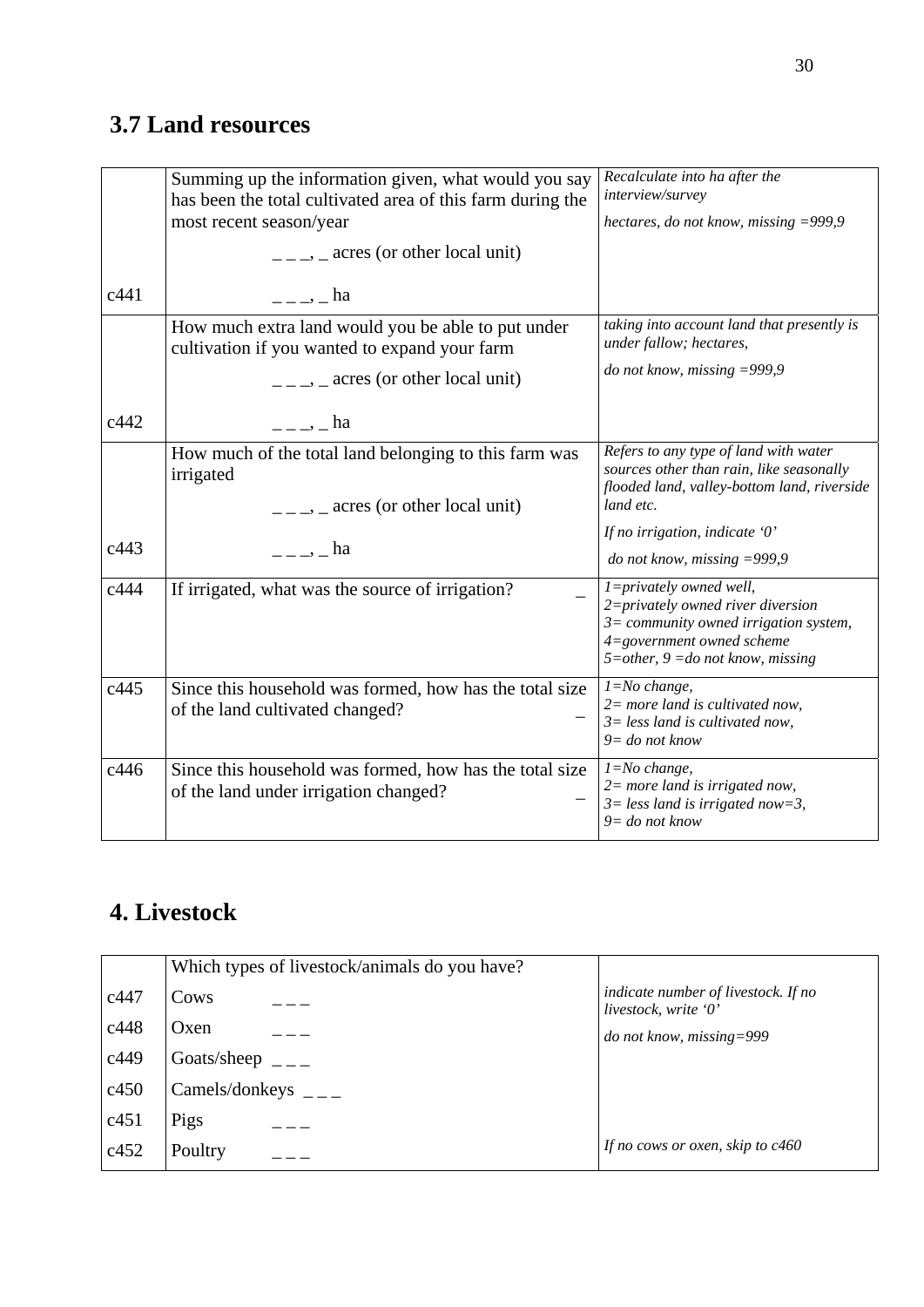| c453 | Do you cultivate fodder crops?                                                         | $yes=1, no=0; do not know, missing=9$                                                                                                     |
|------|----------------------------------------------------------------------------------------|-------------------------------------------------------------------------------------------------------------------------------------------|
| c454 | Do you stall-feed any cows?                                                            | $yes=1, no=0; do not know, missing=9$                                                                                                     |
| c455 | How do you keep most of your cows?                                                     | $1 =$ stall feeding (zero grazing),<br>$2 = private (own)$ grazing land,<br>$3=command$ (open) grazing land<br>$9 = do$ not know, missing |
| c456 | At the time when your household was formed, did you<br>stall-feed any cows?            | $yes=1, no=0; do not know, missing=9$                                                                                                     |
| c457 | At the time when your household was formed, how did<br>you keep most of your cows?     | 1=stall feeding (zero grazing),<br>$2 = private (own)$ grazing land,<br>$3=command$ (open) grazing land<br>$9 =$ do not know, missing     |
| c458 | Are any of the cows graded or cross-breed?                                             | 1 'yes',2 'no', 9 'do not know, missing'                                                                                                  |
| c459 | At the time your household was formed, were any of<br>your cows graded or cross-breed? | $1$ 'yes', $2$ 'no', $9$ 'do not know, missing'                                                                                           |

# **5. Labour resources**

| M<br>c460 | No. of household members who regularly sleep here<br>16-60 years?                                        | do not know, missing $=$ 99, regularly<br>residing household members          |
|-----------|----------------------------------------------------------------------------------------------------------|-------------------------------------------------------------------------------|
| c461      | No. of males $\overline{\phantom{a}}$                                                                    |                                                                               |
| c462      | No. of females                                                                                           |                                                                               |
| c463      | How many of these adults are able workers?                                                               |                                                                               |
| c464      | No. of household members 15 and below?                                                                   | do not know, missing $=99$                                                    |
| c465      | No. of household members 61 and above?                                                                   | do not know, missing $=99$                                                    |
| c466<br>M | Main occupation of head of household?                                                                    | Farming=1, non-farm =2, do not work<br>(retired)=0, do not know, missing $=9$ |
| c467<br>М | Main occupation of farm manager?                                                                         | Farming=1, non-farm =2, do not work=0,<br>do not know, missing $=9$           |
| c468<br>M | How many adult household members (16-60 years) do<br>regularly take on employment outside the farm?      | do not know, missing=9                                                        |
| c469<br>M | How many adult household members (16-60 years) are<br>regularly involved in some kind of micro business? | do not know, missing=9                                                        |
| c470<br>M | How many adult household members (16-60 years) are<br>regularly involved in large-scale business?        | do not know, missing=9                                                        |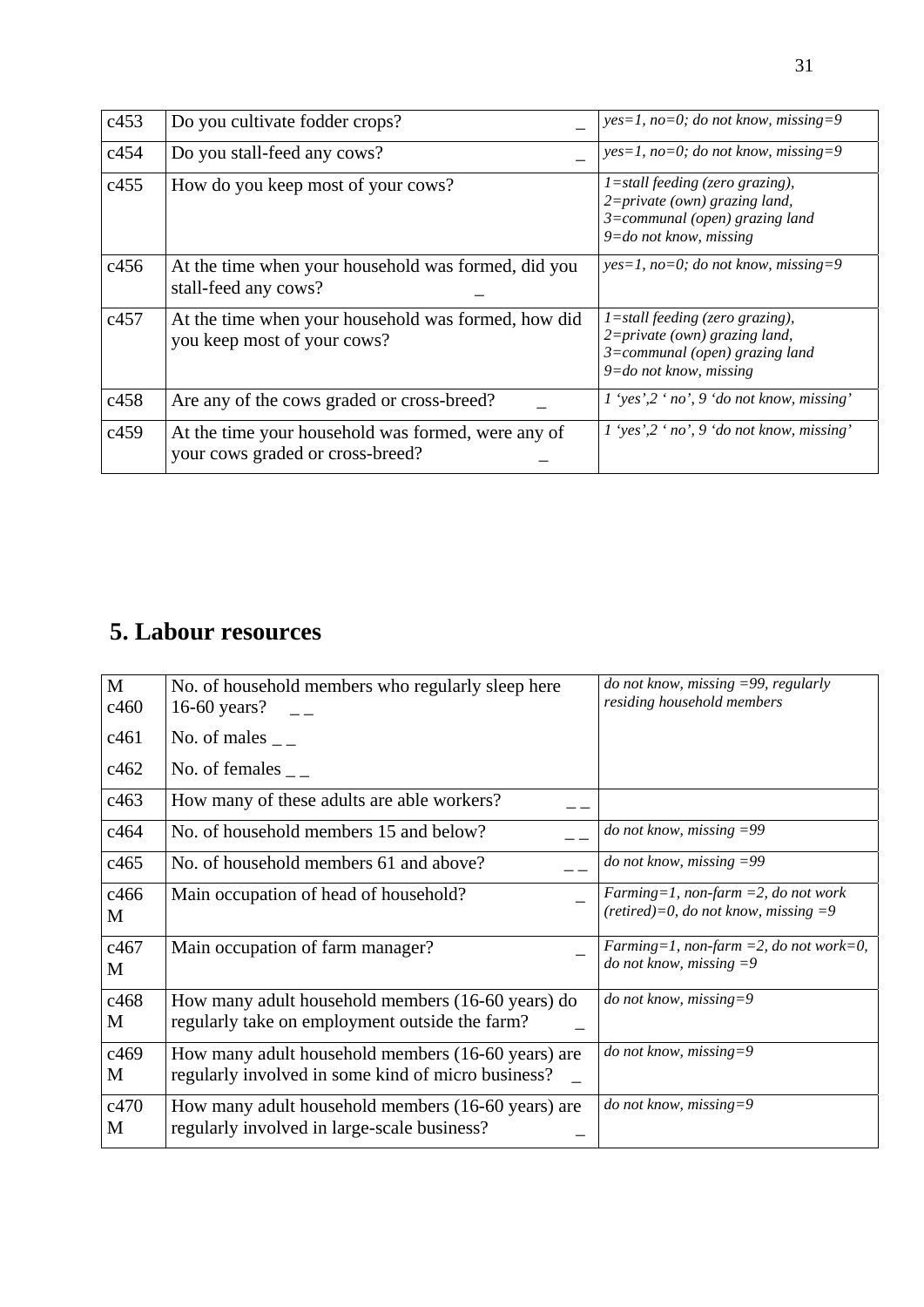| c471<br>M | Apart from resident household members, how many<br>adult family members do regularly work on this farm<br>unit? |  |      |                                         | <i>do</i> not know, missing=9  |
|-----------|-----------------------------------------------------------------------------------------------------------------|--|------|-----------------------------------------|--------------------------------|
| c472      | Does your household regularly hire farm labour?                                                                 |  |      | $yes=1$ , no =0; do not know, missing=9 |                                |
|           |                                                                                                                 |  |      | If no, skip to $c482$                   |                                |
|           | If yes, for which tasks?                                                                                        |  |      |                                         |                                |
| c473      | Land preparation                                                                                                |  | c474 | Watching crops                          | $yes=1$ , no =0; do not know=9 |
| c475      | Planting                                                                                                        |  | c476 | Tending livestock                       |                                |
| c477      | Weeding                                                                                                         |  | c478 | Transporting crops                      |                                |
| c479      | Fertilising                                                                                                     |  | c480 | Harvesting                              |                                |
| c481      | Other                                                                                                           |  |      |                                         |                                |

# **6. Institutional conditions**

| c482      | Average distance to extension agency/service $\qquad$ = $\qquad$ km                                                                                                                                                |                                                                                                                                                                                                                                        |
|-----------|--------------------------------------------------------------------------------------------------------------------------------------------------------------------------------------------------------------------|----------------------------------------------------------------------------------------------------------------------------------------------------------------------------------------------------------------------------------------|
| c483      | Have you received advice from extension staff at any<br>time during the last year?                                                                                                                                 | 0=Never, 1=rarely, 2=regularly;<br>$9 =$ do not know, missing                                                                                                                                                                          |
| c484      | Are you (farm manager) a member of any local farmer<br>organisation dealing with agriculture?                                                                                                                      | $yes=1$ , no =0; do not know, missing=9                                                                                                                                                                                                |
| c485      | Do you at present obtain any form of agricultural input<br>credit?                                                                                                                                                 | $yes=1$ , no =0; do not know, missing=9                                                                                                                                                                                                |
| c486<br>M | How did you first obtain land in this village when your<br>household was formed?                                                                                                                                   | $l = I$ was allocated virgin land/pasture,<br>2=I was allocated family land under<br>fallow,<br>$3=I$ inherited land already under<br>cultivation,<br>$4=I$ purchased land,<br>5=I borrowed/rented land,<br>$9 = do$ not know, missing |
| c487<br>M | What is the status of most of the land that you now<br>cultivate?                                                                                                                                                  | $l =$ individually owned by farm household<br>$2 =$ use rights allocated by<br>communal/clan/government authority<br>$3$ = rented/borrowed from other<br>individuals/families<br>9=do not know, missing                                |
| c488<br>M | Do you have full control of all the land you now<br>cultivate or do you need to consult any other person in<br>order to obtain permission for cultivation, change<br>crops/land use, for some or all of your land? | $l = full control,$<br>2=need permission<br>$9 = do$ not know, missing                                                                                                                                                                 |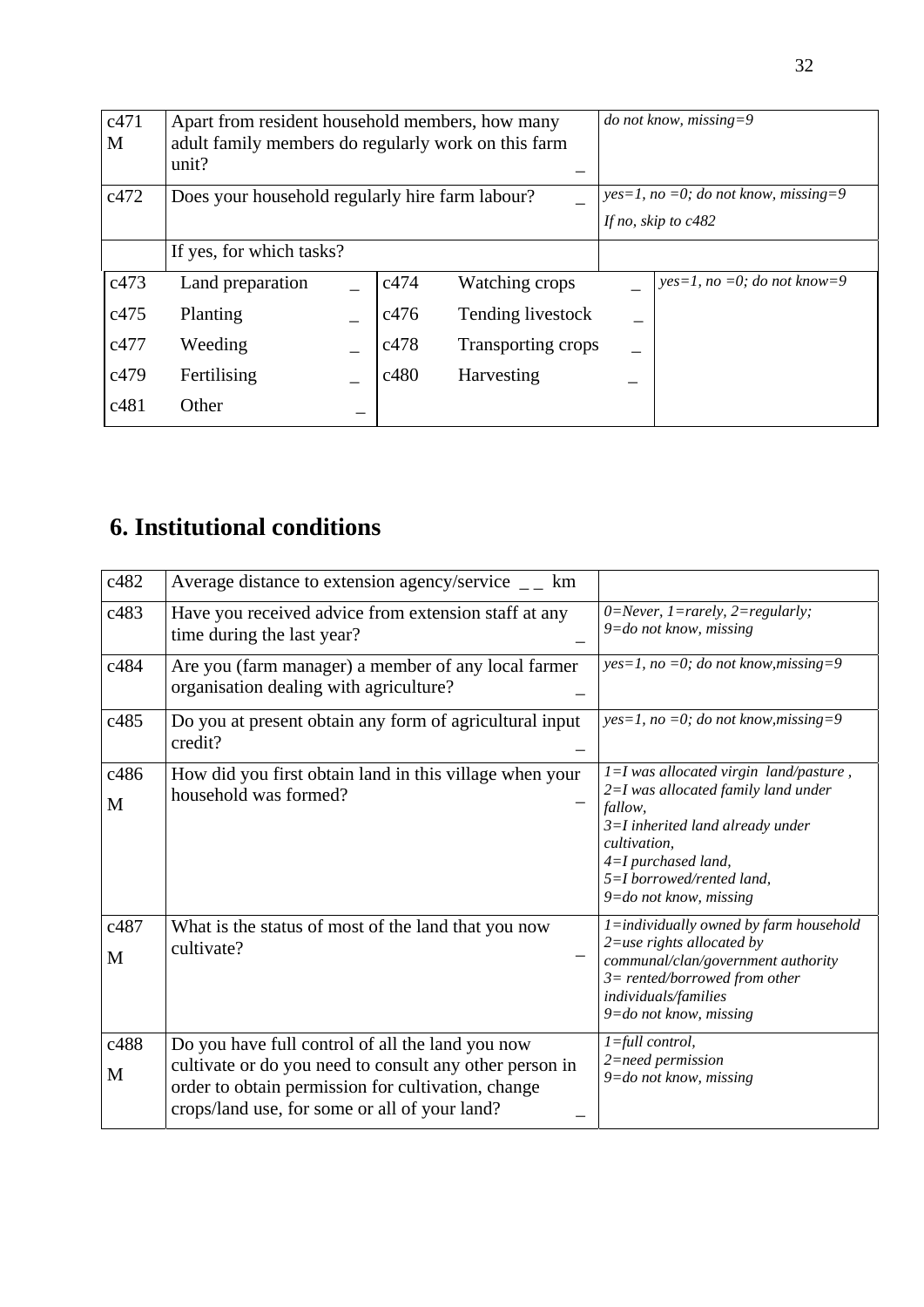| c489<br>M | If you had the means to expand your farm size, what<br>would be the most appropriate measure in your case? | $I = Clearing \, virgin \, land,$<br>$2 =$ turning grazing land into cultivation,<br>$3 =$ bringing fallow land into permanent<br>cultivation,<br>$4=$ renting/borrowing land,<br>$5 = b$ uying land, $9 = do$ not know                                                                                                       |
|-----------|------------------------------------------------------------------------------------------------------------|-------------------------------------------------------------------------------------------------------------------------------------------------------------------------------------------------------------------------------------------------------------------------------------------------------------------------------|
| c490<br>M | How will your children mainly obtain land in this<br>village?                                              | $1 =$ They will be allocated land not<br>previously cultivated (virgin land or<br><i>pasture</i> )<br>$2 =$ They will be allocated family land now<br>under fallow<br>$3 =$ They will inherit land already under<br>cultivation<br>$4=$ They will rent/borrow land<br>$5 =$ They will purchase land<br>9=do not know, missing |

# **7. Incomes and expenditures**

#### **Incomes**

| M    | What have been the sources of cash income of this                                                  | $yes=1$ , no =0; do not know, missing=99                                                                              |
|------|----------------------------------------------------------------------------------------------------|-----------------------------------------------------------------------------------------------------------------------|
|      | household in the course of the past year?                                                          |                                                                                                                       |
| c491 | 01.Sale of food staples                                                                            |                                                                                                                       |
| c492 | 02. Sale of other food crops                                                                       |                                                                                                                       |
| c493 | 03. Sale of non-food cash crops                                                                    |                                                                                                                       |
| c494 | 04. Sale of animals/animal produce                                                                 |                                                                                                                       |
| c495 | 05. Non-farm salaried employment                                                                   |                                                                                                                       |
| c496 | 06. Micro business                                                                                 |                                                                                                                       |
| c497 | 07. Large-scale business                                                                           |                                                                                                                       |
| c498 | 08. Rent, interest                                                                                 |                                                                                                                       |
| c499 | 09. Pensions                                                                                       |                                                                                                                       |
| c500 | 10. Remittances from absent household members,<br>children etc.                                    |                                                                                                                       |
| c501 | Which of the mentioned income sources generated most<br>cash during last year?                     | Use codes listed in previous question.<br>$01 =$ Sale of food staples, $02 =$ sale of other<br>food crops, and so on. |
|      |                                                                                                    | $99 =$ do not know, missing                                                                                           |
| c502 | Which of the mentioned <i>farm income sources</i> (01-04)<br>generated most cash during last year? | Use codes listed in previous question.<br>$01 =$ Sale of food staples, $02 =$ sale of other<br>food crops, and so on. |
|      |                                                                                                    | $99 =$ do not know, missing                                                                                           |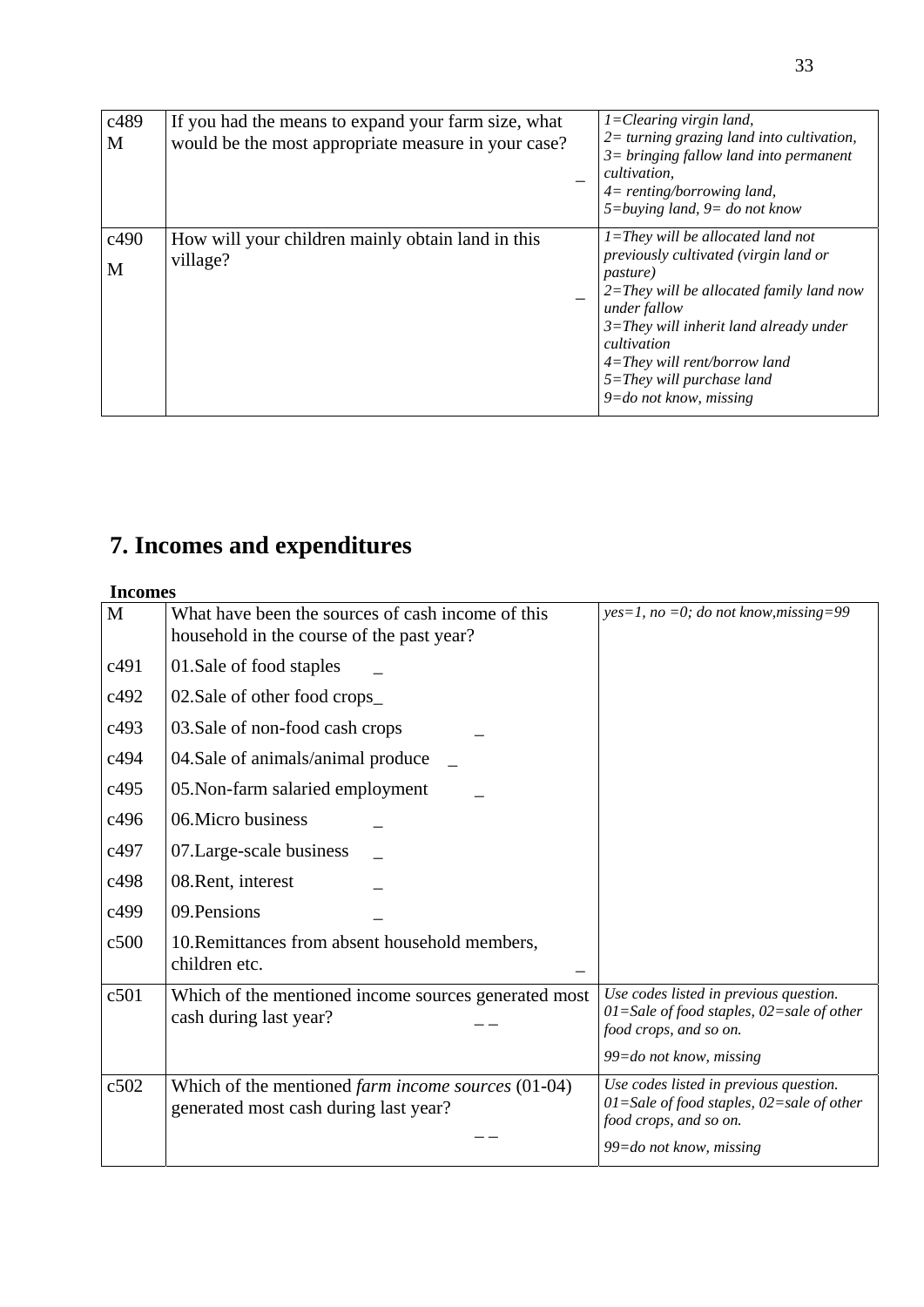| M         | Consumer durables: which of the following assets do<br>you possess?                                                                                                                 | $yes=1$ , no =0; do not know, missing=9                                                                                                                                                                                                                     |
|-----------|-------------------------------------------------------------------------------------------------------------------------------------------------------------------------------------|-------------------------------------------------------------------------------------------------------------------------------------------------------------------------------------------------------------------------------------------------------------|
| c503      | Wired electricity/power                                                                                                                                                             |                                                                                                                                                                                                                                                             |
| c504      | Mobile or stationary telephone                                                                                                                                                      |                                                                                                                                                                                                                                                             |
| c505      | Diesel power generator or similar                                                                                                                                                   |                                                                                                                                                                                                                                                             |
| c506      | Water pipe to house                                                                                                                                                                 |                                                                                                                                                                                                                                                             |
| c507      | TV-set                                                                                                                                                                              |                                                                                                                                                                                                                                                             |
| c508      | Radio                                                                                                                                                                               |                                                                                                                                                                                                                                                             |
| c509      | Tape recorder                                                                                                                                                                       |                                                                                                                                                                                                                                                             |
| c510      | Bicycle                                                                                                                                                                             |                                                                                                                                                                                                                                                             |
| c511      | Sewing machine                                                                                                                                                                      |                                                                                                                                                                                                                                                             |
| c512      | Kerosene stove or other modern stove                                                                                                                                                |                                                                                                                                                                                                                                                             |
| c513      | <b>Battery</b> torch                                                                                                                                                                |                                                                                                                                                                                                                                                             |
| c514<br>M | Means of transport: which is your most advanced means<br>of own transport?                                                                                                          | 1=foot, 2=bicycle, 3=donkey/horse,<br>4=motor bike, 5=car, tractor, truck,<br>$9 =$ do not know, missing                                                                                                                                                    |
| c515<br>M | Housing standard: what kind of house do you have?                                                                                                                                   | Interviewer may ask or observe housing<br>standard.                                                                                                                                                                                                         |
|           |                                                                                                                                                                                     | $l$ =mud house with thatched roof;<br>$2$ =mud house with corrugated iron roof;<br>3=block/brick house with corrugated iron<br>roof or other more advanced housing<br>types.                                                                                |
| c516      | For interviewer:<br>looking at this household by way of its capital assets<br>and appearance, how would you rank its wealth in<br>comparison with other households in this village? | $I = Very$ poor,<br>$2 = below average wealth,$<br>$3 = average wealth,$<br>4= above average,<br>$5 = very \, wealthy;$<br>9=does not know, missing.<br>Consider land and livestock assets, non-<br>farm incomes, capital assets, consumer<br>durables etc. |

34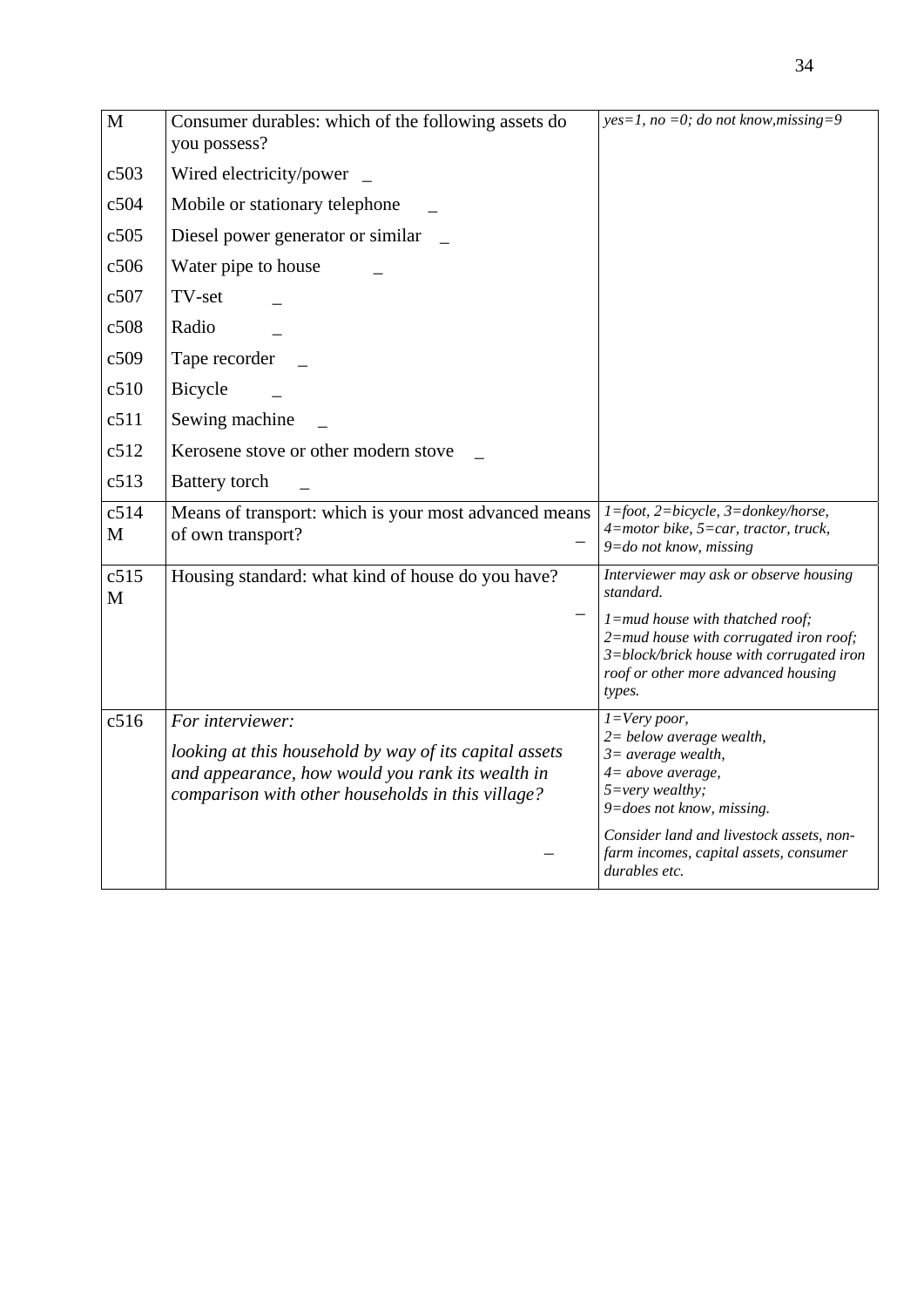## **Expenditures**

| $\mathbf M$ | Looking at the costs for purchased inputs in farm                       | $0=no$ cash outlay,<br>$1 = a$ low/little cost, |
|-------------|-------------------------------------------------------------------------|-------------------------------------------------|
|             | production, how would you rank the following                            | $2=a$ moderate cost                             |
|             | expenditures in order of the amount of cash required?                   | $3=a$ most significant cost;                    |
| c517        | Seeds?                                                                  | $9 = do$ not know, missing                      |
| c518        | Chemical fertilisers?                                                   |                                                 |
| c519        | Pesticides?                                                             |                                                 |
| c520        | Hired labour?                                                           |                                                 |
| c521        | Land rented?                                                            |                                                 |
| c522        | Machinery/implements for land preparation?                              |                                                 |
| c523        | Transport?                                                              |                                                 |
| c524        | Land improvement measures (conservation structures,<br>irrigation etc.) |                                                 |
|             | Which food crops did you purchase during the past<br>year?              | $yes=1$ , no =0; do not know, missing=9         |
| c525        | Maize                                                                   |                                                 |
| c526        | Cassava                                                                 |                                                 |
| c527        | Sorghum                                                                 |                                                 |
| c528        | Rice                                                                    |                                                 |
| c529        | <b>Bananas</b>                                                          |                                                 |
| c530        | <b>Beans</b>                                                            |                                                 |
| c531        | Peas                                                                    |                                                 |
| c532        | Irish potatoes                                                          |                                                 |
| c533        | Sweet potatoes                                                          |                                                 |
| c534        | Millet                                                                  |                                                 |
| c535        | Groundnuts?                                                             |                                                 |
| c536        | Vegetables                                                              |                                                 |
|             | Which animal produce/food did you purchase during the<br>past year?     | $yes=1$ , no =0; do not know, missing=9         |
| c537        | Milk                                                                    |                                                 |
| c538        | Meat                                                                    |                                                 |
| c539        | Fish                                                                    |                                                 |
|             |                                                                         |                                                 |